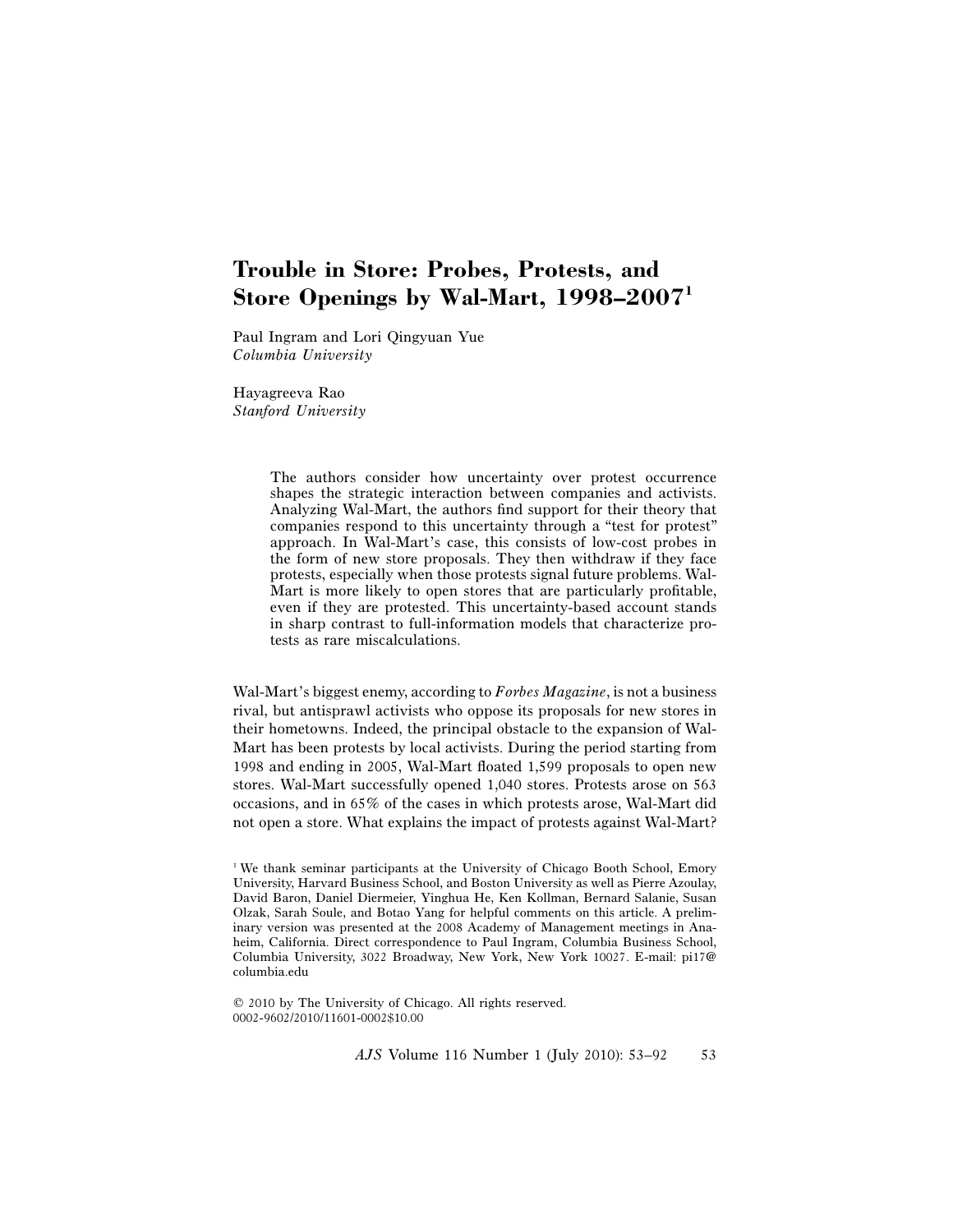This question is not just of interest to scholars of retailing or regional studies, but of central importance to students of social movements and economic sociologists. Although a fast-growing body of work studies the sequencing of protests (e.g., Minkoff 1997) and movement-countermovement dynamics (Meyer and Staggenborg 1996), there has been much less attention devoted to the behavior of the targets of protest. Perhaps, with the exception of McAdam (1983), protest targets have largely been depicted as actors devoid of strategic ability and, instead, either blind to protests or able to crudely repress activists using the levers of the state. By contrast, the bulk of the literature treats activists as strategic actors confronting inert targets. Many of these studies analyze how movements arise against state apparatuses and have not devoted as much attention to protests directed against nonstate organizations (Armstrong and Bernstein 2008; Walker, Martin, and McCarthy 2008), and work on the effects of protests on corporate decisions (Luders 2006; King and Soule 2007; King 2008*b*; Weber, Rao, and Thomas 2009) has typically not examined strategic competition between targets and activists. Formal models by political scientists that presume that both parties have complete information suggest that, in equilibrium, protest is a rare miscalculation because both activists and targets have incentives to avoid the cost of a protest (see Baron and Diermier 2007). Yet between 1998 and 2005, 35% of Wal-Mart's new store proposals were met with a protest. This statistic casts doubt on the argument that protests are likely to be rare miscalculations. When a proposal was met with protest, the rate of subsequent openings was only 35%. These statistics cast doubt on claims that activists choose easy targets that accede before a protest and that firms successfully thwart targeting by developing a tough reputation. The substantial variance in the incidence and success of protests against Wal-Mart redirects attention to our basic questions: Why does an organization as capable and powerful as Wal-Mart allow itself to so often become a protest target? And why does it succumb to many of these protests?

Answering these questions in a theoretically informed way requires that we also examine the unique characteristics of protests that target private business firms such as Wal-Mart. To begin with, the business firms targeted by activists have capabilities and goals different from those of states. Wal-Mart, arguably, is more coherent and focused in pursuit of its expansion goals relative to public bureaucracies that may frequently reflect goal disagreement due to the tension between their bureaucratic structures and goals derived from the democratic will of the community and due to the relative complexity of their goals (Blau and Scott 1962). Also critical, protests against Wal-Mart are local in nature and more likely to be led by local activists.

We build on these ideas and suggest that Wal-Mart and activists spear-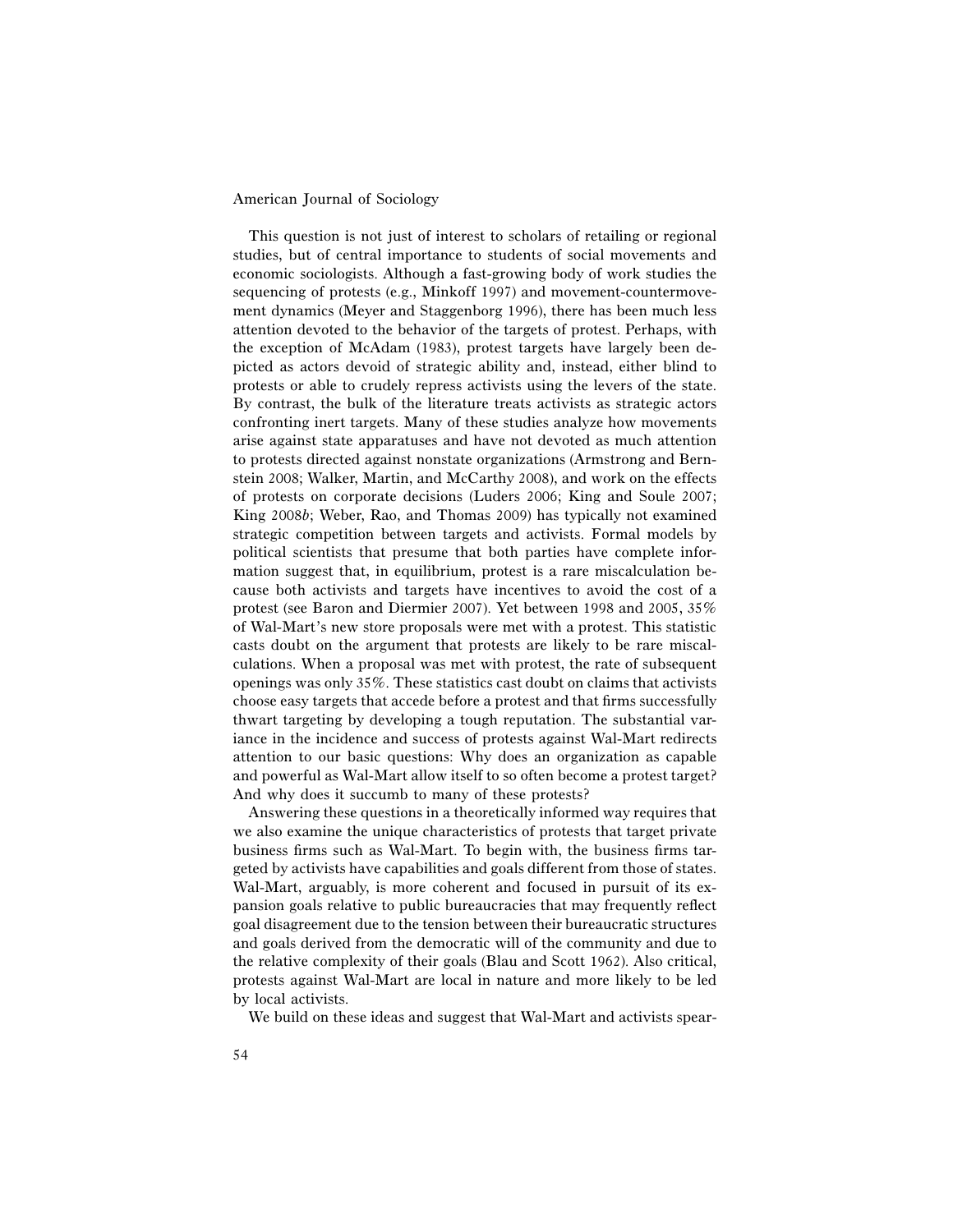#### Trouble in Store

heading protests face uncertainty, and this uncertainty is at the crux of their interaction. Activists ideologically opposed to big-box stores or those driven by not-in-my-backyard (NIMBY) motivations face uncertainty about where Wal-Mart will open a store and whether it can overcome the barriers to collective action in a community. Wal-Mart is uncertain about whether protests will mobilize in a community, whether they are driven by ideological or NIMBY considerations, and whether the protesters will seek to use public institutions to block an opening or to raise costs considerably.

We suggest that Wal-Mart uses a "test for protest" approach using lowcost probes that take the form of a proposal. We argue that for Wal-Mart the cost of filing a proposal is low. We also suggest that the cost of dropping a proposal after a protest is low. As a result, it becomes possible for Wal-Mart to resolve uncertainty about the costs of entry into a community by testing the waters in many communities by filing proposals. For potential activists, the proposal is the stimulus that may trigger organizing activity. Since protests are a costly form of collective action, they constitute signals. Protests signal to Wal-Mart that costs of obtaining regulatory approval in a community are likely to be high and that the reception of the store by shoppers will be less positive. Protests also signal to other passive citizens in the community who share common cause with activists that they are not alone and that a voice is possible.

When protests signal that the costs of entry are likely to be high, Wal-Mart is likely to drop the proposal and try elsewhere. When do protests signal that the costs of entry are likely to be high? When they are led by local organizations, when there are successful protests in nearby communities, when nearby communities have imposed tough regulations, or when they occur in communities with liberal ideologies. Wal-Mart also considers the likely profitability of a store and is more likely to persist in opening it in the face of protest when the proposed store is farther away from an existing store. Wal-Mart's approach is consistent with its preference that protests be local and not coalesce into a regional or national movement. When Wal-Mart opens a store in the face of protest, it also is likely to make greater donations to the community than it otherwise would have in a bid to repair its identity.

A central implication of our reasoning is that protests are sources of information to decision makers and help shape markets. Traditionally, protests have been treated as mechanisms of policy implementation (Andrews 2001), methods of gaining concessions from business firms (Luders 2006), delegitimizing administrators (Rojas 2006), or mechanisms of agenda setting in political life (King 2008*a*). Our study suggests that protests transmit signals about domain consensus for organizational executives. Since Thompson (1967, p. 29), a canonical proposition in organi-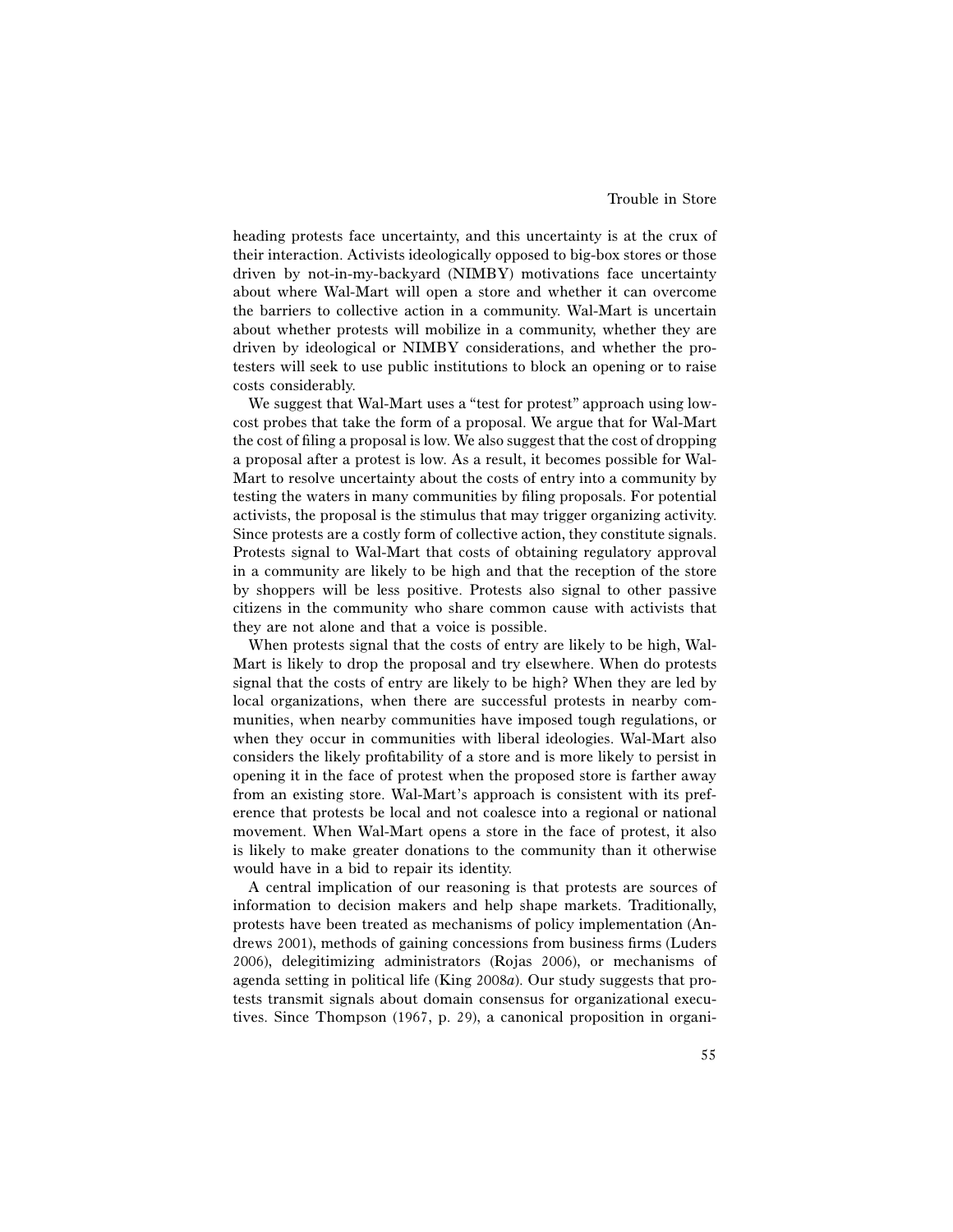zational theory is that exchange agreements rest on prior consensus regarding the domain of an organization—a set of expectations about what the organization will and will not do. Protests signal ideological opposition and, by implication, foretell the costs of entry and future profitability of operations and enable executives to make decisions about where to locate operations. In this sense, market building is a political activity (Fligstein 2001), and the spatial organization of protests shapes the economic geography of business enterprises.

The fundamental conditions on which we rest our explanation of the incidence and success of Wal-Mart protests is that the company is uncertain as to when its actions will be met with protests and that it has the capacity to test for protest with low-cost proposals. These conditions appear to occur in many other circumstances, for example, when companies make proposals for disposing of toxic waste, consider opening or closing an operation, introduce or discontinue a product or service, or change policies of corporate governance or employment relations. We therefore believe that our test for protest theory is applicable broadly to explain the strategic interaction of companies and potential activists. That said, the context in which we develop this theory, protests against Wal-Mart stores, is itself significant, and we now turn to that phenomenon.

#### WAL-MART'S CONTENTIOUS GROWTH

Wal-Mart is not only the biggest retailer in the world but also the largest firm in the world, measured by employment. It operates more than 7,800 stores, and its 2009 revenue of \$401 billion worldwide is greater than the world's second-, third-, and fourth-largest retailers combined. It employs more than 1.4 million workers in the United States and is the largest employer. It has international operations spread over many countries, and international revenue accounts for 24.5% of its total. Its origins can be traced back to 1962, when the Walton brothers began opening discount stores in towns with populations of 5,000–25,000 and sought to draw customers from a large radius offering a wide variety of name-brand goods at discounted prices, while spending very little on advertising and marketing. Wal-Mart was the fastest retailer to reach the \$1 billion revenue milestone, which it achieved in 1979. Subsequently it began to open supercenters, stores with 150,000–250,000 square feet of space that had a grocery section and offered an even wider array of products.

By 1988, Wal-Mart was included in the Dow Jones Industrial Index and exceeded \$100 billion in revenues. In that year it had 341 supercenters and started to create neighborhood markets, 40,000-square-foot grocery markets to penetrate into small towns that could not sustain supercenters.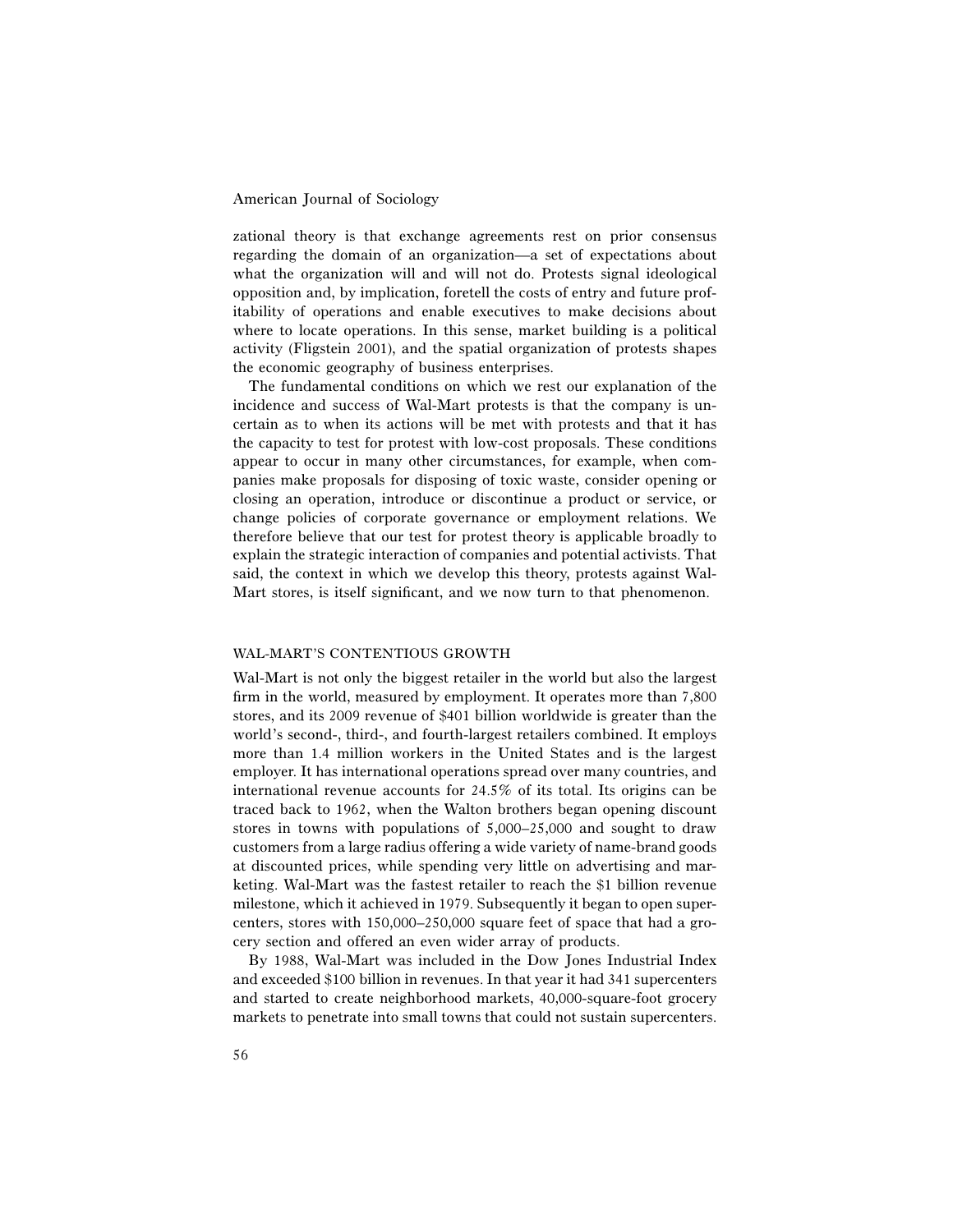By 2009 Wal-Mart had 2,612 supercenters with an average footprint of 187,000 square feet, each with 50 or so departments including a grocery store.

Research shows that Wal-Mart stores have mixed effects on the communities in which they are located. In general, retail employment declines as a result of Wal-Mart entry (Basker 2005*a*; Dube, Eidlin, and Lester 2005), but consumers benefit from 3% overall price declines in competing stores; in the case of some items, the declines are as high as 13% (Basker 2005*b*; Hausman and Leibtag 2005). Wal-Mart has negative effects on local retailers (Irwin and Clark 2006), and supercenters undermine grocery stores and other retailers. In view of their mixed impact on the local retail trade and the increase in congestion and traffic, Wal-Mart faces uncertainty as to whether local activists will organize protests and raise its costs of entry or even deter entry.

#### Uncertainty about Protest

While Wal-Mart may be knowledgeable about the nature of consumer demand and the needs of its target consumers, it is uncertain about whether activists will mobilize protests and use public institutions such as local government bodies to block entry or to raise the costs and decrease the benefits of entry by imposing requirements and undermining the legitimacy of the store in question. Wal-Mart's uncertainty arises from location-specific factors such as the costs of organizing and mobilizing for collective action and whether there is a local political entrepreneur (which could be an individual or an organization) who can carry a protest to the city council, licensing bureau, or environmental regulation office.

Wal-Mart's difficulty in predicting protests derives partly from an uncertainty faced by potential activists, specifically, whether efforts to organize and protests will be successful. For activists, protest may be seen as a discrete multiplayer public-goods game. Models of discrete public goods typically have two equilibria: one in which there are few or no contributors and no public good, and another in which there is broad contribution and success in creating the public good. Insight into the tipping point between these two equilibria comes from the literature on critical mass models of collective action, which holds that individuals vary in their willingness to participate in collective action. Further, that willingness increases the more others participate in collective action because of social rewards and because the individual risks of protest are lower when the protesting group is larger. Successful collective action, therefore, depends on a sufficiently large mass of individuals willing to be first movers (Granovetter 1978; Oliver and Marwell 1988). Incomplete information enters the process because the willingness to be a first mover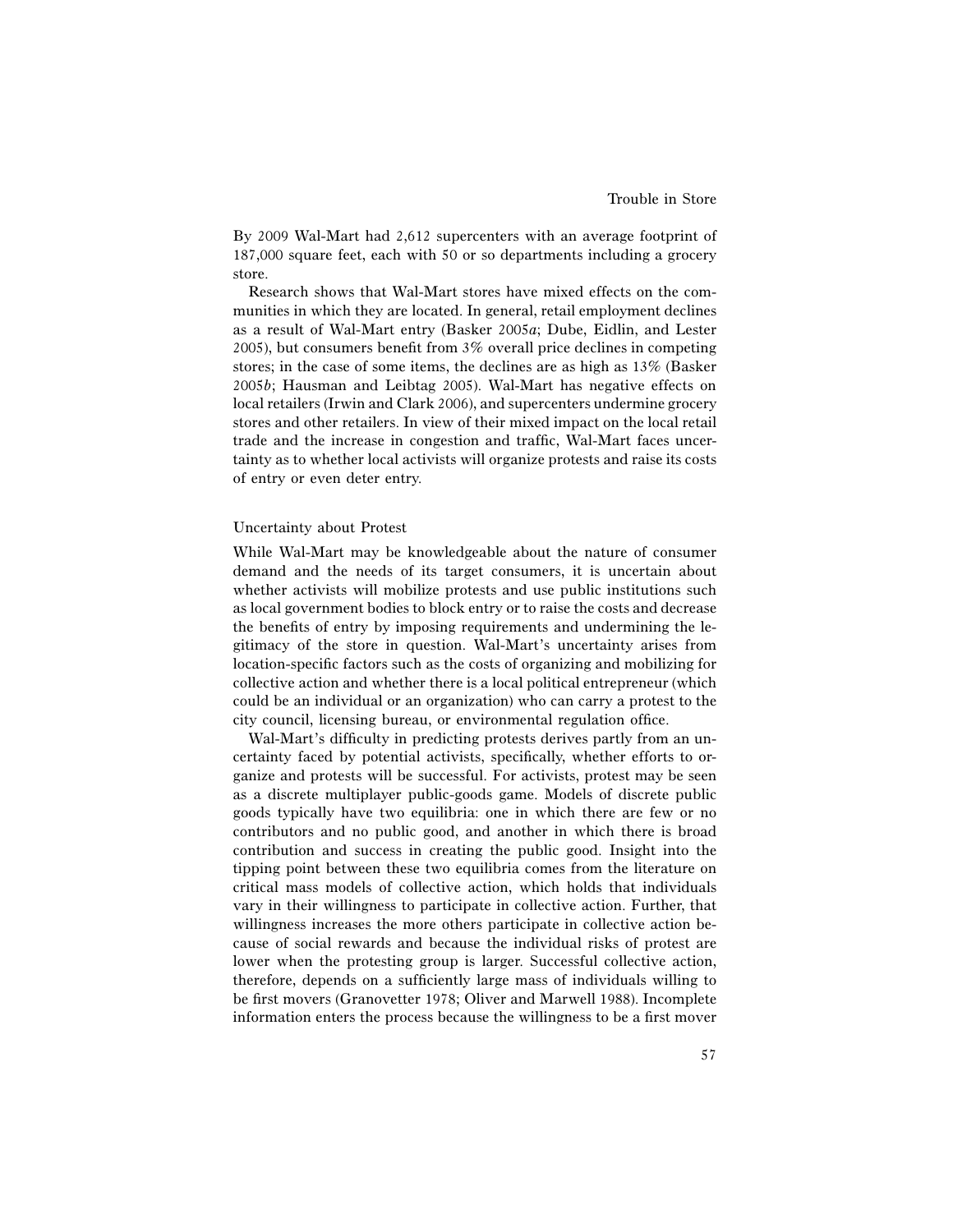depends on perceptions of others' willingness to act. King (2008*b*) gives a cogent account of the uncertainty and barriers faced by those who might protest Wal-Mart:

Members of a community may want to keep large retail corporations from setting up shop in their community. . . . Yet if individuals do not share a common view of the problem or are not aware that other members of their community oppose large retailers, oppositional action will not likely occur. Small business owners and other members of the community may also lack the time to start a campaign against the large retailer. . . . They may fear that individual resistance to the problem may not impede the retailer. Furthermore, they may think that even if they were to form a constituent group publicly opposed to large retailers, their chances of success are very small. They are not familiar with past collective successes of this type and may not be aware of the policies or legal changes needed to preserve their small business environment. (King 2008*b*, p. 26)

Comments from citizen-protestors also support the uncertainty at the heart of our model. After protestors induced a Wal-Mart withdrawal in Newport News, Virginia, in 2005, they appeared to have been highly doubtful about success: "I can't believe we won," one resident told the press (Sprawl-Busters 2005). Another said upon learning of the victory, "you're kidding. I have chills going down my back. Everyone told me you can't fight city hall, but I said you have to fight even if you don't win." A third summarized, "I'm stunned. I'm really stunned." Clearly, these are nothing like the prescient agents that drive full-information models of protest.

Diermeier and Van Mieghem (2008) offer a formal model of collective action in which participation rates are high or low depending on the size of the collective benefit *b*, the costs of participation for each participant *c*, and the number of participants necessary for successful collective action *k*, and collective action occurs whether  $b > kc$ . At the heart of our approach to the phenomenon of anti–Wal-Mart protests is a belief that Wal-Mart cannot accurately evaluate whether  $b > kc$  for specific store proposals. We have explained the theoretical justification for this belief, that the resolution of  $b > kc$  depends on the perceptions of hundreds of potential protestors. Nevertheless, it is worth examining the empirical evidence for this position. Can Wal-Mart use the characteristics of communities to accurately predict where protests are likely to occur? Our analysis indicates that it cannot.

Appendix tables A1 and A2 show the results of an analysis in which the dependent variable is whether or not a proposed Wal-Mart store meets protest. This model is an intermediate stage in our analysis of the likelihood of protest success, but for now it is relevant in two ways. First, some community characteristics increase or decrease the likelihood of a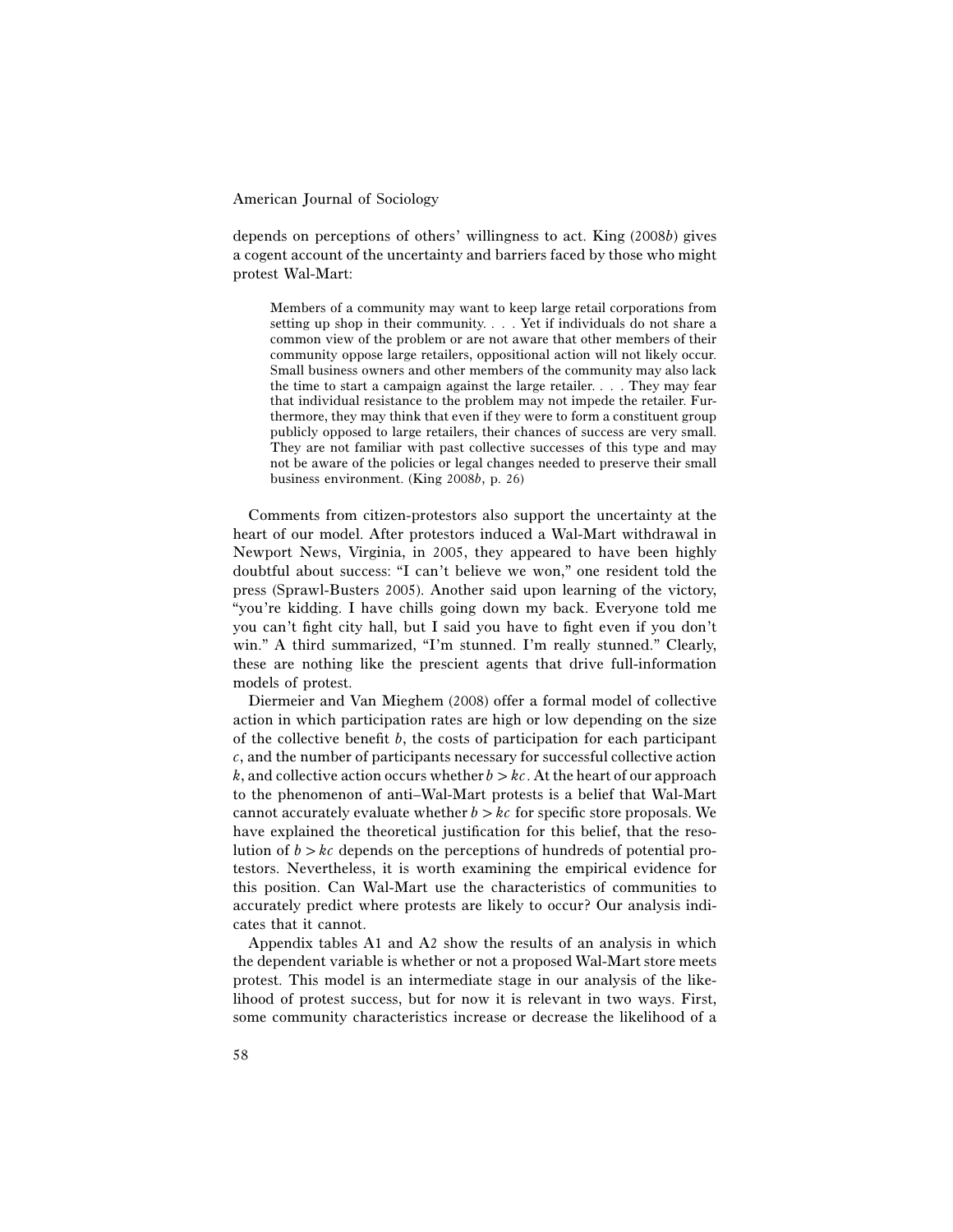#### Trouble in Store

protest. The significant variables are fully consistent with past analyses of social movement activity and fit into the above model. Liberal ideology (operationalized in the model by Democratic Party voters and collegeeducated citizens) would represent a larger *b* and does indeed increase the likelihood of a protest. Social movement theorists would predict that the costs of organizing, *c*, are lower for homogeneous communities and those with preexisting social movement organizations. Again, communities with those characteristics are more likely to host protests against Wal-Mart.

The second key result of the modeling effort concerns the overall predictive power of the model and is revealed in table A2. Simply, the model is not very good at accurately identifying where protests will occur. The model accurately predicts whether a community will be in the protest or no-protest category 70% of the time when we set the predictive criterion at 0.5. This is only a small improvement on the null model (since 65% of Wal-Mart proposals met no protest, a null model that simply predicted "no protest" in every instance would be right 65% of the time). Another way to consider the accuracy of the model is that it correctly predicts protests only about one-third of the time  $(192/563)$ , and these relatively few successes come at the cost of misclassifying approximately 10% of the cases that did not experience protests. The meager predictive power is not a result of the parsimony of the model presented; we have examined dozens of variables in efforts to build a more accurate model of the incidence of protest. In analyses not reported for the sake of brevity, we constructed yearly models of protests for each year from 1998 until 2005. We found that the ability of the model to correctly predict protests did not appreciably improve over time, so there is no reason to believe that Wal-Mart's uncertainty decreased over time.

We take from these analyses and the complementary theory regarding the difficulty of predicting collective action that Wal-Mart is uncertain as to where and when protests will happen. This uncertainty is at the foundation of the theory and predictions we develop next. In brief, we expect that Wal-Mart will take an exploratory approach, launching many new store proposals in a low-cost way, as an attempt to test communities for their capacity to protest. Protests will be taken as signals about the costs and benefits of a new store, and Wal-Mart will often withdraw when protested. When Wal-Mart does not withdraw (perhaps because a store is particularly beneficial or because the protest signal is weak), it will manage the store opening so as to limit the spillover of contention to other locales.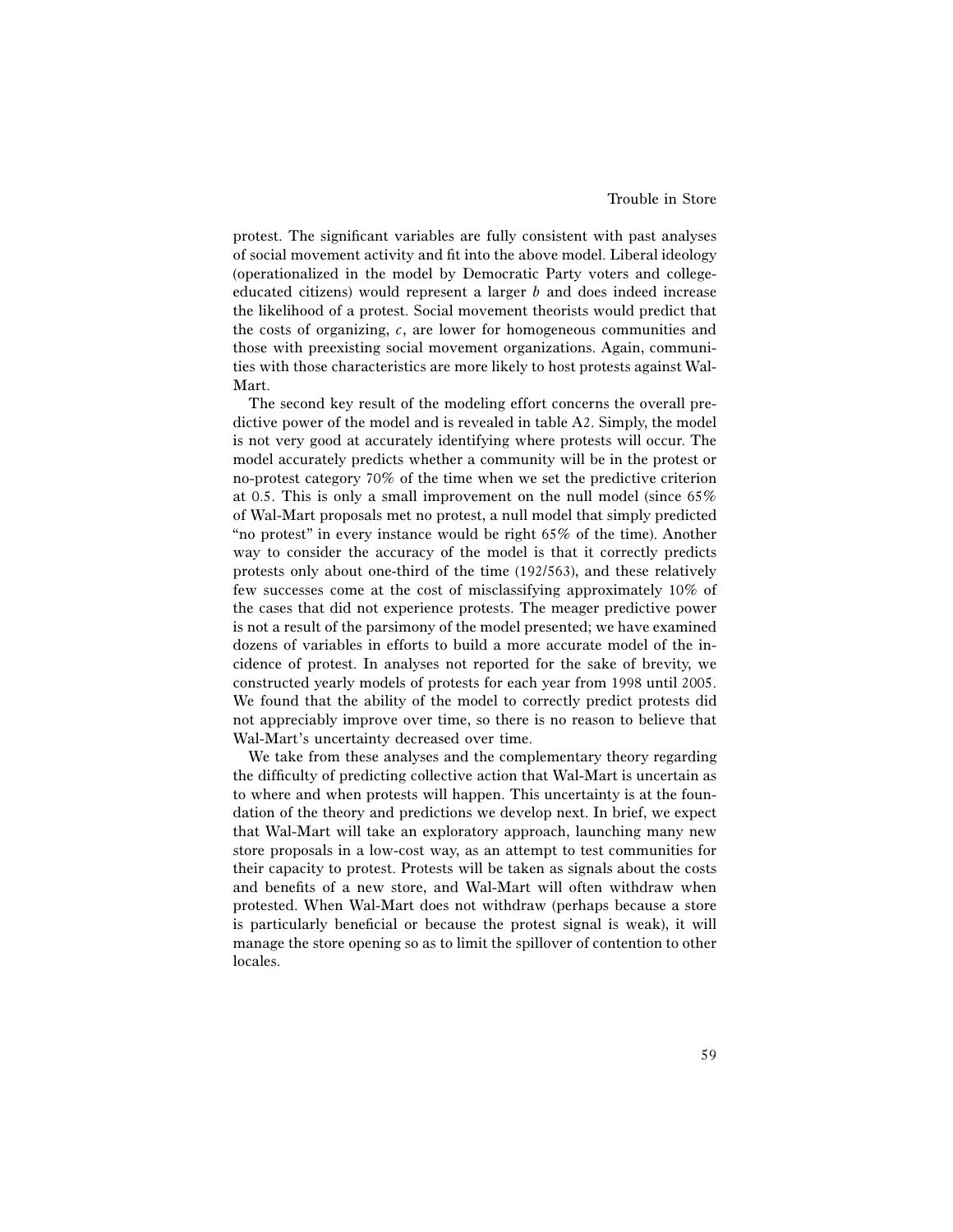#### Exploratory Expansion in the Face of Uncertain Contention

In one sense, as a multilocation firm thinking of new locations, Wal-Mart's situation is analogous to a multiproduct firm that faces uncertainty about whether new products are likely to succeed and gain market share. In such cases, as Raubitschek (1988) points out, firms have incentives to proliferate products to "hit the jackpot," and such an approach is viable when the cost of trial is low and when the cost of exit is low. For example, in Japan, 1,000 new soft drinks are launched each year, and only three of them become hits. Failed drinks are withdrawn in a matter of weeks. Coke Japan launches 100 soft drinks each year in the hope that one of them will be a hit. Similarly, Wal-Mart is a multilocation firm and faces uncertainty about collective action that can raise costs of entry in a location and has to test the waters in many communities. So it tests for protests through low-cost probes that take the form of proposals.

The costs of testing a market by filing a store proposal are low. Wal-Mart does not need to buy land in advance or commit to expenses. It needs to prepare a proposal that contains a noise study, a traffic study, an air study, an environmental impact study, and an economic impact study. Often, these costs may be shared by a developer. For example, a noise study costs between \$5,000 and \$10,000, and the other studies are comparable. Thus, the cost of a proposal is around \$150,000, with liberal allowances for each of these studies. Municipal planning departments charge modest sums ranging from \$2,000 to \$10,000 to evaluate proposals. Proposals are essential for activists to begin organizing because there needs to be a target and threat for protests to arise. Note that the cost of withdrawal is low too for Wal-Mart because many of these proposals are in small towns and receive local news coverage rather than national coverage. Testing the water in many communities is a simple way for Wal-Mart to avoid making mistakes because it is far cheaper than making an actual investment in land and buildings to open a store against community opposition. As one Wal-Mart official said, "When we are looking at investing more than \$10 million in a community, we don't want to make any mistakes" (Sprawl-Busters 1998).

When Wal-Mart tests the waters in a community by placing a proposal, it receives a signal in the form of a protest. Signals are credible when they are partially under the control of the sender and when they are costly enough (Spence 1973). Protests are costly to organize and are partially under the control of activists, and therefore, they signal to Wal-Mart that the entry may be blocked or the costs of entry may be too high because of ideological opposition or NIMBY concerns. Protests signal to passive members in the community that they are not alone and that voice and action are possible and, thereby, may trigger further participation. While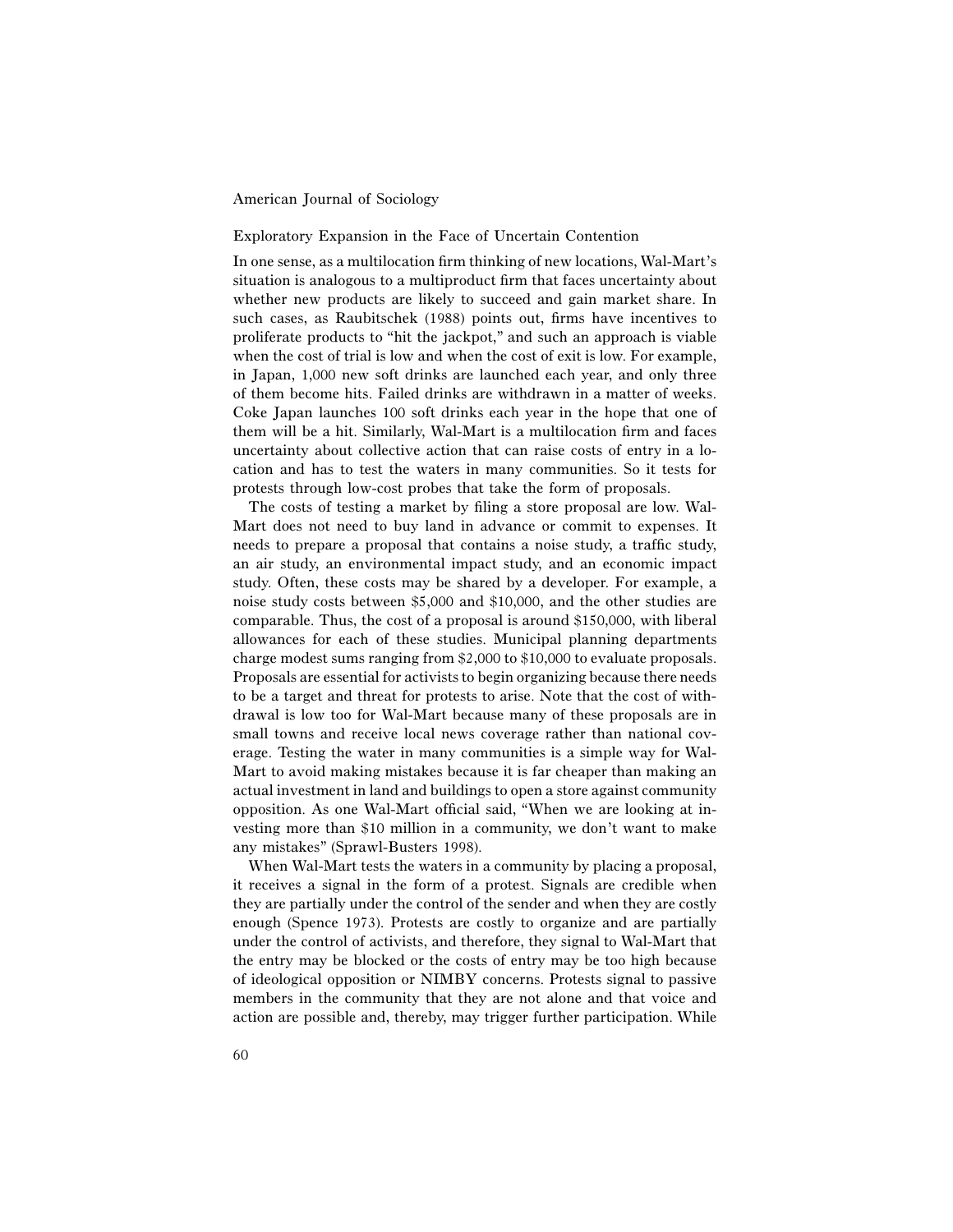it is conceivable that protests against Wal-Mart may trigger countermobilizing by Wal-Mart supporters, they face high barriers to mobilization, at the least the typical ones of free-riding and absence of organization, plus the stigma of an unfashionable cause, and are unlikely to band together.

A fundamental implication of the argument that Wal-Mart tests markets by floating proposals is that it is uncertain whether it will be welcomed by a community and whether it will incur protests. This is in sharp contrast to models from positive nonmarket strategy, which presume full information on behalf of targets and protesters (see Baron and Diermeier 2007). Under full information, protests are an anomaly. If potential protestors have the capacity to win a contention, then the corporate target should concede before the protest starts; if the corporation has the power to win, then protestors should not bother with costly protests. Protests, therefore, would occur only if one party miscalculates its odds of winning. As we have reported, 35% of Wal-Mart's proposals from 1998 to 2005 were protested, a figure that should baffle anyone who believes that Wal-Mart knows before proposing a store whether the target community will generate a sufficiently potent protest. In the next part of our theory development, we consider Wal-Mart's response when protests occur.

#### Response to Protest

A second fundamental implication of the test for protest theory is that Wal-Mart will often not open a proposed store if it is protested. There are serious reasons to credit the null hypothesis in this case, again by referencing the full-information theory. If, as that theory suggests, protests occur when a party to a potential contention miscalculates its odds of winning, it is reasonable to argue that it would be the protestors, decentralized and motivated partially by ideological concerns, that would make the mistake of tilting at windmills.

Further arguments from game theory suggest that Wal-Mart might fight any protest vigorously so as to avoid developing a reputation as a "weak target" and attracting more protests (Baron 2009). If that were true, the resources of the world's largest corporation could presumably overwhelm any of the local groups that protest Wal-Mart. Instead, we believe that the social movement context shifts Wal-Mart's reputational concerns. A reputation for bullying communities could be even more harmful for the company than a reputation as a weak target. By withdrawing in the face of protests rather than fighting them out, Wal-Mart reduces the likelihood of protest contagion. A bitter and public fight with one community could make Wal-Mart a common enemy that a regional or national social movement could cohere around (Klandermans 2002). Furthermore, quick with-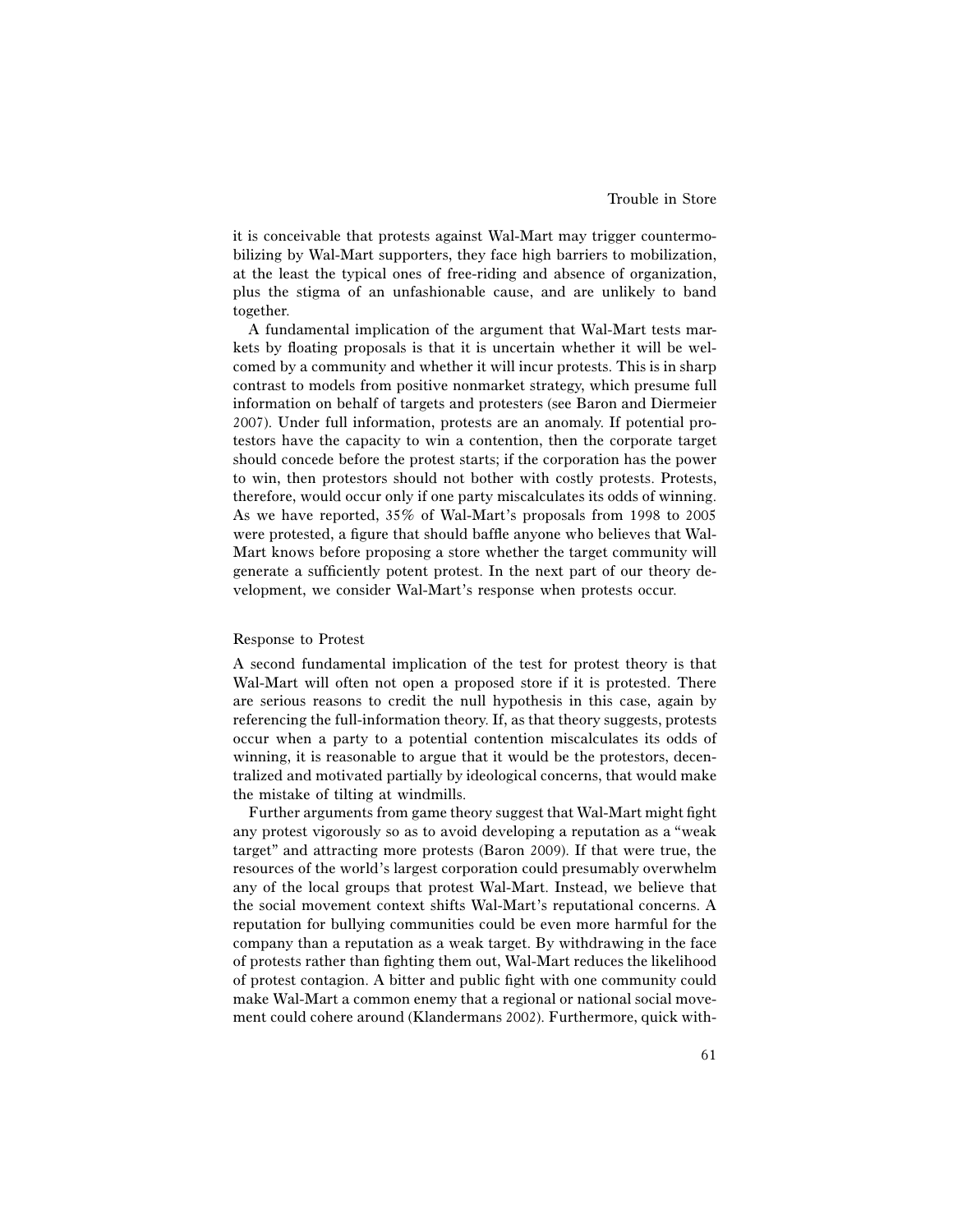drawals may not feed a reputation that Wal-Mart is a weak target if they are not widely communicated in the press (King 2008*a*). In line with this, reports of Wal-Mart withdrawals in the national press were vanishingly rare (a total of 13 reports, representing roughly 2% of Wal-Mart withdrawals).

Local reports of Wal-Mart withdrawals were also infrequent, but those we found provided support for our argument that Wal-Mart interpreted protests as negative indicators in the testing of a proposed store. In Edmond, Oklahoma, in 1998, when a supercenter proposal was met with a protest, a Wal-Mart representative at a public hearing explained that his company did not anticipate such emotional opposition to the store (Sprawl-Busters 1998). In 2000, when Wal-Mart backed off a proposal in Fort Worth, Texas, a representative actually expressed gratitude to signatories of an anti–Wal-Mart petition: "Certainly our actions show that we are willing to respond to feedback. We appreciate the individuals that provide us with good solid information that we can work with" (Sprawl-Busters 2000).

# Hypothesis 1.—*Proposed Wal-Mart stores are less likely to open when they are protested*.

Of course, Wal-Mart does not concede to every protest. In the next subsection we consider how the costs, illuminated by the signal of the protest, of opening a store are balanced against the benefits.

# Costs Signaled by Protests

*Protest organizations as a signal*.—A powerful signal for Wal-Mart that a protest will exert substantial costs of opening is the existence of a special-purpose organization championing the cause of the protesters. Such organizations are very useful tools for mobilizing the diffuse interests of the anti–Wal-Mart contenders. Since "the mobilization potential of a group is largely determined by the degree of preexisting group organization" (Jenkins 1983, p. 538), social movements are more likely to have an impact when community-level organizational infrastructures are available to supply activists. Many configurations, including personal networks, voluntary associations, work groups, and other existing organizations and institutions, have been shown to enable individuals to act collectively (Marrett 1980; McAdam 1988; McAdam, McCarthy, and Zald 1988; McCarthy and Wolfson 1988; Gould 1991; Oliver 1993). These infrastructures provide knowledge capital that helps the new movement develop organizationally and achieve its goals (Cress and Snow 1996) and supply trained organization builders (Swaminathan and Wade 2001).

In addition, equipped movement organizations may provide an apparatus to encourage and direct protests. Organizations also maintain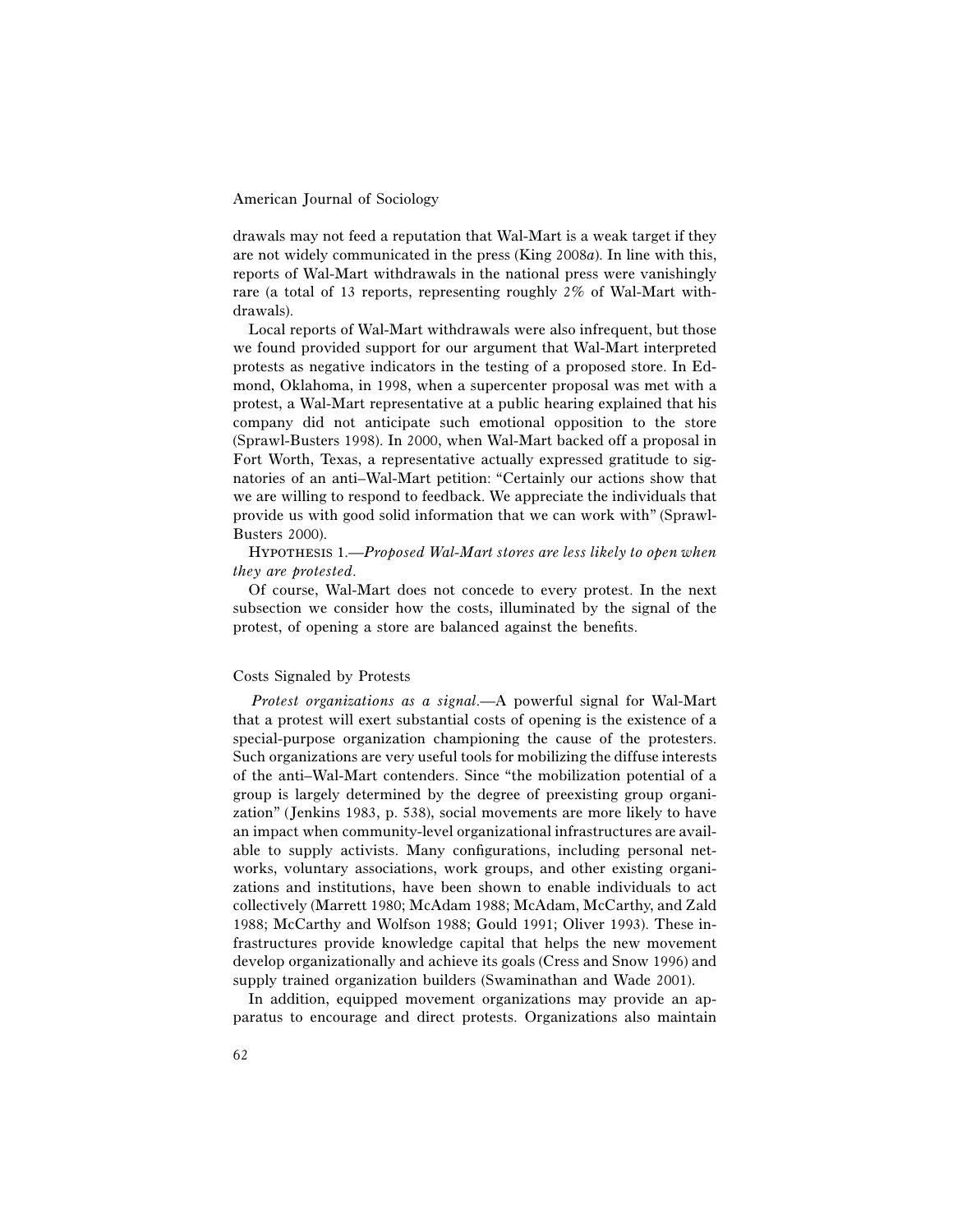interorganizational relations that act as a communication network for a social movement that might otherwise suffer from isolation as it is exercised at the local level. This can be useful to communicate ideas about protest tactics between places and increases the risk to Wal-Mart that a fierce battle may ignite protests in other places.

Hypothesis 2.—*Proposed Wal-Mart stores are less likely to open when protests are led by organizations.*

*Spatial contagion as a signal*.—Spatial contagion is of particular significance for movements against geographically dispersed organizations such as Wal-Mart. Identity movements are certainly capable of spreading their messages over geographic distance through the work of mobile activists and media sources (Roscigno and Danaher 2001). Because the majority of an individual's ties reach over short distances, personal networks are best at spreading social movements across relatively small, often spatially contiguous, areas. Spatial contagion has been observed for social movement activity such as rioting (Myers 1997, 2000), strikes (Conell and Cohn 1995), and armed resistance (Gould 1995; Oliver and Myers 2003). Most important for our study, social movement organizing activity has been shown to spread through spatial contagion (Hedstrom 1994; Hedstrom, Sandell, and Stern 2000). The fundamental process underlying such spatial contagion is information transmission; that is, the message and actions of the social movement must become known so that they can spread. Rioting, for example, spreads because it is reported in the news, and it spreads through spatially heterogeneous contagion because local news is reported in more detail than national news (Myers 1997). Similarly, trade unions spread because their organizers seek to use social contacts to start unions in other locales, and they spread through spatially heterogeneous contagion because social contacts are denser over short distances (Hedstrom 1994).

If protest is limited to one community, Wal-Mart may circumvent it by opening a store in a neighboring community. Just as an oilman may drain the oil from underneath neighboring properties with a deep well, Wal-Mart may drain retail business from a community by locating in a neighboring community. A successful protest in a neighboring area is likely to have a powerful impetus for protest because activists can learn tactics from neighboring areas (Olzak, Shanahan, and West 1994; Soule 1997; Oliver and Myers 2003). In turn, successful protests in the neighboring area also bolster the identity mobilization effort in a focal community against Wal-Mart. Anti–Wal-Mart protestors realize this, giving them yet more motivation to operate spatially. Wal-Mart also has incentives for protests to be local and not coalesce into a broad movement at the state level or national level. One way of undercutting such contagion is to drop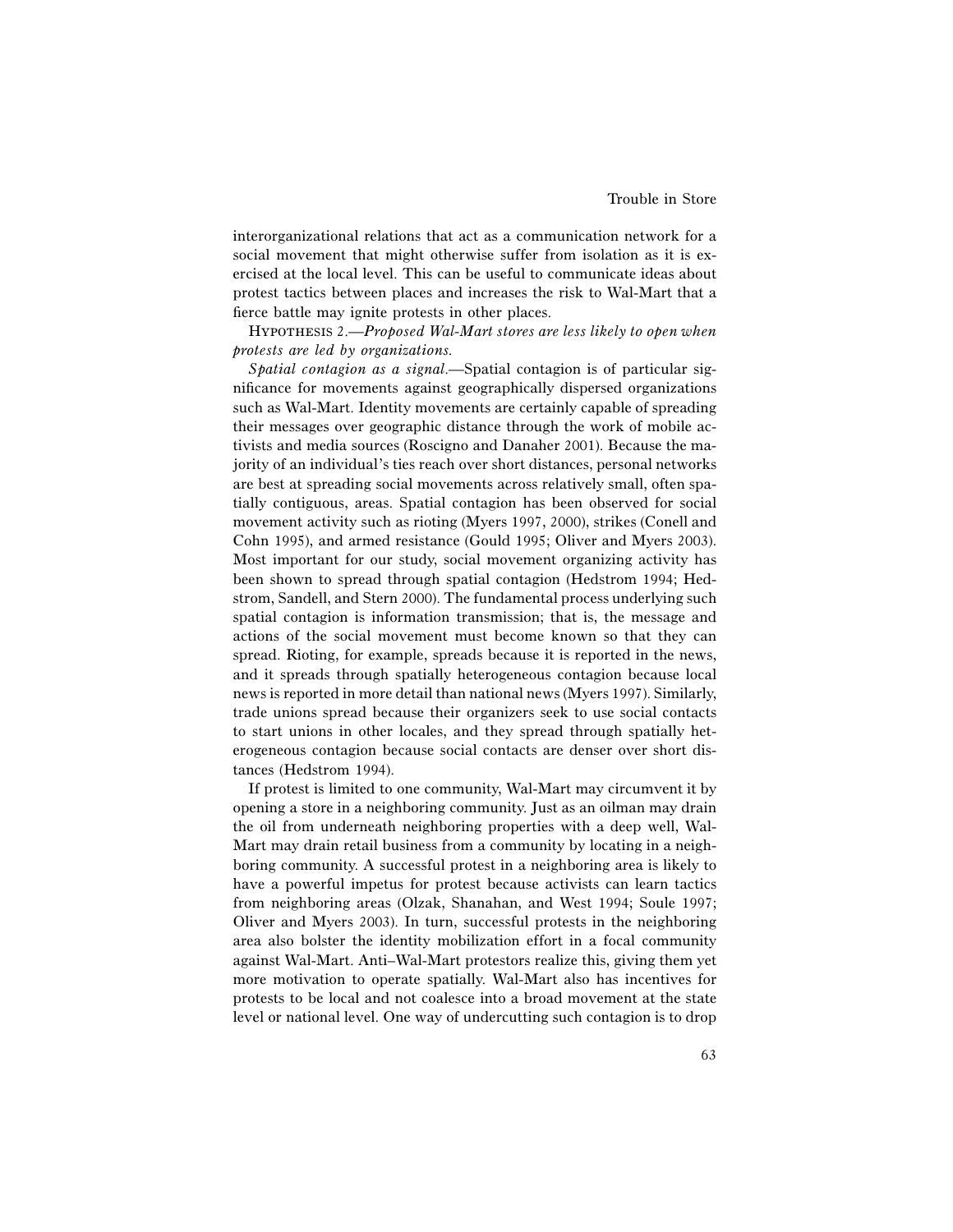a protested proposal in a community when protests in neighboring communities have been successful.

Hypothesis 3.—*Proposed Wal-Mart stores are less likely to open when protested when there have been successful protests in nearby communities.*

*Institutional escalation as a signal*.—Wal-Mart's contagion concerns are not merely that protest will spread, but that specific regulatory responses against new big-box stores will spread from municipality to municipality. The "nuclear option" of regulatory responses against Wal-Mart is a size-cap restriction, which limits retail stores in the municipality to a given size chosen to preclude big-box retailers. If protestors succeed in encouraging size-cap regulation, it is particularly bad for Wal-Mart because it eliminates the whole of the municipality as a potential location for as long as the restriction stands. Given the evidence that protest tactics diffuse spatially (Soule 1997) and that this process extends to regulations on chain retailers (Ingram and Rao 2004), protesters will be more likely to pursue size-cap regulation if it has been used nearby. Other evidence on the diffusion of regulation suggests that the success of those efforts will also be higher when similar regulations have been implemented nearby (Walker 1969; Soule and Zylan 1997). Fear of such institutional escalation should make Wal-Mart more likely to accede to a protest by withdrawing a proposal when there are proximate examples of size-cap regulation.

Hypothesis 4.—*Proposed Wal-Mart stores are less likely to open when protested when size-cap regulations have been implemented nearby.*

*Liberal ideology as a signal*.—Anti–Wal-Mart protests have a historical antecedent in a social movement in the first half of the 20th century that aimed to limit the growth of chain stores (Ingram and Rao 2004). In the 1920s and 1930s, antichain contention was based on an ideology of localism (or, alternatively, anticorporatism) that saw chains and economic concentration more generally as a threat to autonomous and self-sustaining communities, and therefore to opportunity, progress, and democracy itself. The sentiment is effectively summarized by Louis Brandeis in a dissenting opinion in the case of *Liggett v. Lee*, where the Supreme Court ruled against a Florida antichain tax law that discriminated between chains that operated in multiple counties. Brandeis supposed that the people of Florida "may have believed that the chain store, by furthering the concentration of wealth and of power and of promoting absentee ownership, is thwarting American ideals; that it is making impossible equality of opportunity; that it is converting independent tradesmen into clerks; and that it is sapping the resources, the vigor and the hope of the smaller cities and towns" (*Liggett*, 288 U.S. 568–69; quoted in Schragger 2005, p. 144).

Schragger (2005) reconciles the ideological underpinnings of the earlier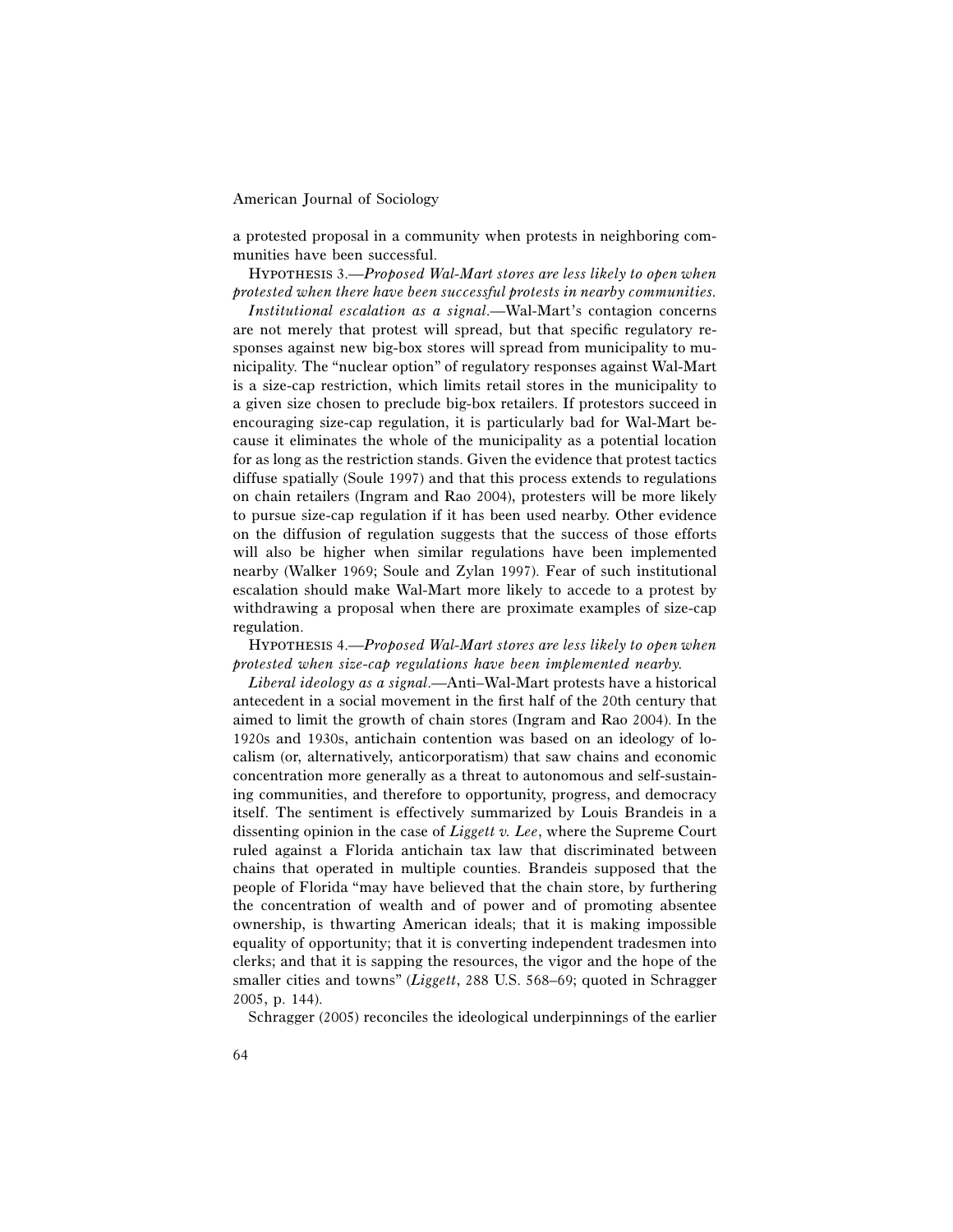antichain contention and the contemporary protests against Wal-Mart. The political geography of the two episodes is strikingly different. Chains in the 1920s were characterized as "Wall Street invading Main Street," and the rural South was the epicenter of protest. Wal-Mart, however, began in the rural South and has experienced protest as it expands to more urbanized locations in the Northeast and West. Schragger observes that "those liberal, cosmopolitan opinion-making institutions of a previous era, which had viewed the anti–chain store backlash as backward and reactionary, are now leading the charge against big-box stores" (p. 176). As the location of contention has changed, so has its content. Anti–Wal-Mart protestors "tend not to emphasize the 'small dealers and worthy men' who were at the center of the anti–chain store movement. Instead their focus is on the poor, not the petit bourgeoisie. And while contemporary critics of consumerism and consumer culture often assert that the national preoccupation with consumerism is destructive of democracy, those critics tend to be drawing more from a Marxist critique of materialism than from a Brandesian celebration of the independent retailer" (Schragger 2005, p. 176).

Figure 1 draws direct evidence of the ideological underpinnings of local anti–Wal-Mart contention by considering the content of claims. The basis of the data is 506 reports of contentious claims made at the local level, mostly in response to proposals for new Wal-Mart stores.

The six items on the left of the chart might be categorized as liberal issues. They evidence some continuity between the anti–Wal-Mart protests and the first wave of antichain contention, as almost half of all contention is concerned with the preservation of community and the protection of local businesses. But beyond the labels of community and local business, these claims are not completely consistent with those of the earlier antichain episode because what they celebrate about communities and fear from the chains is different. It is not uncommon for anti–Wal-Mart contenders to complain about the aesthetic threat to their property values, an argument that seems pale compared to the earlier arguments of progressive decentralists regarding the importance of vibrant communities for opportunity and progress. And when the National Trust for Historic Preservation declares the whole state of Vermont to be endangered to discourage new Wal-Mart stores, it seems that some anti–Wal-Mart contenders fear the infusion of the "Red-State" culture that they associate with Wal-Mart more than the implications of corporate concentration. Indeed, a *New York Times* article reporting the designation of Vermont as endangered notes as evidence of Wal-Mart's controversial status that it is favored by religious music fans and Dick Cheney (Belluck 2004).

Beyond community and local business, the contemporary episode demonstrates the progress of contention as a new set of claims have emerged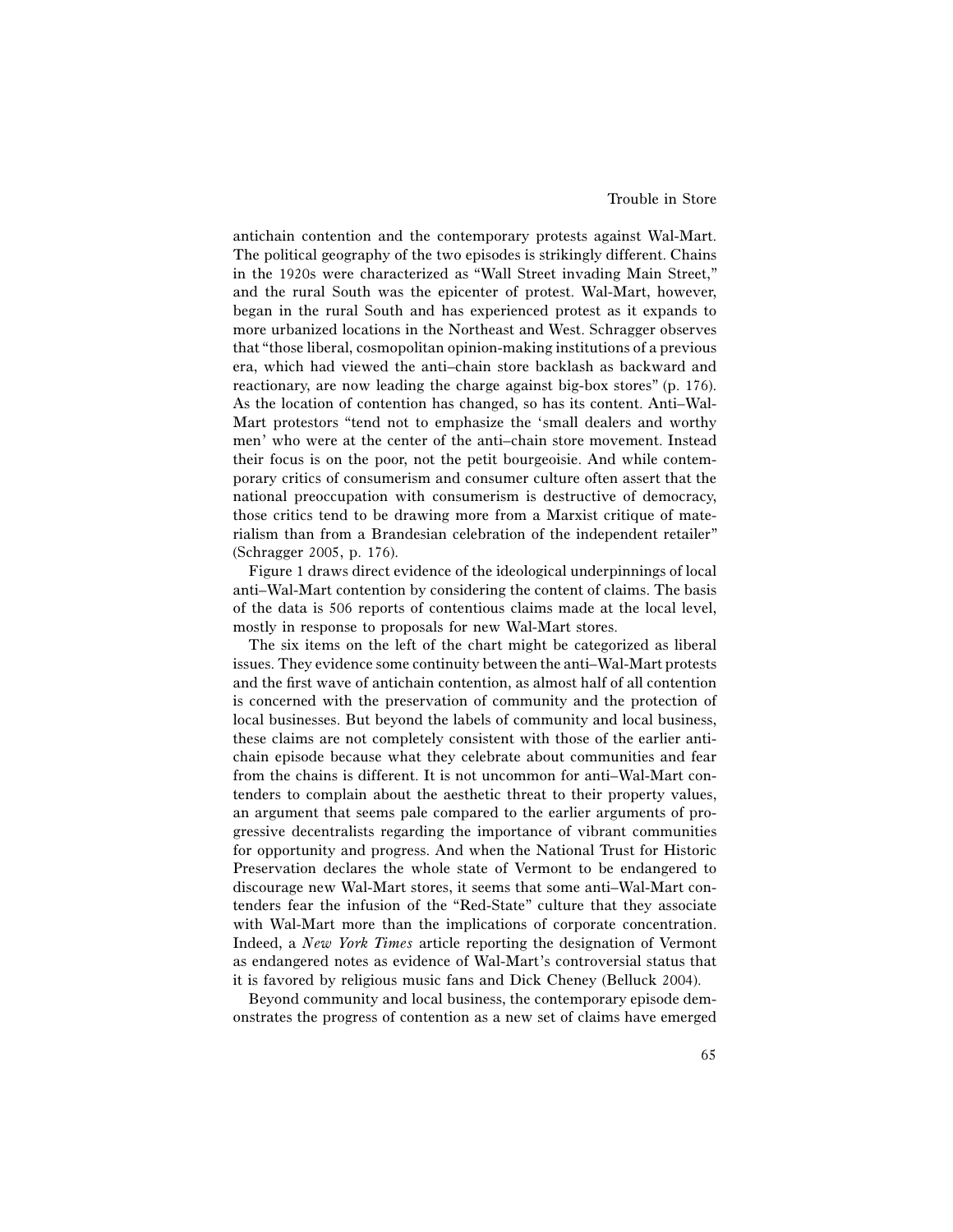American Journal of Sociology



Fig. 1.—Content of local contentious claims against Wal-Mart

around causes such as consumer and employee rights, the environment, and international trade practices. On the right of the graph are six issues that are not so clearly liberal, such as traffic, crime, tax subsidies, complaints over specific business relationships (e.g., a sour transaction with a local supplier), and retail saturation (retail saturation is a general claim that there is too much retailing, distinguished from the local business category, which contains an evaluation about which type of retailing chain or independent—is preferable). The biggest category on the righthand side of the graph, "other," represents mostly claims that local zoning laws or regulatory procedures have been violated.

Liberal ideology may increase the motivation of anti–Wal-Mart forces to push protests to success, making those protests more potent cost signals to Wal-Mart. Liberal communities may also be more likely to host local governments and other institutions that are sympathetic to the goals of anti–Wal-Mart protests. Protests in more liberal communities may also have more of a negative impact on potential revenues for a store if opened. Kleine, Kleine, and Kernan (1993) use social identity theory to predict that the frequency with which an act of consumption is performed depends on the *salience* of the identities the act represents. Thus, protests may interact with political ideology by making certain identities (e.g., as someone invested in the issues on the left of fig. 1) more salient for shoppers. This effect can be reinforced by social networks, which may create ideological norms against patronizing a store whose character as a violator of the environment, or enemy of local business, has been made salient by protest.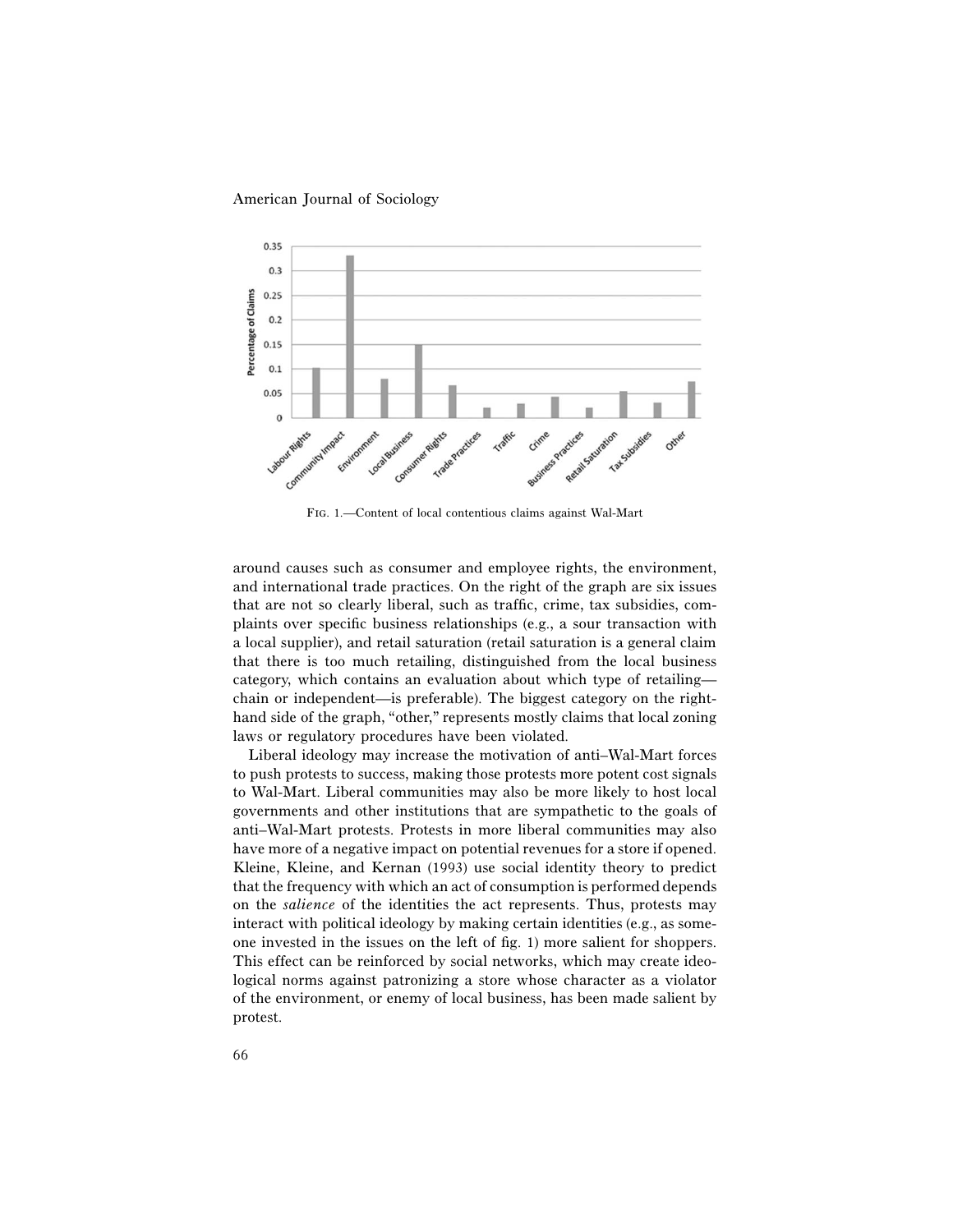Trouble in Store

Hypothesis 5.—*Proposed Wal-Mart stores will be less likely to open when protests arise in communities with more liberal ideologies.*

*Store profitability*.—Whereas protests signal political and market costs of opening a store, these should be weighed against the potential benefits of the store to Wal-Mart. The quick withdrawal in the face of protest that we predict as part of the test for protest theory derives from the position that withdrawals are of low cost to Wal-Mart. That is generally true and has been becoming more true over time because as Wal-Mart has continued its expansion in the United States, it has by necessity placed new stores closer and closer to existing stores, increasing cannibalization, which means that the incremental profits of an additional store are lower when it is closer to existing stores (Holmes 2008). This suggests that the cost to Wal-Mart of withdrawing a proposal is higher if the proposed store is farther away from existing stores.

Correspondingly, the indirect cost to Wal-Mart of fighting a protest is also lower when the proposed store is farther away from existing stores, because public bad will from fighting protestors in a community can be expected to transfer over short distances to hurt sales in nearby stores. This logic was illustrated in 2005 when Wal-Mart withdrew a proposal to build a superstore in Newport News, Virginia, in response to community resistance (Sprawl-Busters 2005). Mayor Joe Frank said after meeting with Wal-Mart officials that the company "felt it was just not a project they wanted to pursue. You don't put off the community you want to do business in [Wal-Mart has other stores in the area]." When proposed stores are farther from existing stores, they are more beneficial to Wal-Mart to open and less costly to Wal-Mart to fight for, suggesting the following hypothesis.

Hypothesis 6.—*Proposed Wal-Mart stores are more likely to open despite protests when they are farther from existing Wal-Mart stores.*

*Donations as prosocial behaviors when stores are opened after protests*.—When Wal-Mart does open a store that was protested (because the store was particularly profitable or the protest signal was weak), we expect that it will nevertheless make a concession to the protestors, both to create local goodwill and to reduce the likelihood that disgruntled protestors will form regional or national movements. Another way of understanding such concessions is to realize that the price that protestors extract from a corporate target need not be in the currency of their protest demands (Diermeier 2003).

A simple and legitimate way for Wal-Mart to concede to protesters is to make a donation to community causes. Such donations represent a case of prosocial behavior to restore a favorable image. Goffman (1959) suggested that individuals resort to defensive impression management techniques to restore their "face" after their identity has been spoiled.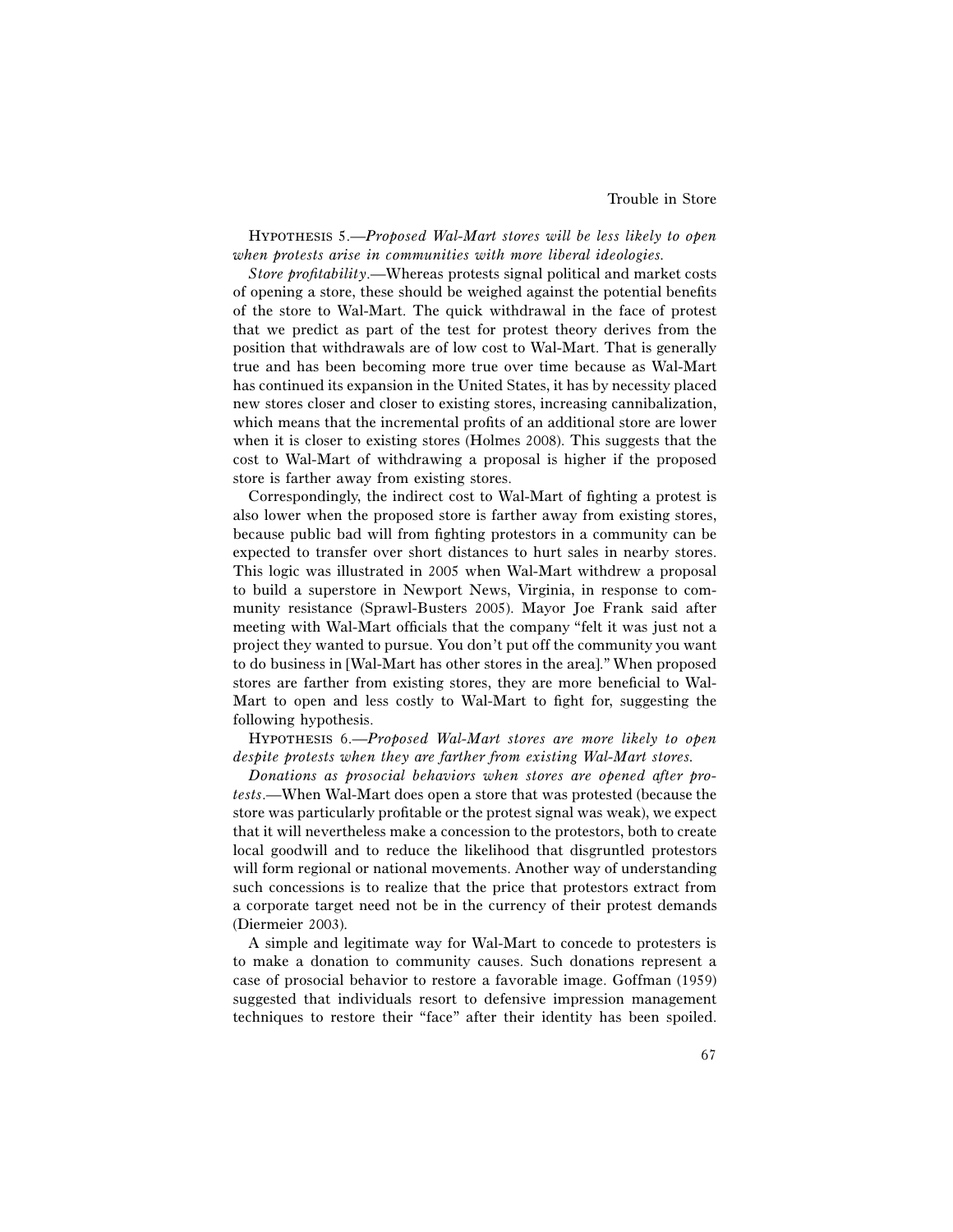Since then, neoinstitutional researchers have proposed that organizations use socially acceptable procedures to carry out controversial activities (Meyer and Rowan 1977; Scott 2007). Tedeschi and Riess (1981) have shown that individuals use enhancements to improve the perceived merit or desirability of a controversial action. In short, impression management by firms helps repair legitimacy (Elsbach and Sutton 1992). In this regard, donations may be seen as gifts to the community that signal Wal-Mart's responsiveness to the community (Fombrun and Shanley 1990). Wal-Mart's donations are targeted to local community causes such as the Little League and represent a tactic of cooptation and cultivating a communityfriendly image.

Hypothesis 7.—*Wal-Mart's donations to the community are likely to increase after a protest against store opening.*

#### DATA AND METHODS

Our first dependent variable is whether proposed stores were actually opened. We tested the hypotheses regarding the effectiveness of protest on store opening using a data set of all the places where Wal-Mart proposed to open new stores from 1998 to 2005. The average time from a Wal-Mart proposal to opening is about two years, so stores opened through 2007 are in our proposal data set. Our unit of analysis is *place*, which refers to a city, town, village, or unincorporated census area. Place is generally a smaller unit than a county, and there were 25,375 places in the United States in 2000. A new store proposal was defined as a proposal to open a discount store, a supercenter, or a neighborhood market. A relocated store (i.e., an existing store moving to a new location in the same community) was not treated as a new store. We started our observation in 1998 because one of our data sources (the Sprawl-Busters database of protests) began to collect anti–Wal-Mart protest data from 1998 onward. We ended in 2005 because we need a time interval of at least two years to determine whether a proposed store was opened.<sup>2</sup>

We compiled the data set from three different sources. First, we started with a list of all Wal-Mart store openings from 1962 to 2007.<sup>3</sup> We estimated the proposal time for each of the opened stores as 789 days before the opening, a figure that represents the average time between proposal and

<sup>&</sup>lt;sup>2</sup> To allow more time to observe store opening, we examined proposals from 1998 to 2004 and to 2003 and got results similar to those reported here.

<sup>3</sup> The 1962–2005 part of this list was published by Wal-Mart Inc. on its website and then removed. We thank Panle Jia for sharing the data with us. This data set can also be downloaded from http://www.econ.umn.edu/∼holmes/data/WalMart/index.html. Store openings for 2006 and 2007 were obtained from Wal-Mart's official website.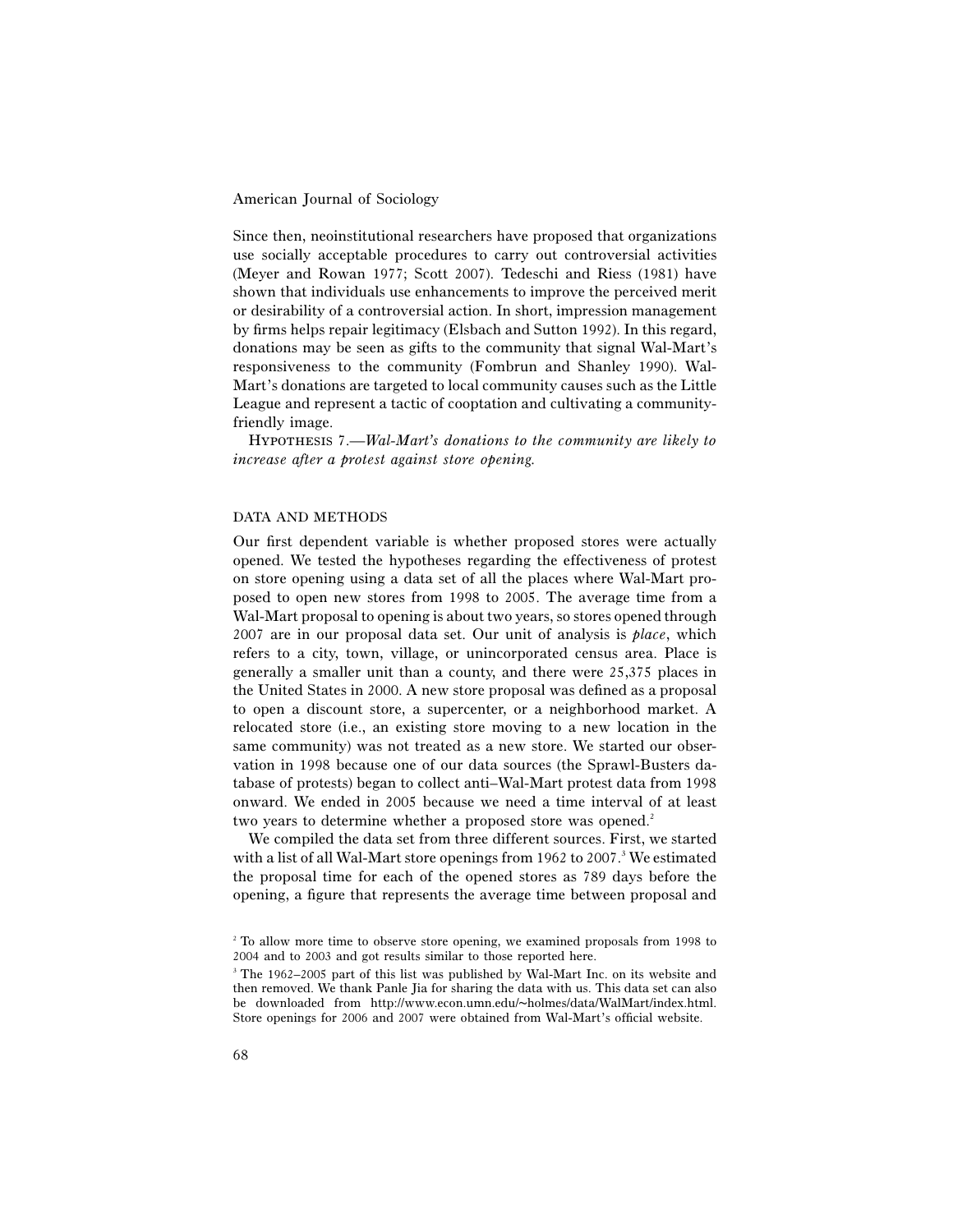#### Trouble in Store

opening for stores for which both dates are available. Second, we collected protest data from Sprawl-Busters, an anti–Wal-Mart organization that has been collecting the news about anti–big-box store protests from various sources since 1998.4 From the Sprawl-Busters database, we selected all the protests that targeted Wal-Mart's store proposals from 1998 to 2005. We also collected reports of protests from other activists' websites. A protest against a proposed Wal-Mart store can be reported multiple times, and we coded the multiple reports as one protest as long as they were targeted at the same store proposal. Third, we conducted a media search for reports about Wal-Mart's store proposals and protests from 1998 to 2005 using the Lexis-Nexis and the America's News databases. We matched the data of proposed stores and protests obtained from the three sources and dropped the duplicated cases. In total, Wal-Mart made 1,599 new store proposals in 1,207 places, 563 of which saw protests, and 1,040 ultimately resulted in store openings. Figure 2 illustrates the geographical distribution of the store proposals, protests, and protest success (i.e., the places that saw protests and where Wal-Mart failed to open stores by the end of 2007).

The multiple sources of our data with different interests in the contention, including the representations of Wal-Mart, protestors, and the media, mitigate the concern about selection bias that would loom large if we relied on only one source. Overall, 94% of proposed stores either resulted in store opening or appeared in more than one of our sources. A particular concern with our data is the reliance on Sprawl-Busters to identify protests. Given the advocacy of that organization, we worried about the possibility that it might overrepresent the incidence and success of anti– Wal-Mart protests by reporting phantom incidents of protests in cases in which there may not have been a real protest or even a real proposed store.5 Thus, we were particularly concerned about the 10% of Sprawl-Busters reported incidents that were not confirmed in Lexis-Nexis or America's News and did not result in actual Wal-Mart store openings. We gain some confidence from the fact that Sprawl-Busters often reported these incidents with specificity, 50% of the time listing specific organizations that led local protests and 68% of the time listing specific tactics. These levels of specificity suggest to us that there were real events underlying the reports because misreporting protest incidents with such spec-

<sup>4</sup> Sprawl-Busters has been collecting the information of anti–big-box store protests from a variety of sources, including media reports, government information releases, court results, independent institutions' research reports, and activists' self-reports.

<sup>&</sup>lt;sup>5</sup> We were not concerned that Sprawl-Busters would attempt to inflate the perceived efficacy of anti-Wal-Mart efforts by omitting reference to protests that failed to stop stores because it reports protests as they happen, before it is known whether or not the protest will succeed in stopping the store opening.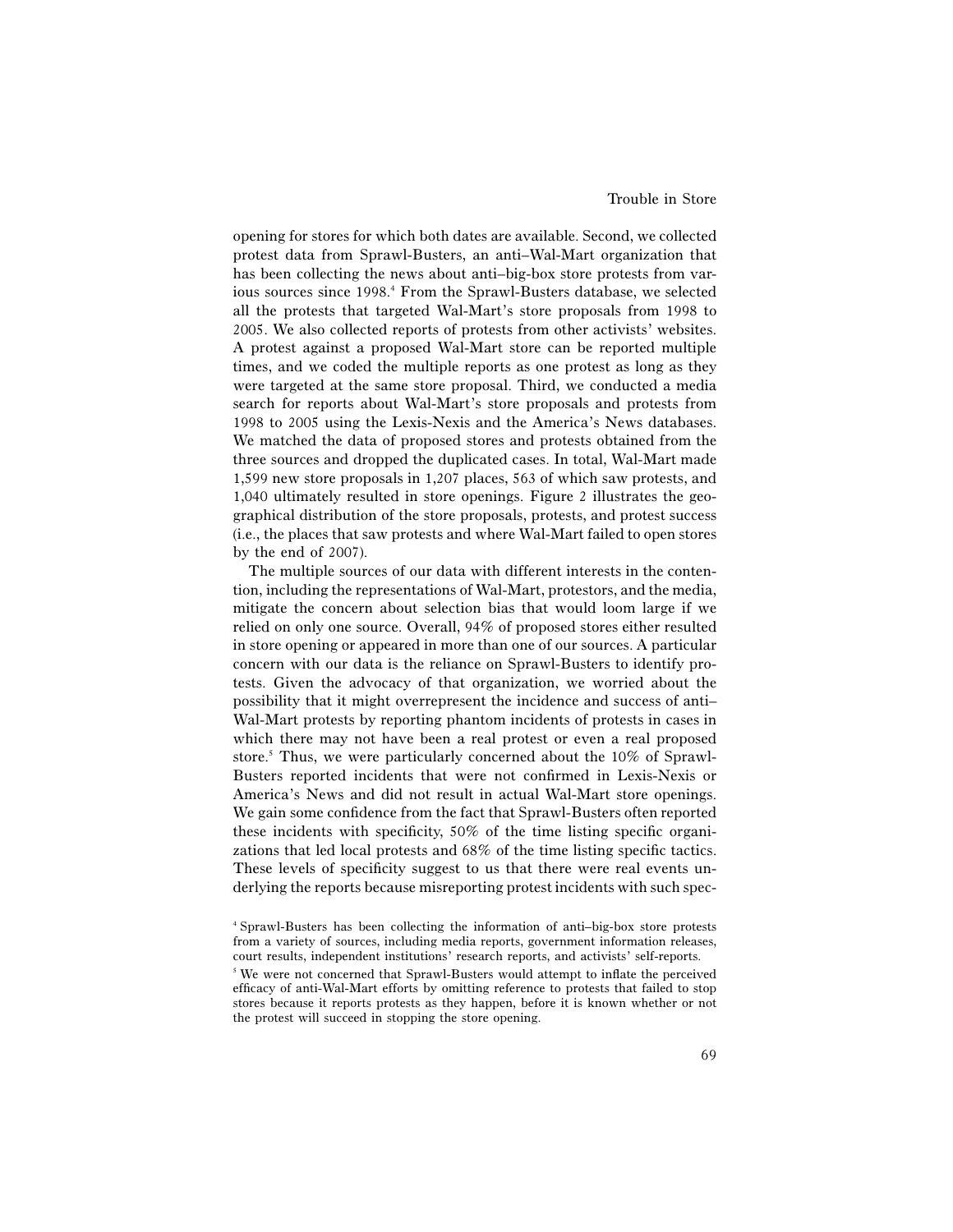

Fig. 2.—Places of proposal, protest, and protest success, 1998–2005. The top image shows Wal-Mart proposed places (1998–2005), the middle image shows locations of anti-Wal-Mart protests for the same period, and the bottom image displays the locations where protests against Wal-Mart were successful.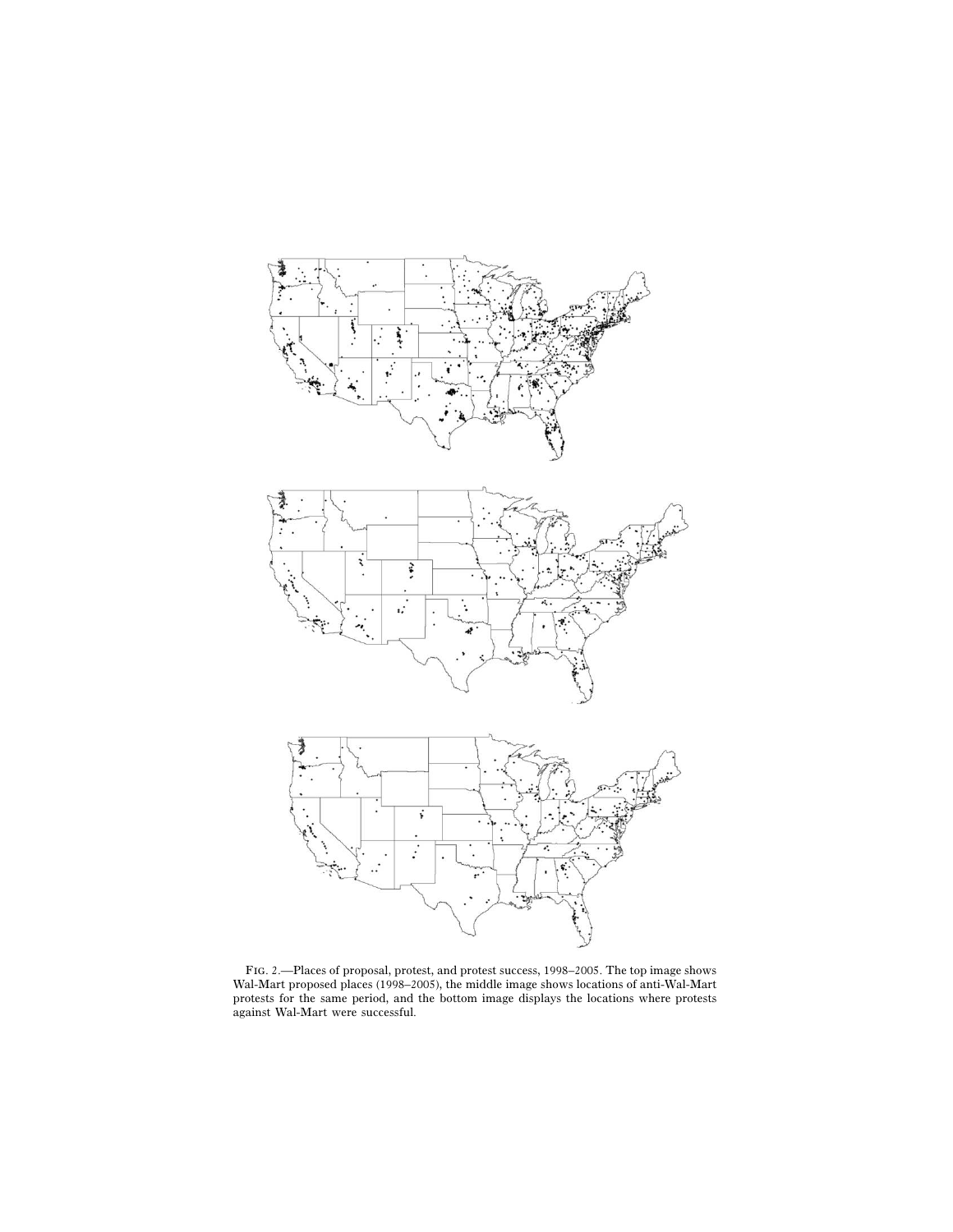ificity would raise the real possibility that Wal-Mart could disconfirm the reports and discredit Sprawl-Busters. Nevertheless, we performed a supplementary analysis in which we omitted the 10% of Sprawl-Busters reported protests that were not confirmed in other sources. The results were substantively the same as those we report below.

#### Dependent Variable and Estimation

Our dependent variable is the opening of a proposed Wal-Mart store. Opening is a dummy variable that is coded 1 if a proposed store was successfully opened by the end of 2007. We used a probit model to estimate the effect of protests on the openings of Wal-Mart stores. However, we confronted a nonrandom assignment problem: protests are not likely to happen randomly; communities choose whether to organize protests in the first place and consider their chances of success when they do so. An added issue is that protests also are conditional on a proposal from a Wal-Mart, and in turn, these proposals are also not distributed randomly.

Thus, standard econometric methods that assume random treatment cannot accurately estimate causal relationships in this circumstance. There are two main approaches to estimate causal effects of nonrandomized treatment: methods based on controlling for observed differences (e.g., multivariate regression and propensity score matching) and those based on instrument variables (IV; Gozalo and Miller 2007). The IV approach relies on the identification of variables that affect treatment and affect the outcome only through the treatment. Moreover, the validity of IV variables cannot be empirically verified (Angrist, Imbens, and Rubin 1996). In our research context, we do not have apparent IVs, and thus we focus on the approach that controls for observed confounding variables.

We adopted the inverse probability treatment weighting (IPTW) method that was recently developed and widely adopted by biostatisticians to resolve the nonrandom assignment problem in observational data (Robins, Herman, and Brumback 2000; Azoulay, Ding, and Stuart 2007). The IPTW relies on the logic of counterfactuals and compares each treated subject or observation to a pseudo-population, and the difference between the groups represents the average treatment effect. More specifically, each observation in the sample is assigned a stabilized weight, $6$ 

$$
sw_i = \frac{P(A = a_i)}{P(A = a_i | L = l_i)},
$$

<sup>6</sup> Stabilized weight enhances the efficiency of estimation.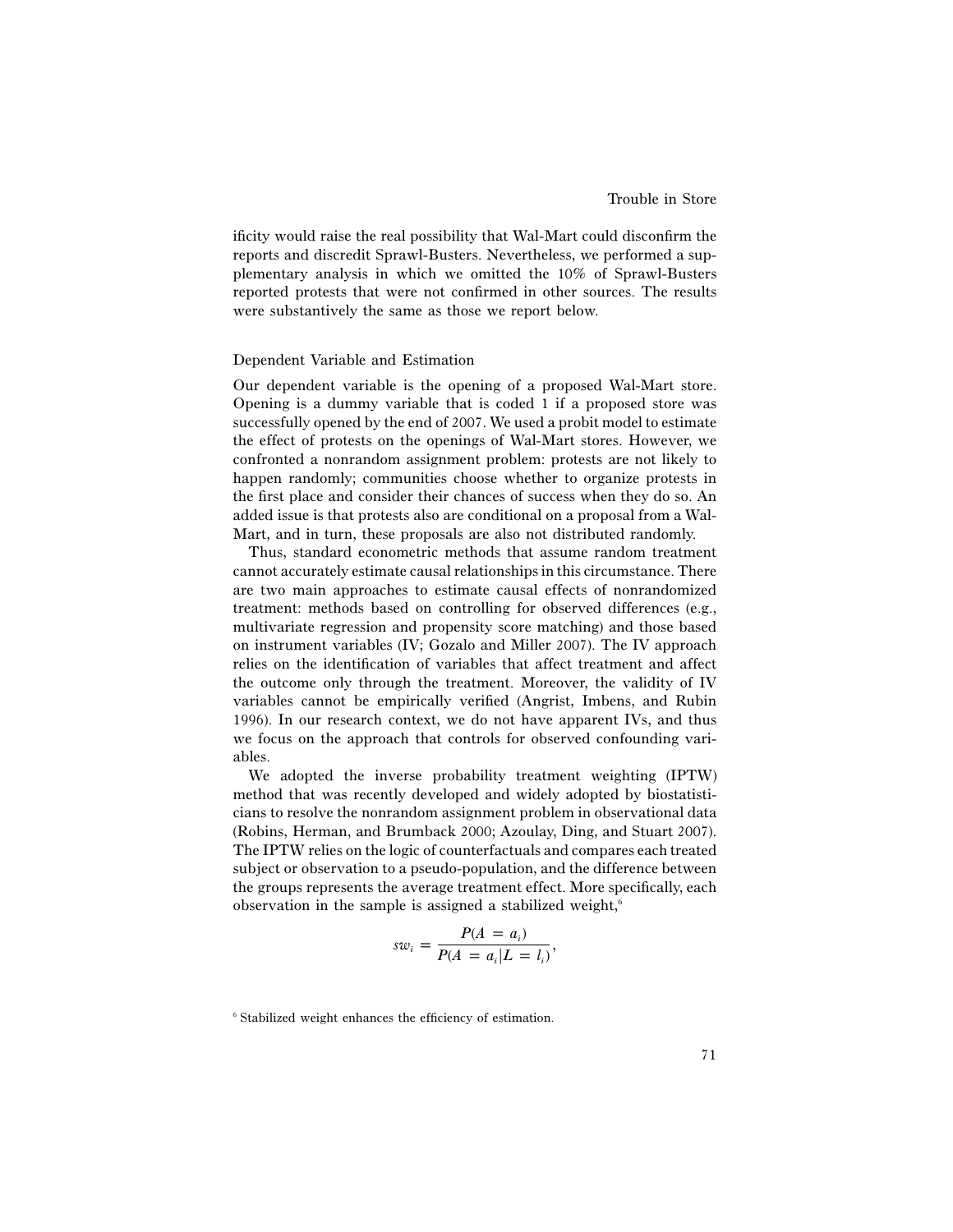where  $a_i = \{0, 1\}$  indicates potential treatment (i.e., protest or not) and  $l_i$  represents the observed confounding variables. Those places that protested Wal-Mart's proposals receive the weight

$$
sw_i^T = \frac{(1/n)(\sum_{i=1}^n a_i)}{p_{i11}},
$$

where  $p_{i1}$  is the predicted probability that place *i* would protest if Wal-Mart proposed to open a store. The numerator is the sample proportion of places that actually protested. Similarly, those places that did not protest receive the weight

$$
sw_i^C = \frac{1 - (1/n)(\sum_{i=1}^n a_i)}{p_{i01}},
$$

where  $p_{i01}$  is the predicted probability that place *i* would not protest if Wal-Mart proposed to open a store. In this way, the IPTW method simultaneously counterbalances the estimation bias caused by Wal-Mart's selection of a place to propose and the activists' choice to protest.

We adopted the Heckman two-stage selection model (Heckman 1979) to calculate the probability of the incidence of protests, because protests can be observed only in places where Wal-Mart proposed to open new stores and Wal-Mart is unlikely to randomly propose new stores. Instead, Wal-Mart is likely to consider the size of local market, economic conditions, transportation costs, and even potential resistance. The Heckman two-stage selection model accounts for the sample selection problem through estimating a selection effect coefficient (called the inverse Mills ratio) in a first-stage probit model and then controlling the coefficient to a second-stage model. To conduct the first-stage probit model, we collected additional data from 1998 to 2005 about all American places where Wal-Mart could have made store proposals. We predicted the likelihood that Wal-Mart actually proposed opening a store in a place in a year by using the place's ln transformed population, median household income, distance to the nearest Wal-Mart distribution center, the percentage of union membership in the private employment sector in the state, and calendar year as explaining variables. In the second stage, we estimated a probit model of protests by controlling the sample selection coefficient, including all independent and control variables, and reporting geographically clustered robust standard errors. Thus, the Heckman probit model estimates the chance of protest conditional on a selection model of proposal. Appendix table A1 presents the result of this model of protests.

Another methodological issue is the potential interdependence between observations. Although most places in our sample experienced only one proposal during our study period, there are some places where Wal-Mart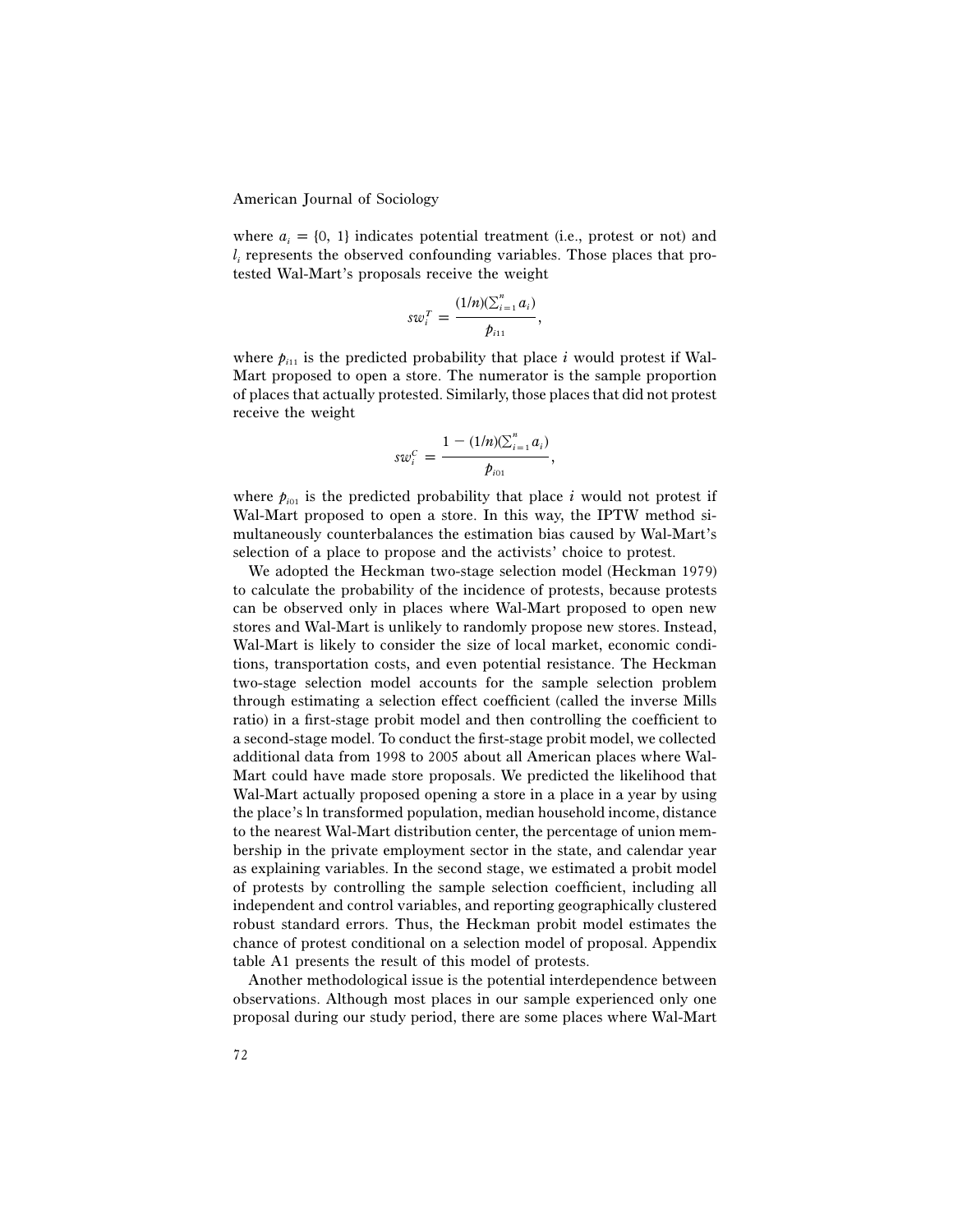made multiple proposals. To account for the correlation in the error terms due to the clustering within the same place, we used geographically clustered robust standard errors.

#### Independent and Control Variables

*Protest* serves as an independent variable in the store opening analysis to test hypothesis 1. We operationalized protests as occurring if our sources reported that individuals or organizations did any of the following in response to a proposed Wal-Mart store: encouraged public hearings; collected citizens' signatures to initiate a referendum; demanded additional studies of Wal-Mart's impact on local businesses, traffic, and environment; highlighted environmental hazards; deployed zoning restrictions; lobbied for store size-cap legislation; or filed lawsuits against Wal-Mart or local government. In supplemental analyses, we examined whether any of these forms of protest were more effective than any other and found that they were not. This somewhat surprising result may occur because the incidence of any form of protest is sufficient to signal to Wal-Mart that a community has a capacity for collective action and might eventually employ other forms of protest. It is certainly true that in some of the longer protest episodes, protestors employed many of the protest forms on this list.

To test whether protests are more effective in certain communities, we created a list of interaction variables between protests and community characteristics. All continuous community-level variables that involve interaction effects were centered by mean to alleviate the concern of multicollinearity. To test hypothesis 2, we created a dummy variable, *protest organization*, that was coded 1 if a protest was led by either preexisting or newly formed organizations, such as citizens' groups, local business organizations, unions, women's organizations, student groups, schools, or churches.

To test hypothesis 3, we controlled the contagion effect of *protest success in nearby communities* by including the geographical distance-weighted count of prior protests that successfully defeated Wal-Mart. We also tried a variety of other variables to define protest success in nearby communities, such as successful protests within the same standard metropolitan area, within 100 miles, or within 200 miles. We also tried to weight these variables by the effect of time decay (i.e., decay by days, or we count only those protests within the past 365 days). All these variables are highly correlated and generate similar results. Thus, we report only the result of the prior success weighted by geographical distance.

To test hypothesis 4, we included a variable to measure the *hazard of institutional escalation* by including a dummy variable that indicates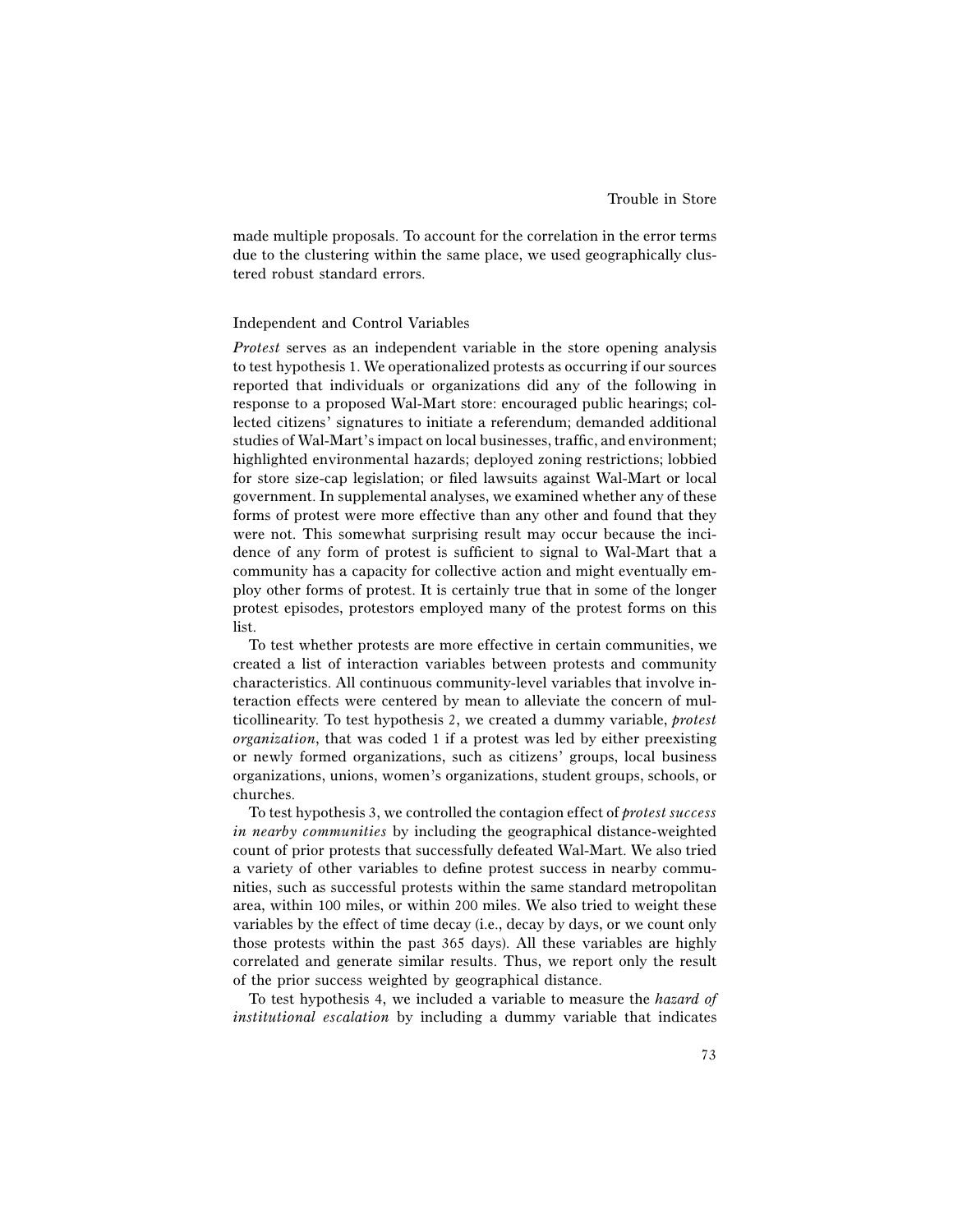whether an enacted legislation that restrains store size exists elsewhere within the same state in the prior year. We collected the data about the municipal-level store size legislation from the Institute for Local Self-Reliance.

To test hypothesis 5, we measured *liberal ideology* using two variables. One is a place's *pro-Democrat* political orientation, measured as the county-level vote margins of those supporting a Democratic presidential candidate over those supporting a Republican candidate during the nearest past presidential election. The data were collected from the countylevel presidential election results from 1996 to 2004 reported by *U.S. News and World Report*. The other is the percentage of people with a *college education* out of the total population 25 years or older in a place (Lipset 1960). The data were collected from the 2000 Population Census.

To test hypothesis 6, we included a variable to measure the potential *profitability* of a proposed store, measured by the ratio of a proposal place's distance to the closest Wal-Mart store and its distance to the closest distribution center. Reflecting the hypothesis, the ratio is a good indicator of profitability because a longer distance to existent stores means a lower threat of cannibalization (Holmes 2008). The costs of cannibalization by closely packaged stores may be offset by efficiencies of distribution, so we simultaneously consider the distance to a distribution center. Since the distribution of distance is highly skewed, we used the log transformed distance.

Besides hypothesized variables, we include a list of control variables. We controlled for *population size*, *unemployment rate*, *income per capita*, and the *percentage of urban population* in a place. We controlled the *migration* level in a place by including the percentage of a county's population over five years old in 2000 that had a residence in a different county five years ago. All these data were collected from the 2000 Population Census. We also created dummy variables to indicate the region of a place. Following the Census Bureau's classification, we divided the nation into four regions: Northeast, South, West, and Midwest.

We also control *community homogeneity* using a list of variables that capture the social demographic characteristics of a place. *Race homogeneity* is measured by a Herfindahl index for each place *i*:

$$
\sum_{i} \left( \frac{\text{population}_{ij}}{\text{population}_{i}} \right)^{2},
$$

where *j* represents either of the following six race groups, white, black, Hispanic, Asian, Native American, and other. Similarly, we also examined a place's *occupation homogeneity, education homogeneity, income homogeneity*, and *religion homogeneity;* none of these were significant or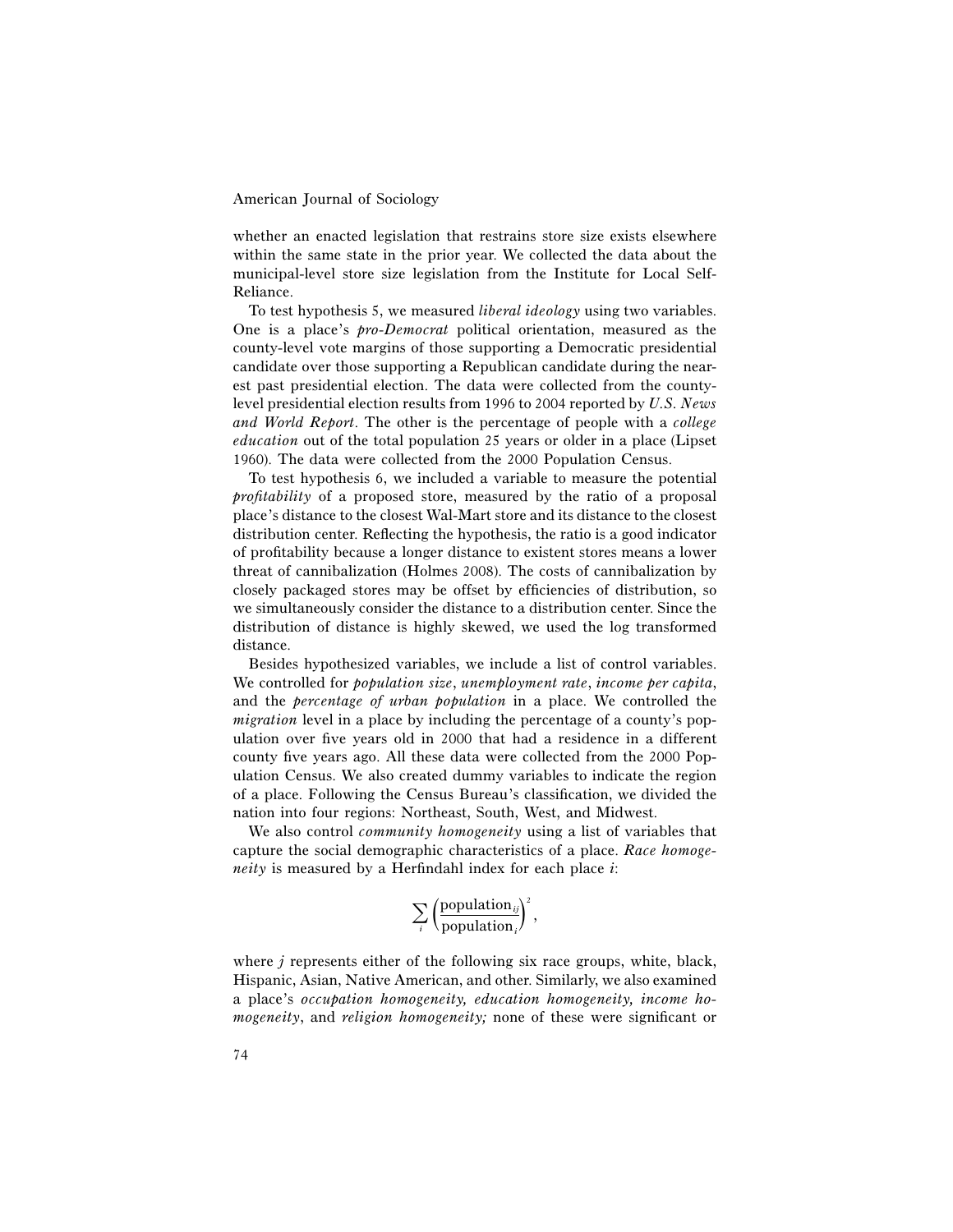affected the hypothesized effects, so we do not include them in the estimations presented below.

A set of variables about a place's retail economy were also included. We measured the percentage of civil labor force employed in the *retail sector* using the data from the Census of 2000. We also controlled the state-level count of stores that are affiliated with *Wal-Mart's two major competitors*, Target and K-Mart, lagged by one year. The data were collected from Target and K-Mart's annual reports as well as K-Mart store closing lists before and after its bankruptcy.

We controlled three other variables that are possibly related to store opening. The first was the *union density* measured by the percentage of workers who are union members in a state's private sector in the previous year. The union data were obtained from the Current Population Survey. The second was the number of *churches per capita* in a county in 2000, collected from the Association of Religion Data Archives. The third was a dummy variable to indicate if a place is enrolled with the *Main Street Program* in a year. The Main Street Program is a national nonprofit organization that aims to organize community-based training, guidance, and support to revitalize the traditional commercial district. The program was initially developed by the National Trust in the late 1970s and has since developed into a national program enrolling more than 1,200 communities in 35 states. We obtained the data about the Main Street Program's local branches from its membership directories and the state-level Main Street Program offices.

We created two variables to control the characteristics of local governments. One was the *government's debt per capita*, measured by the total outstanding debt of a county government divided by the county's population. The data were collected from the Census of Governments in 1997 and 2002. The other was the structure of local government. We created a dummy variable, *city manager*, to indicate whether a local government adopted the council-manager form of government (for contrast is the mayor-council form of government). The data were collected from the Municipal Yearbook and local governments' websites.

Koopmans and Olzak (2004) propose that specialized gatekeepers such as media or editors select some messages that can evoke reactions from others and argue that such resonant messages become relevant, become prominent, and speed diffusion of a social movement. So we controlled the influence of *media's attention* on anti–Wal-Mart protests using two variables. One was the annual count of editorials with "Wal-Mart" as a keyword, lagged by one year.<sup>7</sup> The other was the annual percentage of

<sup>7</sup> We chose to use editorials rather than the total number of newspaper reports because editorials reflect media's attitude and are less likely to be a function of ongoing protests.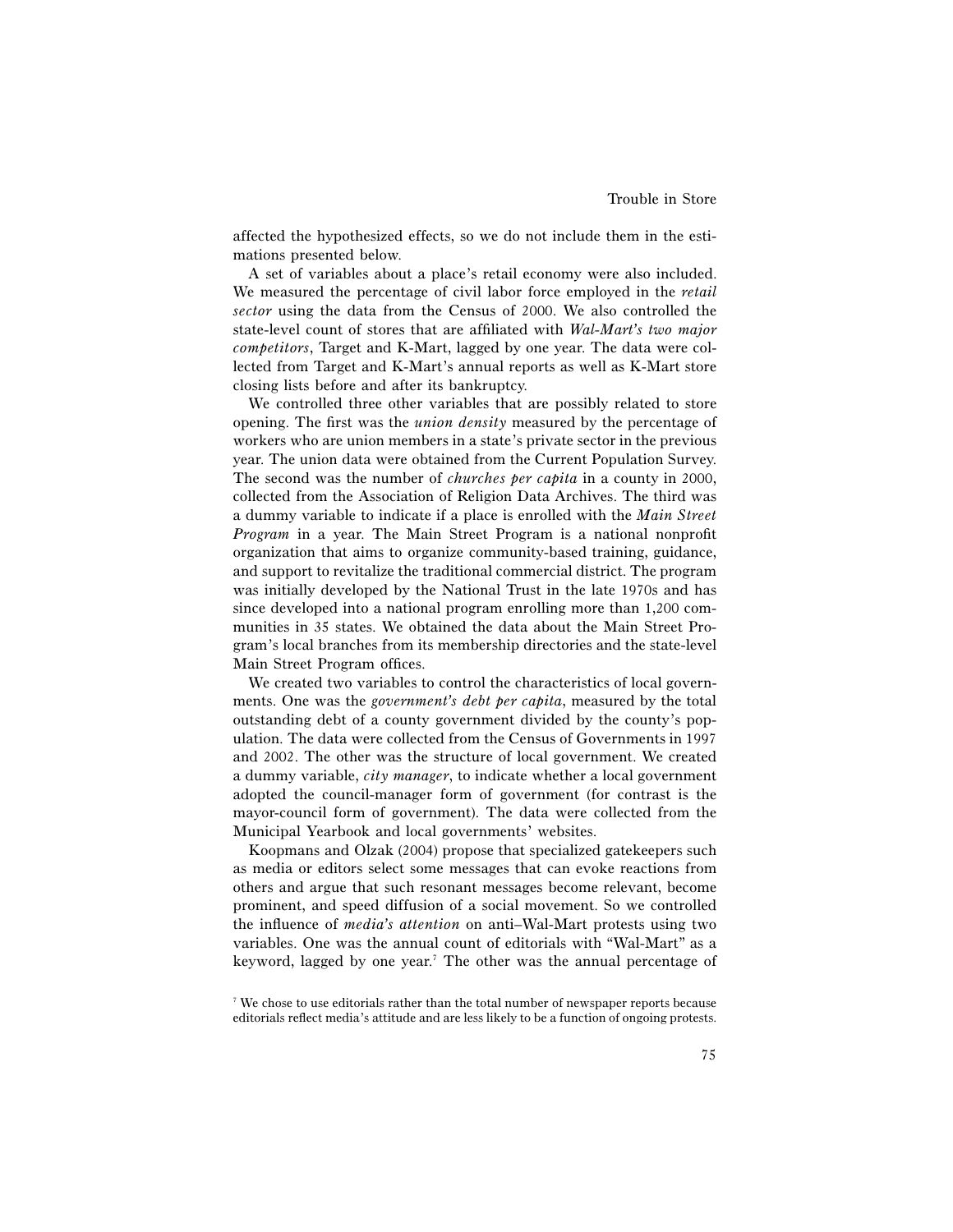editorials that hold an unfavorable attitude about Wal-Mart. The data were collected from the America's News database. Finally, we controlled for a time trend, in case the incidence of store opening increases or decreases during the period we analyze. A complete list of all variables, measures, and data sources is provided in Appendix table A3. Table 1 reports the descriptive statistics for all variables.

#### RESULTS

#### Effectiveness of Protests

Table 2 presents the analysis of the impact of protests on Wal-Mart store openings. Model 1 reports the model with control variables, and model 2 reports the main effect of protests. In support of hypothesis 1, protests significantly decrease the openings of Wal-Mart stores ( $b = -1.875$ ,  $P <$ .01). The size of this coefficient indicates that when other variables are held at their means, a protest reduces the chance of a Wal-Mart store opening by 64%.

Model 3 includes protest organization, which is significantly effective in reducing Wal-Mart store openings ( $b = -0.843$ ,  $P < .01$ ). When other variables are held at their means, a protest led by an organization can further reduce the chance of a Wal-Mart store opening by 23% when compared with those without leading organizations. The result provides strong support for hypothesis 2. Model 4 examines hypothesis 3 by including the interaction between protest and the protest success in neighboring communities. The interaction term is insignificant, but the main effect of protest success in a neighboring area and the main effect of protest are both significant and negative. Successful protests nearby decrease the likelihood that a proposed store will open, regardless of whether that store is the target of protests. Model 5 tests the interaction effect between protest and institutional hazard. Consistent with hypothesis 4, protests are more effective where the hazard of institutional escalation is high ( $b = -0.689$ ,  $P < .01$ ). When other variables are held at their means, a protest that happens in an area with a high hazard of institutional escalation (i.e., where hostile legislation exists elsewhere within the same state) can further reduce the chance of a Wal-Mart store opening by 14% when compared with those in an area without a high hazard of escalation.

To test hypothesis 5, model 6 includes the interaction effects between protest and the two variables representing liberal ideology. There is no evidence suggesting that protests are more or less effective in places with a more college-educated population, but protests do reduce store openings in pro-Democrat places ( $b = -1.221$ ,  $P < .05$ ). Model 7 tests the interaction effect between protest and profitability. Consistent with hypothesis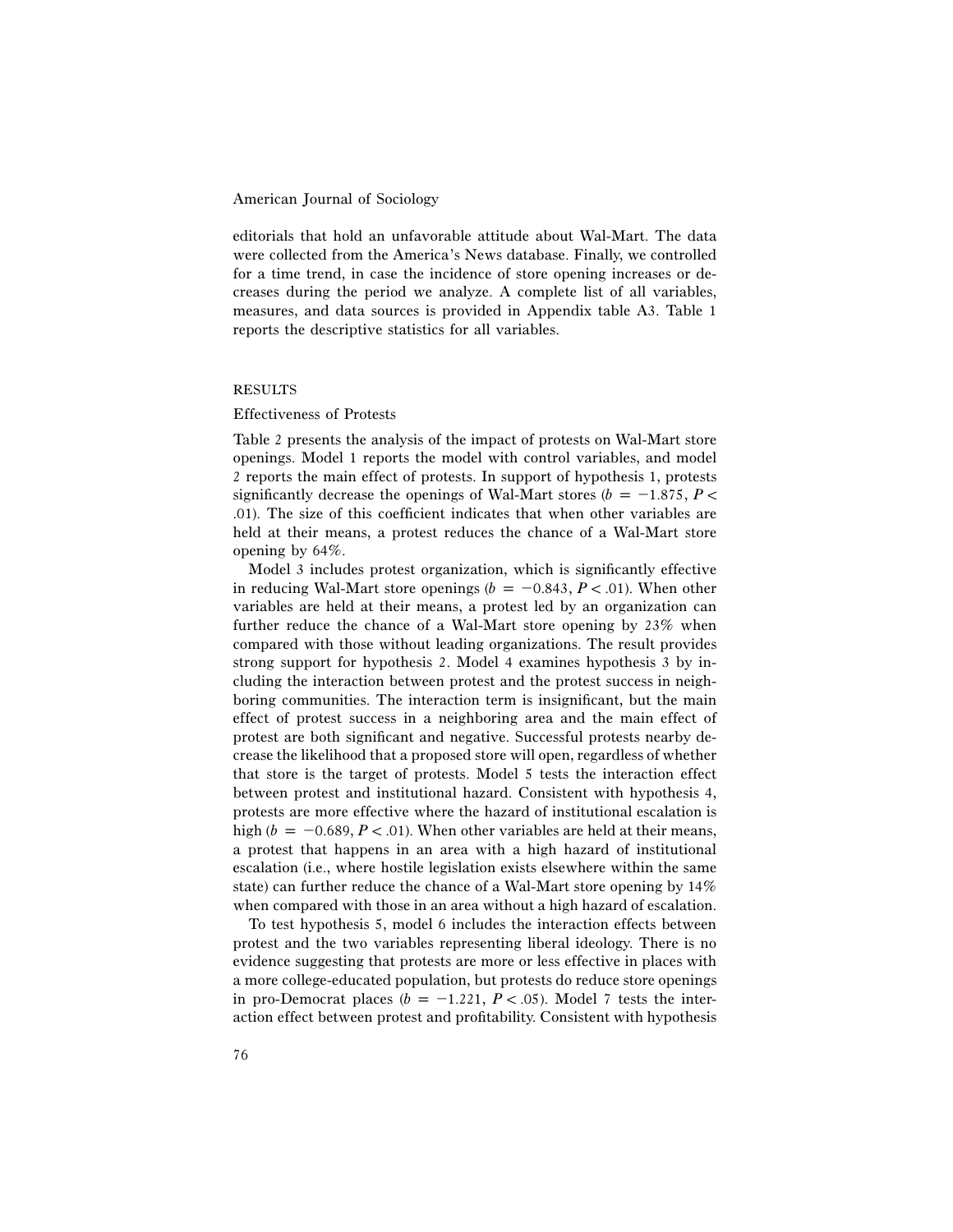| Variable                                                     | Mean     | SD    | Min            | Max          |
|--------------------------------------------------------------|----------|-------|----------------|--------------|
| Population $(100,000s)$                                      | 1.490    | 3.923 | .001           | 81.782       |
| Unemployment $\%$                                            | .059     | .031  | $\overline{0}$ | .417         |
|                                                              | .946     | .179  | $\mathbf{0}$   | $\mathbf{1}$ |
| Income per capita $(\$1,000s)$                               | 20.739   | 6.278 | 5.377          | 109.219      |
| Northeast $\dots\dots\dots\dots\dots\dots\dots\dots\dots$    | .131     | .337  | $\Omega$       | $\mathbf{1}$ |
| South                                                        | .323     | .468  | $\mathbf{0}$   | $\mathbf{1}$ |
| West                                                         | .189     | .392  | $\Omega$       | $\mathbf{1}$ |
| Wal-Mart's competitors (100s)                                | 1.204    | 1.053 | $\Omega$       | 4.4          |
| Migration $\%$                                               | .224     | .074  | .065           | .540         |
| Union density                                                | .126     | .060  | .028           | .269         |
| Church per capita $\%$                                       | .093     | .058  | .035           | .449         |
| Retail worker $\%$                                           | .117     | .023  | .034           | .283         |
| Government debt per capita                                   | 3.320    | 3.935 | .112           | 112.383      |
| Main Street Program                                          | .126     | .332  | $\Omega$       | $\mathbf{1}$ |
| Editorial                                                    | 4.271    | .815  | 3.497          | 5.765        |
| Unfavorable editorial $\%$                                   | .435     | .081  | .351           | .619         |
| Year                                                         | 2001.712 | 2.330 | 1998           | 2005         |
| City manager $\dots\dots\dots\dots\dots\dots\dots$           | .568     | .495  | $\Omega$       | $\mathbf{1}$ |
| Race homogeneity                                             | .683     | .193  | .230           | .998         |
| Pro-Democrat                                                 | $-.044$  | .224  | $-.744$        | .798         |
| College educated $\%$                                        | .158     | .069  | .016           | .445         |
| Distance-weighted success                                    | 2.086    | 1.658 | .000           | 9.469        |
|                                                              | .352     | .478  | $\Omega$       | $\mathbf{1}$ |
| Protest organization                                         | .169     | .375  | $\mathbf{0}$   | $\mathbf{1}$ |
| Opening $\dots\dots\dots\dots\dots\dots\dots\dots\dots\dots$ | .649     | .478  | $\Omega$       | $\mathbf{1}$ |
| Institutional hazard                                         | .316     | .465  | $\Omega$       | $\mathbf{1}$ |
| Profitability                                                | .412     | .209  | .002           | 1.593        |

TABLE 1 Descriptive Statistics of Protest Incidence and Wal-Mart Opening

 $NOTE. - N = 1,599.$ 

6, protests are less successful in preventing a store opening where the potential profitability of a proposed store is high ( $b = 1.039$ ,  $P < .05$ ). Finally, model 8 reports a full model with all the interactions and is consisted with the previous nested models.

# The Analyses of Wal-Mart's Donations

Our second dependent variable is the amount of money that Wal-Mart donates to communities when stores are opened. Wal-Mart's donations are targeted to local community causes such as the Little League and represent a tactic of cooptation and cultivating a community-friendly image. We predicted with hypothesis 7 that protests would increase the need for cooptation and therefore the magnitude of the donations. We collected data about Wal-Mart's donations at its store openings from 2004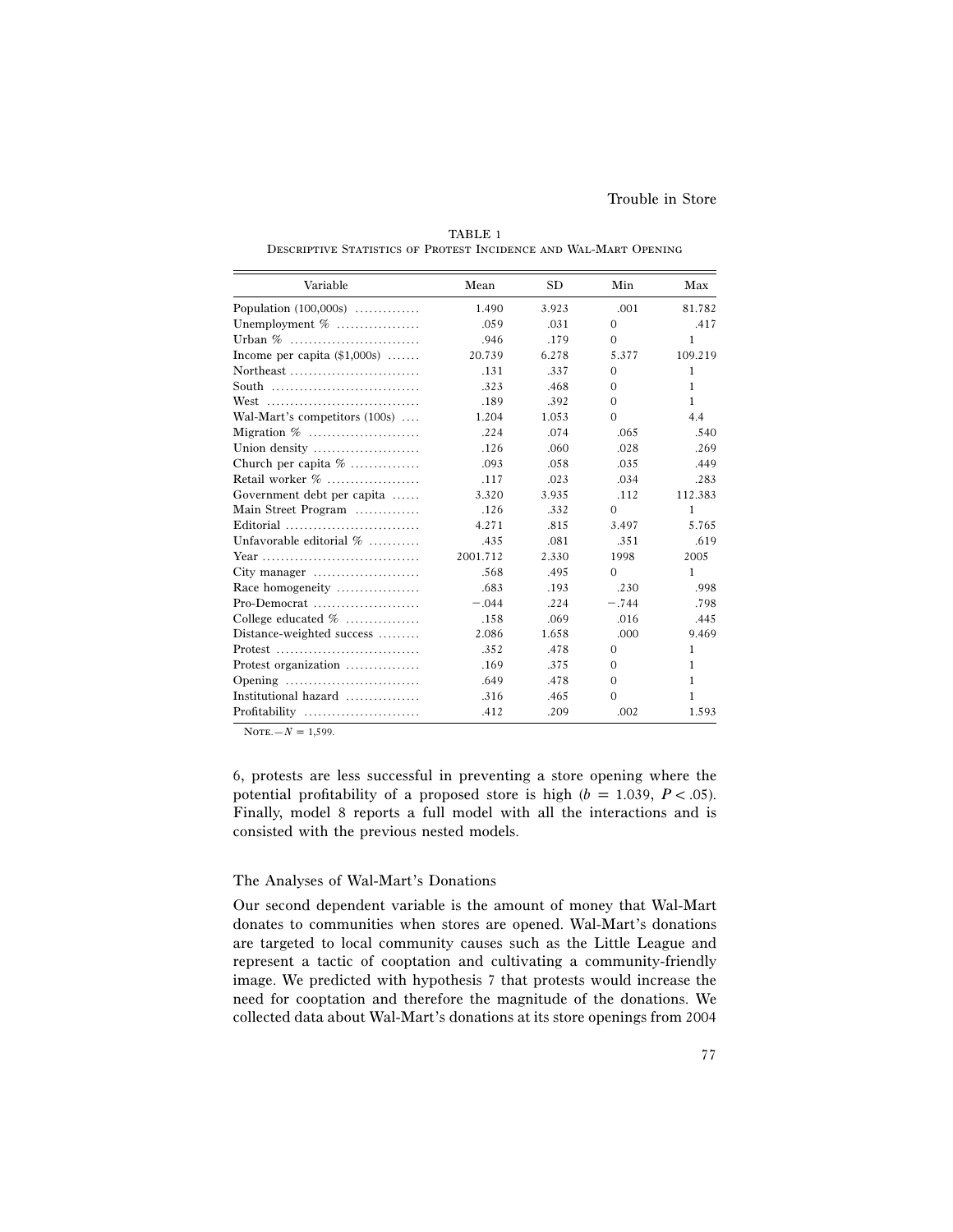|                                                    |           |            |            | <b>MODEL</b> |            |            |            |            |
|----------------------------------------------------|-----------|------------|------------|--------------|------------|------------|------------|------------|
|                                                    | (1)       | (2)        | (3)        | (4)          | (5)        | (6)        | (7)        | (8)        |
| Pro-Democrat                                       | $-.320$   | $-.219$    | $-.093$    | $-.220$      | $-.182$    | .279       | $-.203$    | .223       |
|                                                    | (.275)    | (.302)     | (.304)     | (.301)       | (.303)     | (.336)     | (.300)     | (.338)     |
| College educated $\%$                              | $-1.581$  | $-.318$    | $-.140$    | $-.369$      | $-.346$    | $-.727$    | $-.207$    | $-.398$    |
|                                                    | (.978)    | (1.152)    | (1.161)    | (1.151)      | (1.158)    | (1.244)    | (1.167)    | (1.308)    |
| Distance-weighted success                          | $-.216**$ | $-.244**$  | $-.233**$  | $-.226**$    | $-.254**$  | $-.247**$  | $-.243**$  | $-.250**$  |
|                                                    | (.062)    | (.062)     | (.063)     | (.066)       | (.063)     | (.062)     | (.062)     | (.067)     |
| Profitability                                      | .407      | .482       | .426       | .487         | .451       | .449       | $-.035$    | $-.085$    |
|                                                    | (.240)    | (.259)     | (.262)     | (.259)       | (.259)     | (.264)     | (.331)     | (.318)     |
| Institutional hazard                               | $-.672**$ | $-.810**$  | $-.849**$  | $-.815**$    | $-.509**$  | $-.808**$  | $-.797**$  | $-.543**$  |
|                                                    | (.136)    | (.138)     | (.138)     | (.139)       | (.149)     | (.140)     | (.138)     | (.154)     |
| $Protest$                                          |           | $-1.875**$ | $-1.501**$ | $-1.870**$   | $-1.684**$ | $-1.894**$ | $-1.876**$ | $-1.332**$ |
|                                                    |           | (.139)     | (.156)     | (.139)       | (.161)     | (.141)     | (.139)     | (.180)     |
| Protest organization                               |           |            | $-.843**$  |              |            |            |            | $-.825**$  |
|                                                    |           |            | (.204)     |              |            |            |            | (.208)     |
| Protest × distance-weighted                        |           |            |            |              |            |            |            |            |
| $success$                                          |           |            |            | $-.042$      |            |            |            | .016       |
|                                                    |           |            |            | (.070)       |            |            |            | (.074)     |
| Protest × institutional                            |           |            |            |              |            |            |            |            |
| hazard $\dots \dots \dots \dots \dots \dots \dots$ |           |            |            |              | $-.689**$  |            |            | $-.691**$  |
|                                                    |           |            |            |              | (.261)     |            |            | (.278)     |
| Protest × college                                  |           |            |            |              |            |            |            |            |
| educated $\%$                                      |           |            |            |              |            | .943       |            | .862       |
|                                                    |           |            |            |              |            | (1.524)    |            | (1.586)    |

TABLE 2 IPTW Probit Regression of Wal-Mart Store Opening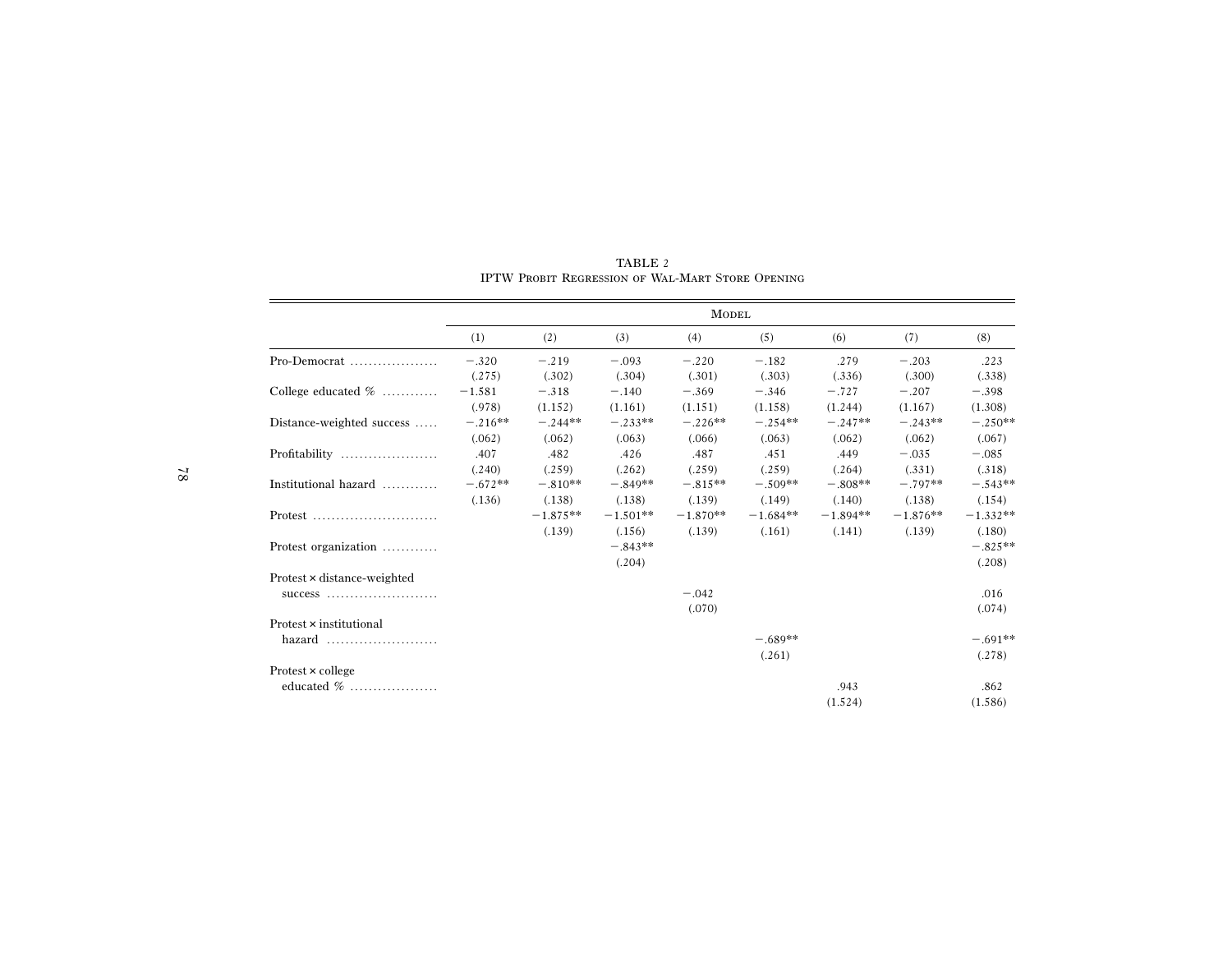| Protest $\times$ pro-Democrat                                  |           |           |           |           |           | $-1.221*$ |           | $-.709$   |
|----------------------------------------------------------------|-----------|-----------|-----------|-----------|-----------|-----------|-----------|-----------|
|                                                                |           |           |           |           |           | (.583)    |           | (.605)    |
| Protest $\times$ profitability                                 |           |           |           |           |           |           | 1.039*    | $.940*$   |
|                                                                |           |           |           |           |           |           | (.517)    | (.514)    |
| Population                                                     | $.118**$  | $.143**$  | $.136**$  | $.142**$  | $.144**$  | $.148**$  | $.145**$  | $.143**$  |
|                                                                | (.040)    | (.043)    | (.043)    | (.042)    | (.043)    | (.043)    | (.042)    | (.044)    |
| Unemployment $\%$                                              | $-.777$   | $-1.173$  | $-1.078$  | $-1.282$  | $-1.556$  | $-1.233$  | $-1.487$  | $-1.683$  |
|                                                                | (1.729)   | (1.840)   | (1.850)   | (1.824)   | (1.764)   | (1.813)   | (1.841)   | (1.770)   |
| Income per capita                                              | $-.001$   | $-.019$   | $-.017$   | $-.019$   | $-.019$   | $-.019$   | $-.021$   | $-.018$   |
|                                                                | (.010)    | (.014)    | (.014)    | (.014)    | (.014)    | (.013)    | (.014)    | (.015)    |
| Urban $\%$                                                     | $.563**$  | $.626**$  | $.574*$   | $.631**$  | $.628**$  | $.593*$   | .589*     | $.527*$   |
|                                                                | (.205)    | (.242)    | (.240)    | (.242)    | (.239)    | (.239)    | (.242)    | (.235)    |
| Migration                                                      | 1.188     | 2.487*    | 2.207*    | 2.497*    | $2.779**$ | $2.550**$ | $2.562**$ | 2.580**   |
|                                                                | (.836)    | (.973)    | (.976)    | (.971)    | (.975)    | (.980)    | (.972)    | (.990)    |
| Northeast $\dots\dots\dots\dots\dots\dots\dots\dots$           | $1.128**$ | $1.611**$ | $1.669**$ | $1.612**$ | $1.632**$ | $1.636**$ | $1.623**$ | $1.721**$ |
|                                                                | (.174)    | (.176)    | (.174)    | (.176)    | (.178)    | (.181)    | (.176)    | (.181)    |
| South                                                          | $1.673**$ | $2.393**$ | $2.494**$ | 2.392**   | 2.419**   | $2.359**$ | $2.406**$ | $2.505**$ |
|                                                                | (.158)    | (.186)    | (.192)    | (.186)    | (.187)    | (.181)    | (.184)    | (.189)    |
| West $\dots\dots\dots\dots\dots\dots\dots\dots\dots\dots\dots$ | $1.150**$ | 1.786**   | $1.924**$ | $1.777**$ | 1.809**   | 1.786**   | $1.802**$ | $1.964**$ |
|                                                                | (.179)    | (.211)    | (.212)    | (.210)    | (.216)    | (.209)    | (.216)    | (.220)    |
| Race homogeneity                                               | .564      | $1.121**$ | $1.210**$ | $1.104**$ | $1.162**$ | 1.096**   | $1.121**$ | 1.227**   |
|                                                                | (.351)    | (.392)    | (.398)    | (.391)    | (.396)    | (.391)    | (.390)    | (.403)    |
| Retail worker %                                                | 1.414     | .557      | 1.387     | .591      | .495      | .561      | .851      | 1.580     |
|                                                                | (2.071)   | (2.253)   | (2.251)   | (2.248)   | (2.241)   | (2.255)   | (2.289)   | (2.266)   |
| Wal-Mart's competitors                                         | .059      | .078      | .080      | .079      | .104      | .077      | .082      | .109      |
|                                                                | (.068)    | (.068)    | (.070)    | (.068)    | (.071)    | (.069)    | (.068)    | (.074)    |
| Union                                                          | 4.809**   | $6.397**$ | $6.432**$ | $6.428**$ | $6.638**$ | $6.398**$ | $6.550**$ | $6.808**$ |
|                                                                | (1.188)   | (1.264)   | (1.239)   | (1.262)   | (1.286)   | (1.264)   | (1.262)   | (1.270)   |
| Church per capita $\dots\dots\dots\dots$                       | 1.928     | 1.543     | 1.442     | 1.565     | 1.777     | 1.662     | 1.674     | 1.842     |
|                                                                | (1.005)   | (1.063)   | (1.088)   | (1.067)   | (1.058)   | (1.051)   | (1.050)   | (1.061)   |
| Main Street Program                                            | .060      | .238      | .248      | .238      | .205      | .276      | .228      | .228      |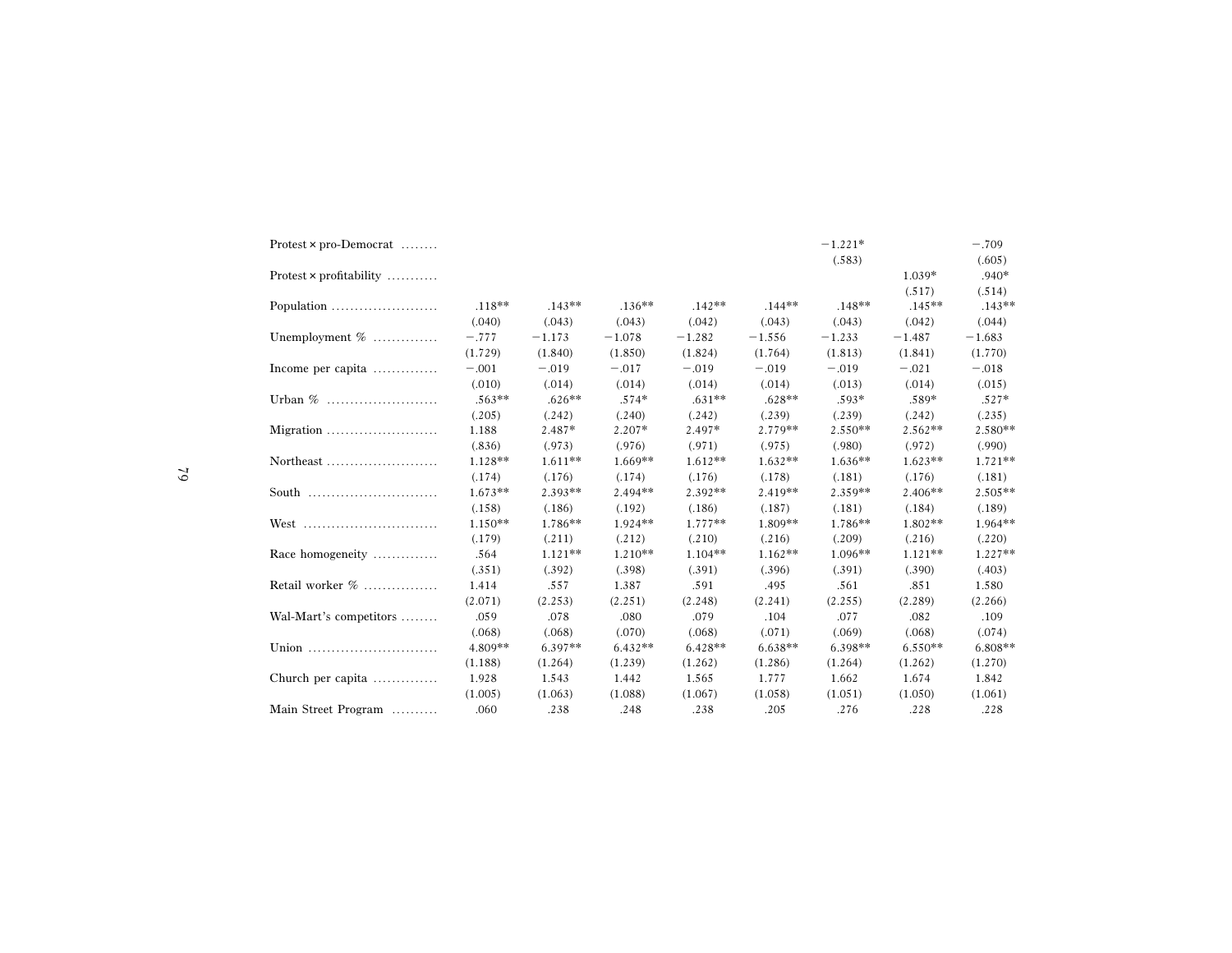|                                               |              |              |              |              | <b>MODEL</b> |              |              |              |
|-----------------------------------------------|--------------|--------------|--------------|--------------|--------------|--------------|--------------|--------------|
|                                               | (1)          | (2)          | (3)          | (4)          | (5)          | (6)          | (7)          | (8)          |
|                                               | (.184)       | (.189)       | (.190)       | (.189)       | (.192)       | (.191)       | (.187)       | (.191)       |
| Government debt per                           |              |              |              |              |              |              |              |              |
| capita                                        | .013         | $-.001$      | .004         | $-.001$      | $-.003$      | $-.001$      | $-.000$      | $-.000$      |
|                                               | (.017)       | (.014)       | (.018)       | (.014)       | (.010)       | (.015)       | (.013)       | (.013)       |
| City manager $\dots\dots\dots\dots\dots\dots$ | .012         | .074         | .062         | .071         | .074         | .074         | .065         | .057         |
|                                               | (.104)       | (.116)       | (.117)       | (.116)       | (.116)       | (.116)       | (.116)       | (.116)       |
| Editorial total                               | $-.304*$     | $-.271$      | $-.303$      | $-.266$      | $-.253$      | $-.291$      | $-.257$      | $-.279$      |
|                                               | (.155)       | (.175)       | (.178)       | (.177)       | (.178)       | (.173)       | (.175)       | (.179)       |
| Unfavorable editorial $\%$                    | 1.441        | 1.740        | $2.166*$     | 1.759        | 1.706        | 1.775        | 1.850        | $2.241*$     |
|                                               | (.915)       | (1.021)      | (1.022)      | (1.024)      | (1.020)      | (1.013)      | (1.021)      | (1.021)      |
| Year                                          | $.254**$     | $.322**$     | $.341**$     | $.320**$     | $.320**$     | $.331**$     | $.318**$     | $.341**$     |
|                                               | (.068)       | (.077)       | (.077)       | (.077)       | (.076)       | (.076)       | (.076)       | (.076)       |
|                                               | $-510.254**$ | $-644.995**$ | $-683.391**$ | $-642.114**$ | $-642.546**$ | $-664.610**$ | $-637.454**$ | $-684.250**$ |
|                                               | (135.042)    | (153.083)    | (152.980)    | (153.286)    | (152.798)    | (152.344)    | (151.897)    | (152.058)    |
| $N$                                           | 1,599        | 1,599        | 1,599        | 1,599        | 1,599        | 1,599        | 1,599        | 1,599        |
|                                               | $-853.766$   | $-609.210$   | $-588.194$   | $-608.878$   | $-602.548$   | $-604.590$   | $-605.913$   | $-577.022$   |
|                                               | 228.639      | 340.932      | 324.478      | 340.905      | 348.842      | 345.121      | 352.736      | 343.639      |

TABLE 2 (*Continued*)

NOTE.—Numbers in parentheses are SEs.<br>*\**  $P < .05$  (one-tailed tests for hypotheses; otherwise two-tailed tests).<br>*\*\**  $P < .01$  (one-tailed tests for hypotheses; otherwise two-tailed tests).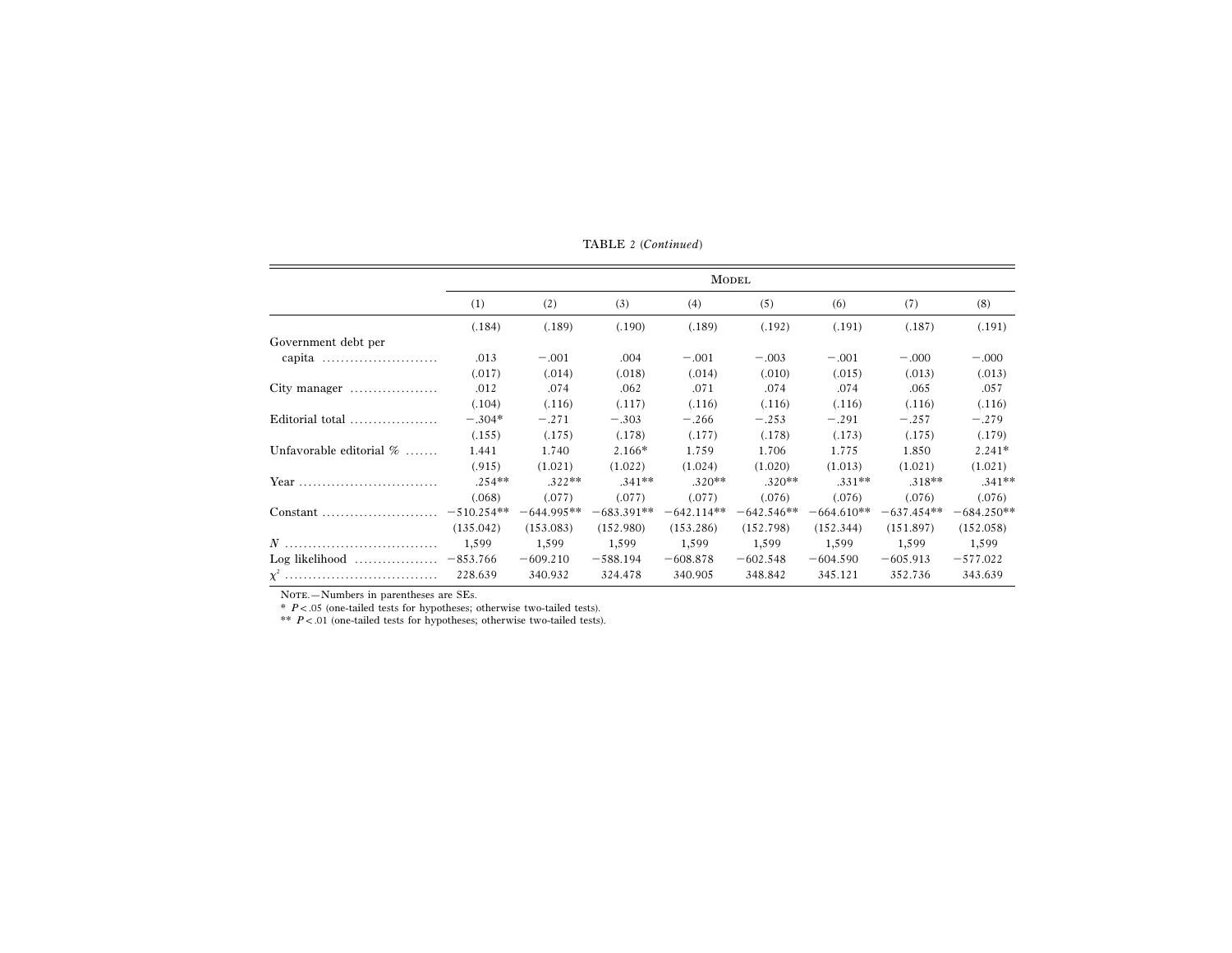to 2007 from Wal-Mart's website of news releases. We began from the year 2004 because Wal-Mart started to publish the amount of money it donated to local charities as part of the announcement of a store opening from 2004. In total, we had the data on 968 incidences of donations with complete information that are associated with openings of either a new store or a relocated store.

Since the amount of donations is nonnegative, we used the Tobit model. Model 9 in table 3 represents the analysis of the amount of money that Wal-Mart donated at store openings. Consistent with our expectation, Wal-Mart donated significantly more money for the openings of stores that had been protested before ( $b = 1.886$ ,  $P < .05$ ). The marginal effect analysis shows that, on average, Wal-Mart donated \$1,886 more for stores that were protested. It is also notable that the proportion of editorials about Wal-Mart that are negative increases donations substantially. Even when stores open, anti–Wal-Mart protests and discourse bring concessions from the retailer.

#### Robustness Checks for Protest Effectiveness Analysis

The IPTW approach used in our article depends on the assumption that there are no unobserved confounders. Although this is an untestable assumption, Azoulay et al. (2007) report that techniques that assume selection on observables do well if there is a comprehensive list of controls, observations are drawn from similar contexts, and outcomes are measured in the same way for treatment and control groups. We believe that these criteria are satisfied in our study.

Nonetheless, we also undertook additional tests to demonstrate the robustness of our results. Our starting point was to assume that the events of proposal (*A*), protest (*B*), and store opening (*C*) can be modeled by three probit equations:  $A_i = I(A^* = X_i a + \varepsilon_i > 0)$ ;  $B_i = I(B^* = Y_i b + \eta_i > 0)$ and  $A_i = 1$  and is missing otherwise;  $C_i = I(C^* = Z_i c + \mu_i > 0)$  and  $A_i = 1$  and is missing otherwise. If there are unobserved factors that Wal-Mart takes into consideration when making proposals (i.e., the chances of protest incidence and store opening), then  $\varepsilon_i$  is correlated with  $\eta_i$  and  $\mu_i$ . If there are unobserved factors that activists take into consideration when deciding whether to protest (i.e., the chance of store opening), then  $\eta_i$  is correlated with  $\mu_i$ . We assumed the error terms  $(\varepsilon, \eta, \mu) \sim N_3(0, V)$ .

In such cases, a useful strategy is to estimate multivariate probit models with sample selection and explicitly account for the correlation of error terms across equations. In the well-known bivariate case estimated with the Stata command heckprob, there is one equation describing the binary outcome of interest and a second equation that characterizes whether the first outcome is observed or not. If the cross-equation error terms are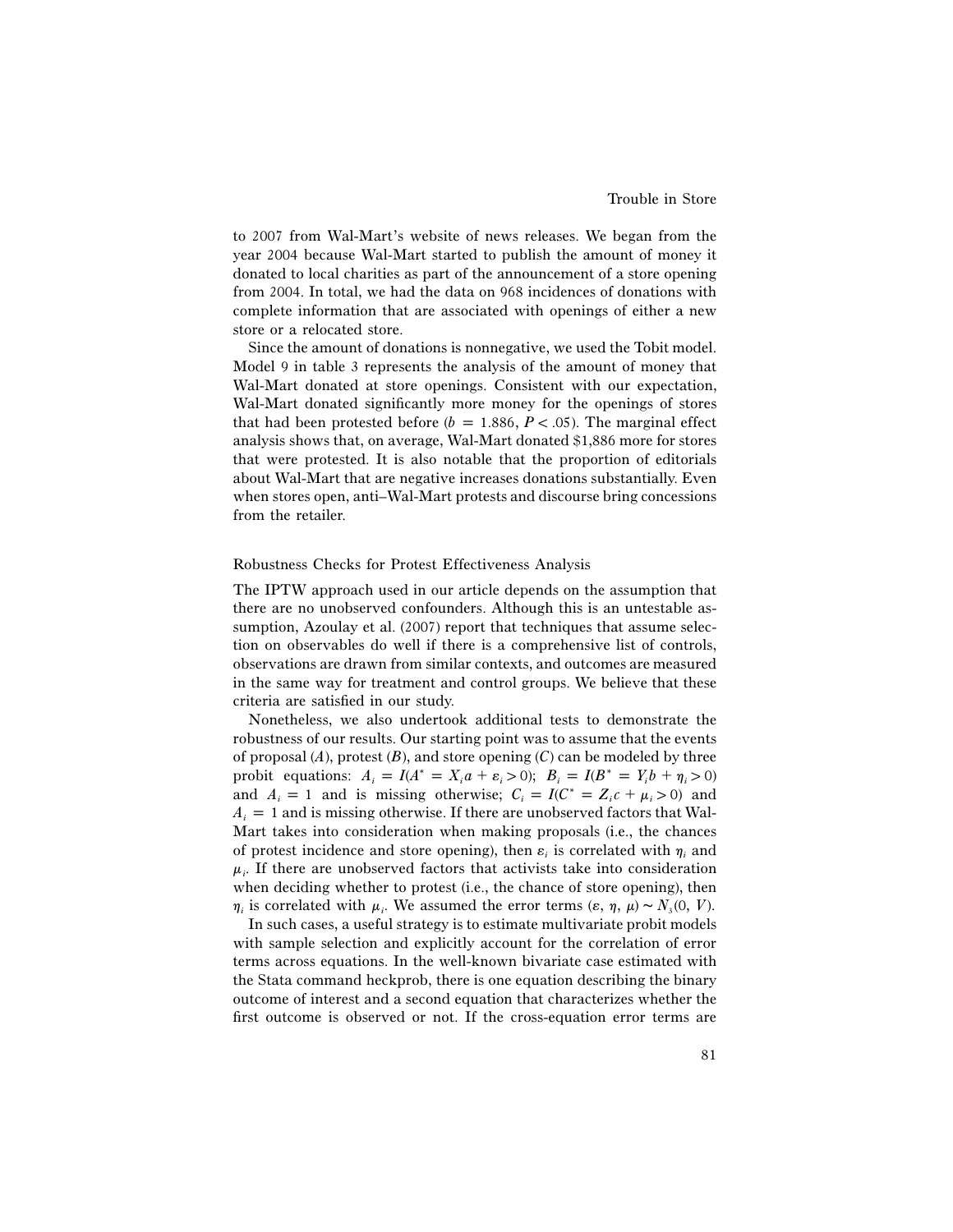|                                            | Model (9)       |             |
|--------------------------------------------|-----------------|-------------|
| $Protest$                                  | 1.886*          | (.878)      |
| Race homogeneity                           | $-.804$         | (2.598)     |
| Relocated store                            | $-7.523**$      | (.769)      |
| Institutional hazard                       | .074            | (.777)      |
| Profitability                              | $-.167$         | (.233)      |
| Wal-Mart's competitors                     | $-.621$         | (.506)      |
| Migration $\dots\dots\dots\dots\dots\dots$ | 2.708           | (5.497)     |
| $Pro-Democrat$                             | 1.598           | (1.748)     |
| Main Street Program                        | .328            | (.990)      |
| Debt per capita                            | $-.024$         | (.142)      |
| City manager                               | .218            | (.647)      |
| Population                                 | $.755***$       | (.135)      |
| Unemployment $\%$                          | 14.725          | (15.536)    |
| Income per capita                          | .038            | (.114)      |
| Retail worker $\%$                         | 1.609           | (14.635)    |
| Urban $\%$                                 | .971            | (2.278)     |
| College educated $\%$                      | $-5.201$        | (14.279)    |
| Union                                      | 3.427           | (9.579)     |
| Church per capita $\dots\dots\dots$        | 133.377         | (590.902)   |
| Editorial                                  | $-.081**$       | (.016)      |
| Unfavorable editorial                      | 56.439**        | (16.664)    |
| Northeast $\dots\dots\dots\dots\dots\dots$ | 2.464           | (1.397)     |
| South                                      | $-2.203$        | (1.206)     |
|                                            | $-3.540**$      | (1.138)     |
| Year                                       | $8.116**$       | (.923)      |
|                                            | $-16,250.990**$ | (1,850.324) |
| $N$                                        | 968             |             |
| Log likelihood                             | $-3,592.251$    |             |
| $\chi^2$                                   | 357.70          |             |

TABLE 3 Tobit Model on Wal-Mart Donation

NOTE.--Numbers in parentheses are SEs.

 $*$   $P$  <.05 (one-tailed tests for hypothesis; otherwise two-tailed tests).

\*\*  $P < .01$  (one-tailed tests for hypothesis; otherwise two-tailed tests).

correlated, sample selection is "endogenous," in which case simply estimating a univariate probit model for the binary outcome of interest leads to inconsistent estimators of the parameters of interest. Models with multiple outcomes of interest and possibly more than one selection equation are obvious generalizations of the bivariate case (see Jenkins et al. 2006). We considered a situation with three binary outcomes—proposal to open a store, protest, and store opening—and have sample selection in the first case. We estimated this trivariate probit with maximum simulated likelihood (Jenkins et al. 2006) using Matlab. We do not provide detailed results for the sake of brevity but found a broadly similar pattern of support for our hypotheses. The correlations among the error terms of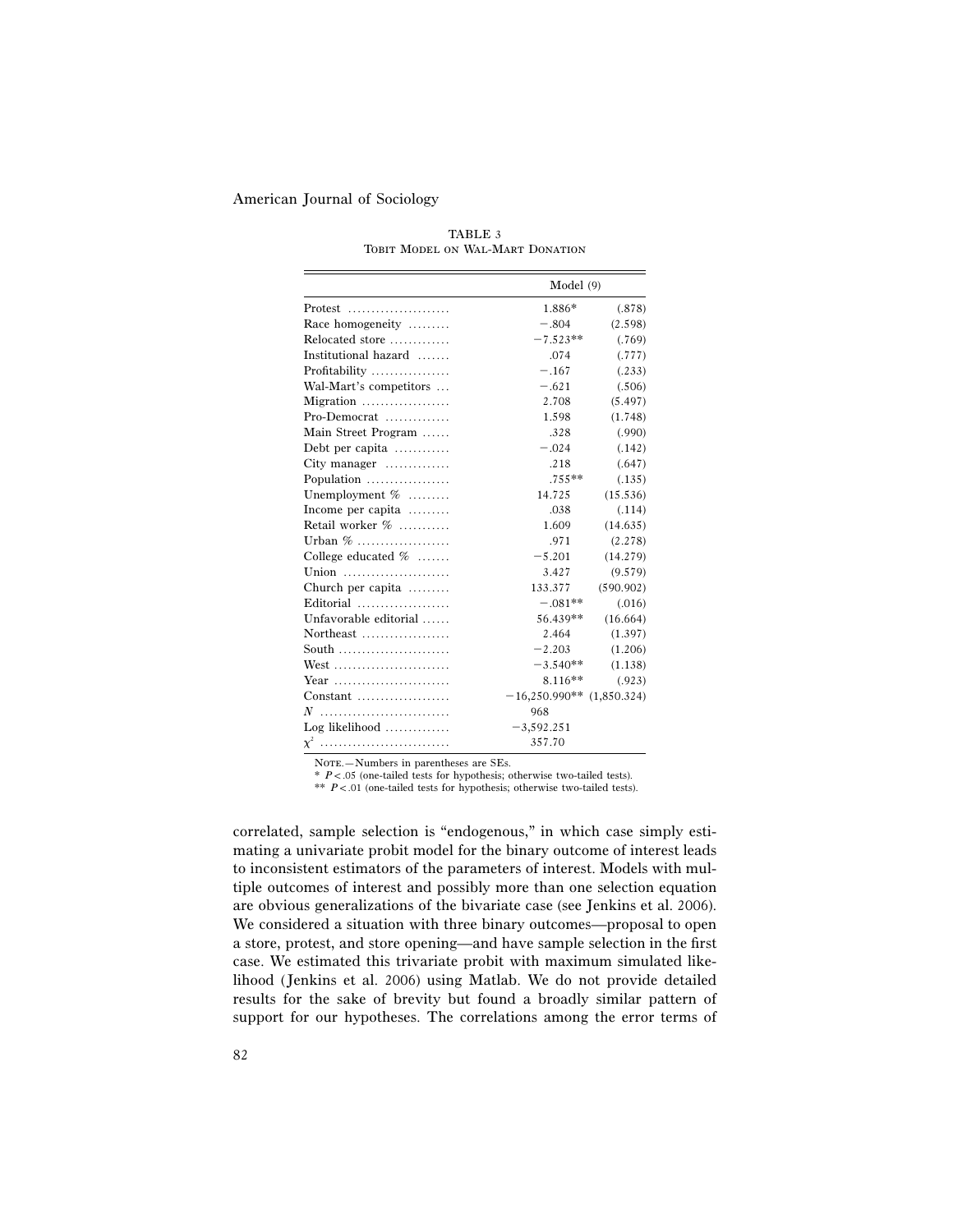the equations were informative. Thus, we found that the correlation of the error term of the proposal and protest equation was insignificant  $(b = .003, SE = .020)$ , thereby lending credence to our argument that Wal-Mart did face uncertainty about protests; otherwise, it would have sought to propose places where protests were unlikely, in which case, unobservables would have been driving the correlation between error terms, and the correlation would have been significant. The correlations of the error terms for the other equations were also insignificant: proposal and opening ( $b = .0023$ , SE = .0807) and protest and opening ( $b =$  $-.0006$ , SE = .2964).

#### DISCUSSION AND CONCLUSION

As big-business organizations penetrate and constitute the basic social fabric, they have increasingly become the targets of social movement activists who seek to address social problems (Davis et al. 2005; King and Soule 2007). Nowhere is this phenomenon more significant than in the contention against Wal-Mart, the world's largest company. Our findings have implications for social movement researchers and economic sociologists.

*Contributions to social movements research*.—Our findings extend research on social movements on two counts. First, we treat protest targets as strategic actors. Our findings are a notable contrast to full-information models of protest (Baron and Diermier 2007), which predict that protests against private firms ought to be rare miscalculations since activists should select soft targets that accede to their demands before a protest and avoid firms that develop a reputation for toughness. From the perspective of the extensive literature on social movements, the political economists' treatment of protestors as a unitary actor is lacking. Protests are populated by heterogeneous individuals who are necessarily unsure of the proclivities of their potential protest cohorts. Mobilization is wrought with uncertainty for the protestors, so it must be likewise for the targets of protests. However, corporations look more like the strategic actors of game theory than the states that are more often the targets in social movement analysis. Wal-Mart's goals are simpler, and its organization more coherent and capable, than any state. We have argued that a theoretical understanding of the strategic interaction between activists and businesses must reflect the fundamental uncertainties both sides face. Individual protestors are typically unsure of their community's capacity to organize a protest and as to whether a protest once organized would be effective. Correspondingly, an organization, even one as capable as Wal-Mart, cannot be confident where and when it will meet protest. We expect the result of these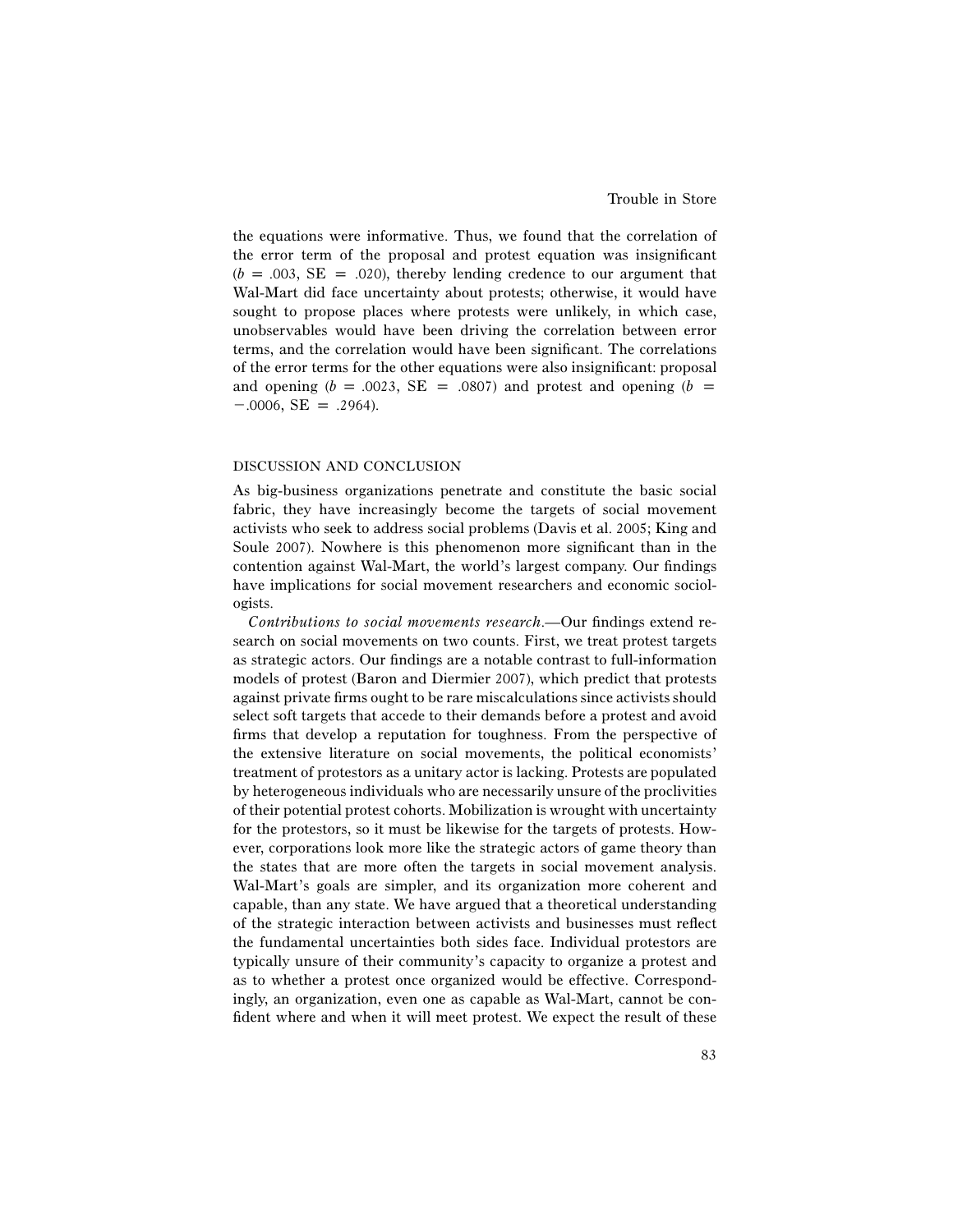uncertainties to be a low-cost trial and low-cost exit strategy, where the corporation tests markets with proposals and withdraws them if they receive a strong protest signal of subsequent costs. The result in the Wal-Mart case is that protests against store proposals were quite common and usually succeeded in dissuading store openings.

Second, our study considers a challenging empirical issue: the selfselection of communities into the "treatment" or protest condition and control or "no-protest" condition. In the context of private politics, protests are not distributed randomly across communities. Instead, communities choose whether to organize protests, and in turn, this hinges on whether a private firm is seeking to enter the community in the first place. Since there is nonrandom assignment of communities into the protest and noprotest conditions, standard econometric methods that assume random treatment cannot accurately estimate causal relationships. We rely on a new class of techniques—IPTW models—to address selection. The IPTW method simultaneously counterbalances the estimation bias caused by Wal-Mart's selection of a place to propose and the activists' selection of a place to protest IPTW models using a counterfactual logic: they compare treated subjects to a pseudo-population of controls that were not treated, and the differential is the causal effect of treatment (protest) on outcome (opening a store).

*Contributions to economic sociology*.—Our study also enlarges the literature on organizations by focusing on the informational content of protests. Protests are signals of domain dissensus and ideological opposition and, in turn, future profitability of operations. Although Thompson (1967) highlighted the importance of domain consensus for the growth of individual firms, organizational theorists have emphasized the internal constraints to growth rather than external constraints such as the dearth of legitimacy. The large body of work in organizational ecology emphasizes the legitimacy of the organizational form as bolstering the fates of individual organizations, and recent work has tended to trace the legitimacy of the form to cognitive consensus as to the meaning of the category (Hannan, Pólos, and Carroll 2007). Our study, by contrast, illuminates how large and visible firms such as Wal-Mart may be singled out for delegitimation, even though (or because) they may be prototypical instances of a category. By showing how local communities are the sites of protests against Wal-Mart's entry, our study highlights how there is spatial variation in normative dissensus about the category and directs attention to the geography of legitimacy. Although we studied store openings, future research can study closures of organizations such as abortion clinics in response to protest to understand the geography of illegitimacy.

Second, our study illustrates how the spatial organization of protests shapes the economic geography of business enterprises. Fligstein (2001)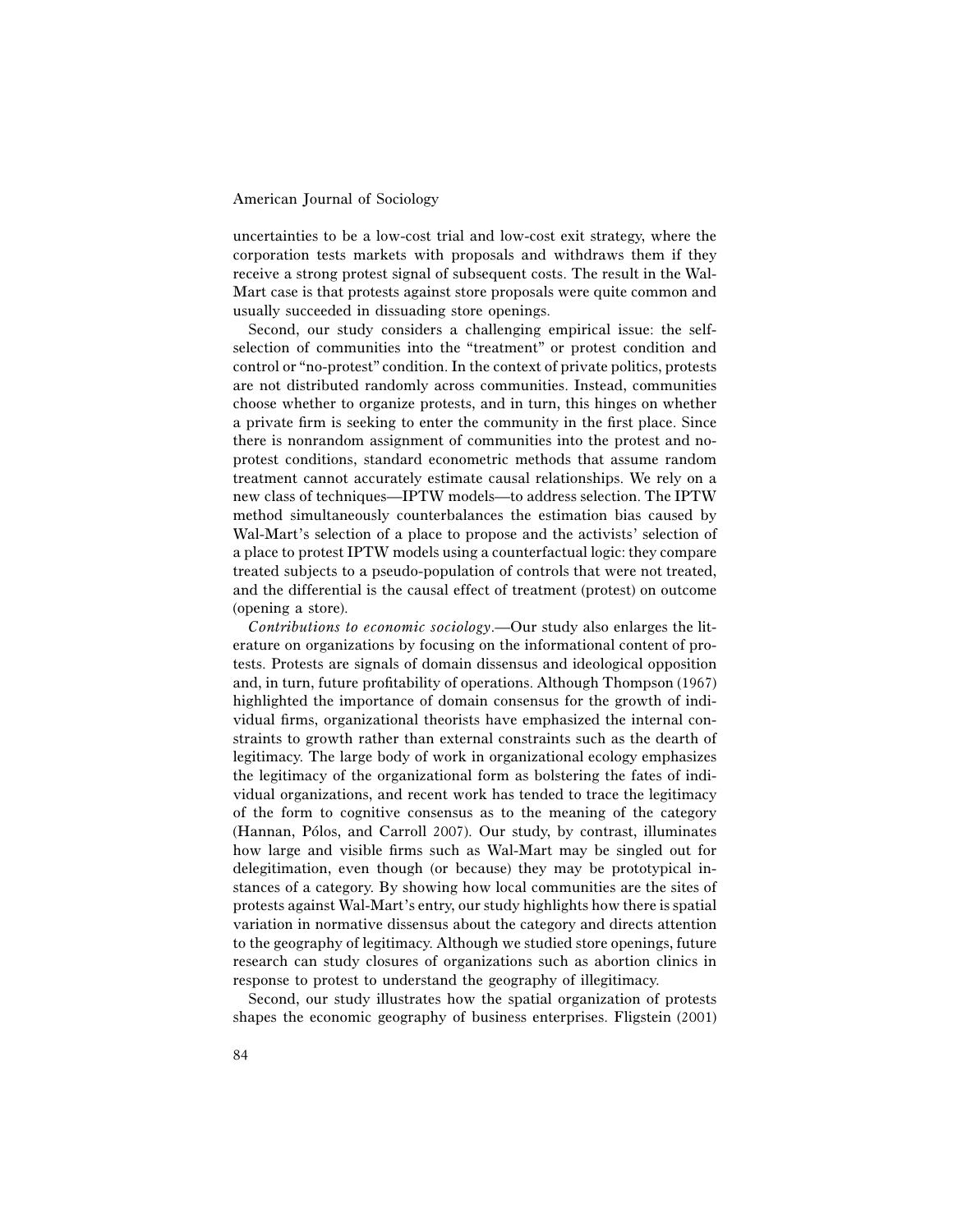#### Trouble in Store

elaborated how market building is a political process, yet research on the economic geography of enterprise has devoted little attention to protests as signals of domain dissensus. Our study shows that protests deter entry in communities with a pro-Democrat orientation, and this finding is consistent with previous work that shows that antibusiness political ideology slowed the deregulation of interstate banking (Kroszner and Strahan 1999). It also reinforces the argument that the external political atmosphere tips the power balance between activists and their targets (McAdam 1995) and that activists' claims gain resonance where they are consistent with local dominant cultures and values (Bernstein 1997). Moreover, our findings showed that spatial contagion in successful protests reduces store openings in the focal community. The results also show that tough institutional regulations in nearby communities also induce Wal-Mart to withdraw. When a community faces Wal-Mart, the contest is asymmetric as local activists are facing a large, powerful, and centralized foe that can easily threaten them by locating a store in a proximal community and still undermine Main Street businesses. In such cases, successful protests in neighboring communities not only fuel protest in a focal community but also increase its success rate by inoculating the entire region against Wal-Mart. The Wal-Mart case also shows that institutional escalation in the form of size-cap regulation was an important way that one community's contest with Wal-Mart could affect another's. Wal-Mart's whole approach to protest is consistent with a strategy that seeks to keep protests local and to minimize the diffusion of the most potent anti–Wal-Mart regulations.

Finally, our study also indicates that even when it enters a community after a protest, Wal-Mart is affected as it makes greater donations to community causes, presumably to strengthen its identity and social standing in the community. Unlike the state, which may repress protest, business organizations also engage in "goodwill-buying" actions and developing allies in the community. Such goodwill-buying actions may also be perceived by activists as victories of a type, and future research on protests against Wal-Mart and other companies should consider not only whether activists stop a proposal but how they change it. The bottom line is that protests against Wal-Mart are affecting the retailer both directly and indirectly. Indeed, with a 64% rate of protest success in stopping store openings and increased donations to communities when stores do open, the conclusion must be that community protests are shaping the domain and behavior of the world's largest company. This form of contention has until now been mostly ignored by scholars of organizations and social movements. Yet, it may be at the crux of the coevolution of economy and society in the democratic-capitalist world.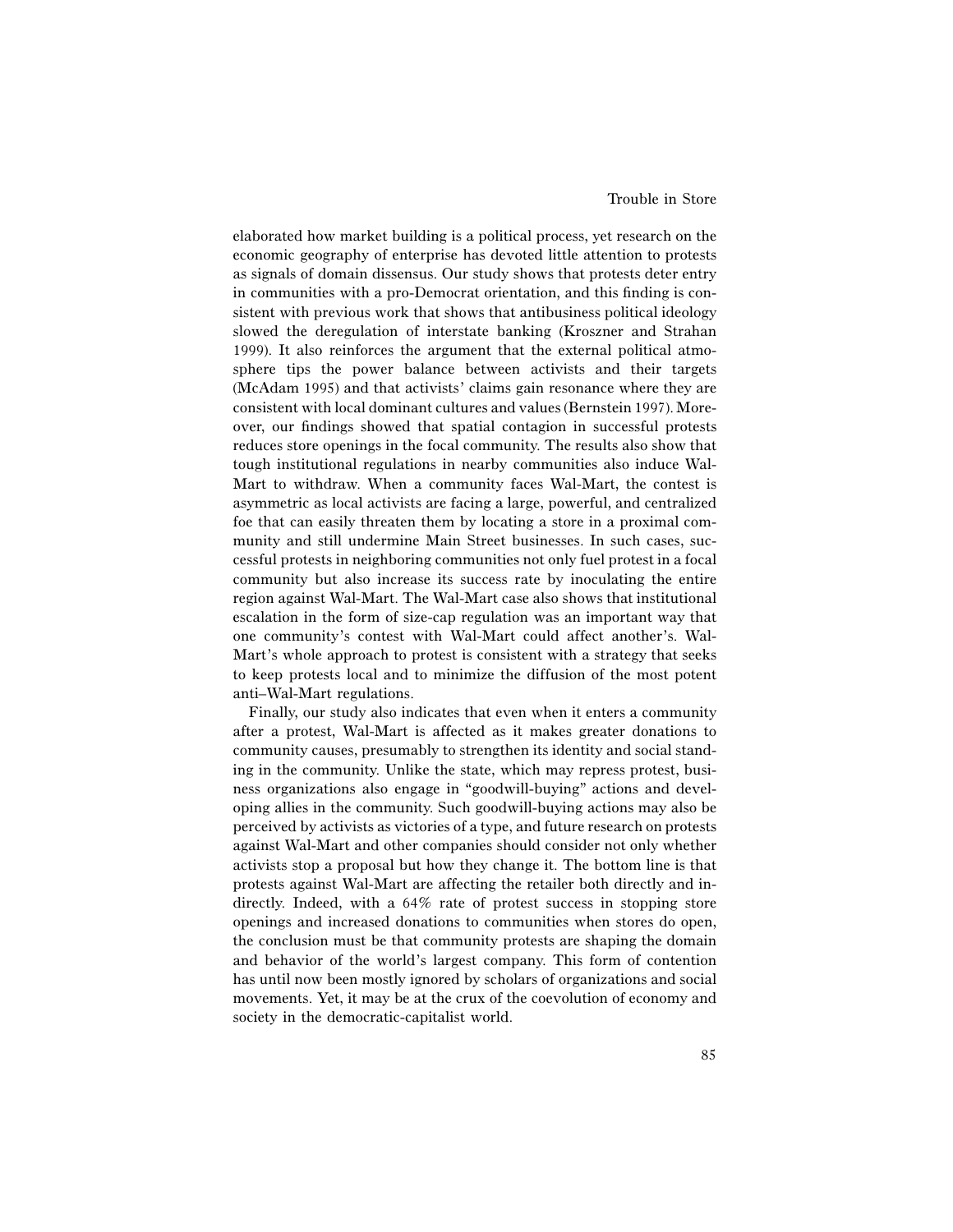# APPENDIX

|                                                         | Model        |          |
|---------------------------------------------------------|--------------|----------|
| Pro-Democrat                                            | $.512**$     | (.189)   |
| College educated $\%$                                   | 4.427**      | (.785)   |
| Race homogeneity                                        | $.560*$      | (.283)   |
| Distance-weighted success                               | $.105**$     | (.038)   |
| Main Street Program                                     | $.216*$      | (.103)   |
| Institutional hazard                                    | $.185*$      | (.085)   |
| Profitability                                           | $-.055$      | (.154)   |
| Population                                              | .012         | (.010)   |
| Unemployment $\%$                                       | 1.516        | (1.391)  |
| Income per capita                                       | $-.032**$    | (.010)   |
|                                                         | $-.118$      | (.206)   |
| Migration                                               | .873         | (.573)   |
| Northeast                                               | .039         | (.119)   |
| South                                                   | $-.039$      | (.107)   |
| West                                                    | $.326**$     | (.108)   |
| Retail worker %                                         | $-.859$      | (1.675)  |
| Wal-Mart's competitors                                  | .012         | (.039)   |
| Union                                                   | $-.646$      | (.848)   |
| Church per capita $\dots\dots\dots\dots\dots\dots$      | $-.106$      | (.758)   |
| Government debt per capita                              | $-.023$      | (.014)   |
| City manager $\dots\dots\dots\dots\dots\dots\dots\dots$ | .094         | (.072)   |
| Editorial                                               | $.326**$     | (.106)   |
| Unfavorable editorial $\%$                              | .101         | (.635)   |
| Year                                                    | $-.4$        | (.047)   |
|                                                         | 79.565       | (93.551) |
|                                                         | 1,599        |          |
|                                                         | $-7,974.539$ |          |
|                                                         | 169.570      |          |

TABLE A1 Heckman Probit Model on the Emergence of Protests

NOTE.—Numbers in parentheses are SEs.<br>*\**  $P < .05$  (one-tailed tests for hypotheses; otherwise two-tailed tests).<br>*\*\**  $P < .01$  (one-tailed tests for hypotheses; otherwise two-tailed tests).

| PREDICTED      |       | <b>PROTEST</b> |       |
|----------------|-------|----------------|-------|
| <b>PROTEST</b> |       |                | Total |
| .              | 935   | 371            | 1,306 |
|                | 101   | 192            | 293   |
| Total $\dots$  | 1,036 | 563            | 1,599 |

TABLE A2 Tabulation of Protest and Predicted Protest

Note.—Predicted protest dummy is defined as 1 if the predicted likelihood of protest given proposal from the Heckman model is greater than .5.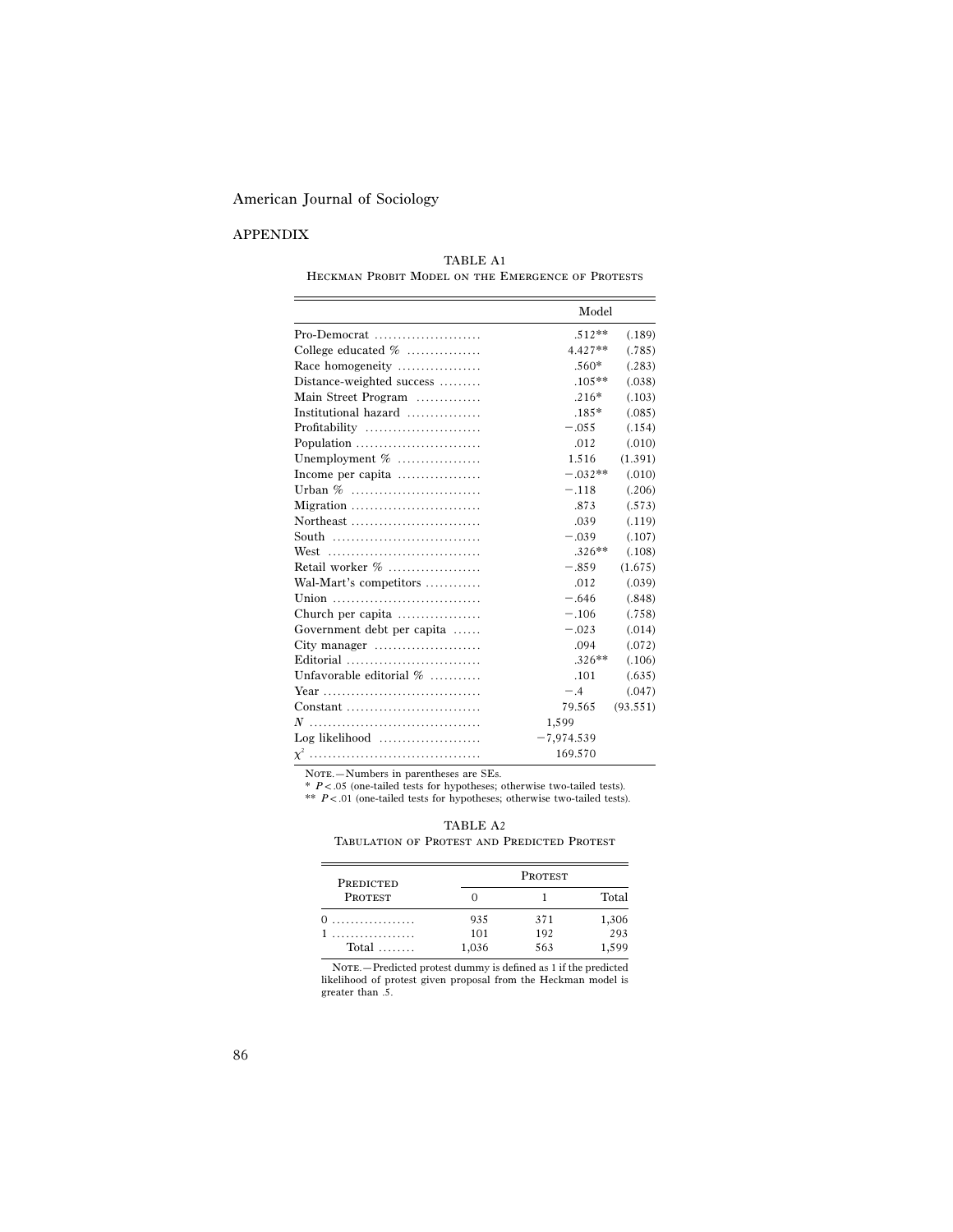| Variable                                                    | Measurement                                                                                                                                                                                                                                                                                                                                          | ${\rm Level}$ | Source                                                                                  |
|-------------------------------------------------------------|------------------------------------------------------------------------------------------------------------------------------------------------------------------------------------------------------------------------------------------------------------------------------------------------------------------------------------------------------|---------------|-----------------------------------------------------------------------------------------|
| Church per capita                                           | The number of churches in a county divided by<br>county population                                                                                                                                                                                                                                                                                   | County        | Religious Congregations and Membership Study, 2000                                      |
| City manager                                                | A dummy variable that is coded 1 if a local govern-<br>ment adopts the council-manager format                                                                                                                                                                                                                                                        | Place         | The Municipal Yearbook; local governments' websites                                     |
| College educated %                                          | The percentage of population with bachelor's degree<br>out of the total population 25 years or older                                                                                                                                                                                                                                                 | Place         | 2000 Census of Population                                                               |
| Editorial                                                   | The In transformed number of editorials discussing<br>Wal-Mart as keywords                                                                                                                                                                                                                                                                           | Year          | America's News                                                                          |
| Government debt per<br>capita                               | The total outstanding debt of a county government di- County<br>vided by the county's population                                                                                                                                                                                                                                                     |               | Census of Governments 1997, 2002                                                        |
| Income per capita                                           | Yearly income per capita (in \$1,000s)                                                                                                                                                                                                                                                                                                               | Place         | 2000 Census of Population                                                               |
| Institutional hazard                                        | A dummy variable that indicates if a store size cap ex-<br>ists within the same state in the prior year                                                                                                                                                                                                                                              | Place         | Institute for Local Self-Reliance                                                       |
| Main Street Program                                         | A dummy variable that equals 1 if there is a local<br>branch of the Main Street Program                                                                                                                                                                                                                                                              | Place         | Main Street Program Member Directory; Main Street<br>Program offices at the state level |
| Migration %                                                 | years old in 2000 that had a residence in a different<br>The percentage of a county's population above five<br>county five years ago                                                                                                                                                                                                                 | County        | 2000 Census of Population                                                               |
| Northeast                                                   | Northeast region                                                                                                                                                                                                                                                                                                                                     | Region        | Census Bureau's definition                                                              |
| Opening                                                     | A dummy variable that is coded 1 if a proposed store<br>is opened                                                                                                                                                                                                                                                                                    | Store         | Wal-Mart Fact, Wal-Mart openings list                                                   |
| Population                                                  | The total population (in 100,000s)                                                                                                                                                                                                                                                                                                                   | Place         | 2000 Census of Population                                                               |
| $\tilde{\mathcal{S}}$<br>Prior success weighted<br>distance | equals 1 if a successful protest happened in a place j<br>at time $\tau$ , and $D_{ij}$ is the distance between i and j in<br>$\Sigma_i, \Sigma_{i>_{\tau}}(S_j, D_{ij}),$ where t is the time of the focal pro-<br>posal at place <i>i</i> and $S_{ij}$ is a dummy variable that<br>The total number of anti-Wal-Mart protests,<br>units of 5 miles | Place         | Sprawl-Busters database, 1998-2005; Lexis-Nexis aca-<br>demic database                  |

TABLE A3<br>Variables, Measurements, and Sources Variables, Measurements, and Sources TABLE A3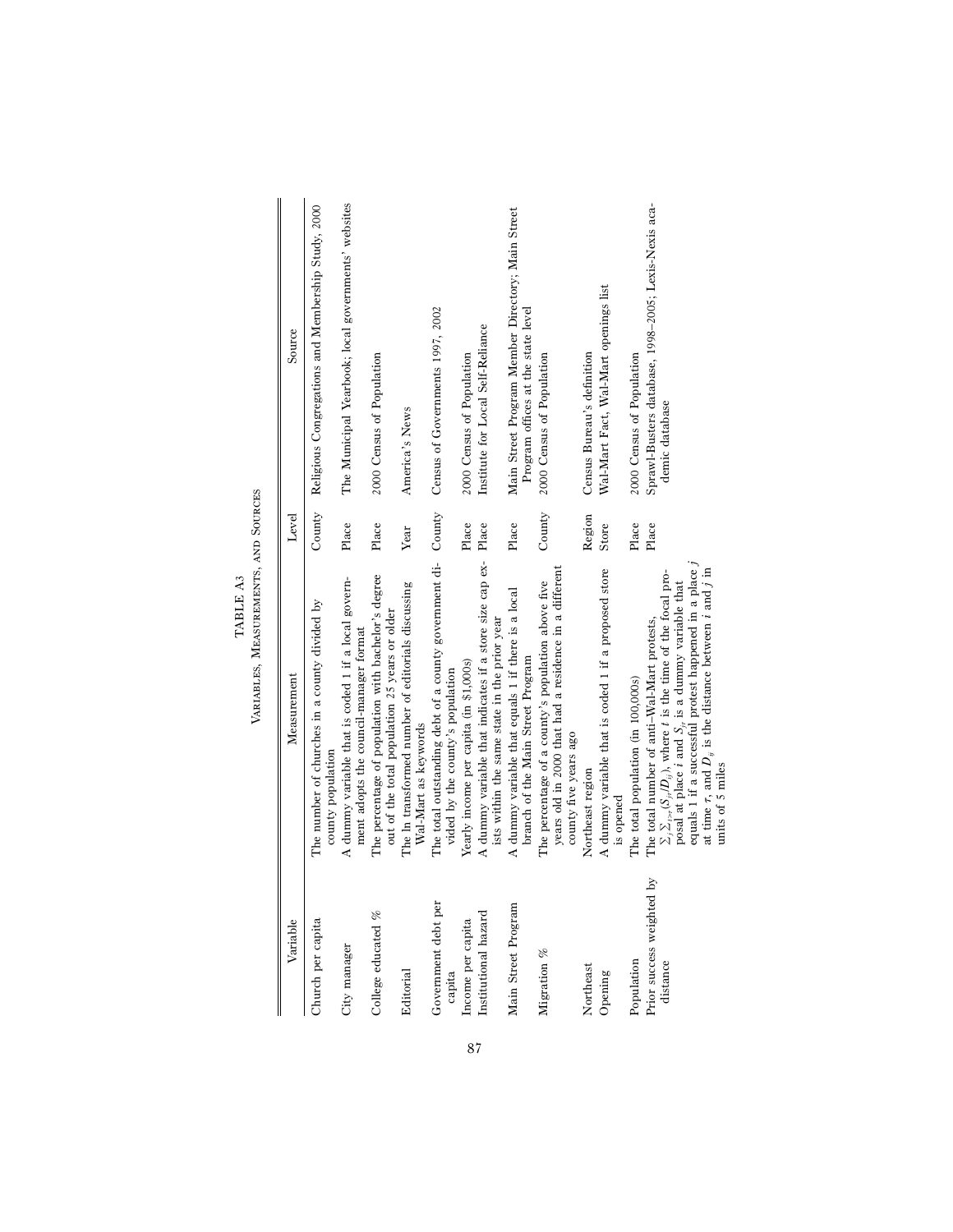| Pro-Democrat              | tial candidate over that supporting Republican pres-<br>The margin of votes supporting Democratic presiden-<br>idential candidate | County         | Presidential election results in 1996, 2000, and 2004<br>from U.S. News and World Report |
|---------------------------|-----------------------------------------------------------------------------------------------------------------------------------|----------------|------------------------------------------------------------------------------------------|
| Profitability             | Log distance to the closest Wal-Mart store/log distance<br>to the closest distribution center                                     | Place          |                                                                                          |
| Protest                   | Report of protesting activities against Wal-Mart's en-<br>try (dummy $= 1$ )                                                      | Place          | Sprawl-Busters database, 1998-2005; Lexis-Nexis aca-<br>demic database                   |
| Protest organization      | A dummy variable that equals 1 if a local organization Place<br>played a leadership role in organizing protest                    |                | Sprawl-Busters database, 1998-2005; Lexis-Nexis aca-<br>demic database                   |
| Race homogeneity          | Herfindahl index of races (white, black, Hispanic,<br>Asian, Indian, and others)                                                  | Place          | 2000 Census of Population                                                                |
| Relocated store           | A dummy variable that is coded 1 if a store opening is<br>for a relocated store rather than a new store                           | Store          | Wal-Mart Facts (http://www.walmartfacts.com/)                                            |
| Retail worker %           | The percentage of workers in retailing business out of<br>all workers in the civilian labor force                                 | Place          | 2000 Census of Population                                                                |
| South                     | South region                                                                                                                      | Region         | Census Bureau's definition                                                               |
| Amount of donated money   | ದ<br>The amount of money donated at the opening of<br>store (in $$1,000s$ )                                                       | Store          | Wal-Mart Facts (http://www.walmartfacts.com/)                                            |
| Unemployment $\%$         | The ratio of unemployed civilian workers to the total<br>number of workers in the civilian labor force                            | Place          | 2000 Census of Population                                                                |
| Unfavorable editorial $%$ | The percentage of editorials discussing Wal-Mart with<br>negative events                                                          | Year           | America's News                                                                           |
| Union density             | The percentage of workers who are union members in<br>the private employment sector                                               | State          | Current Population Survey, 1997-2004                                                     |
| Urban population $\%$     | The percentage of people living in the urban areas out<br>of the total population                                                 | Place          | 2000 Census of Population                                                                |
| Wal-Mart's competitor     | The count of Target and K-Mart stores within the<br>state in the previous year                                                    | <b>State</b>   | Target's annual reports; K-Mart's annual reports; K-<br>Mart's closing list              |
| West<br>Year              | Calendar year<br>West region                                                                                                      | Region<br>Year | Census Bureau's definition                                                               |
|                           |                                                                                                                                   |                |                                                                                          |

88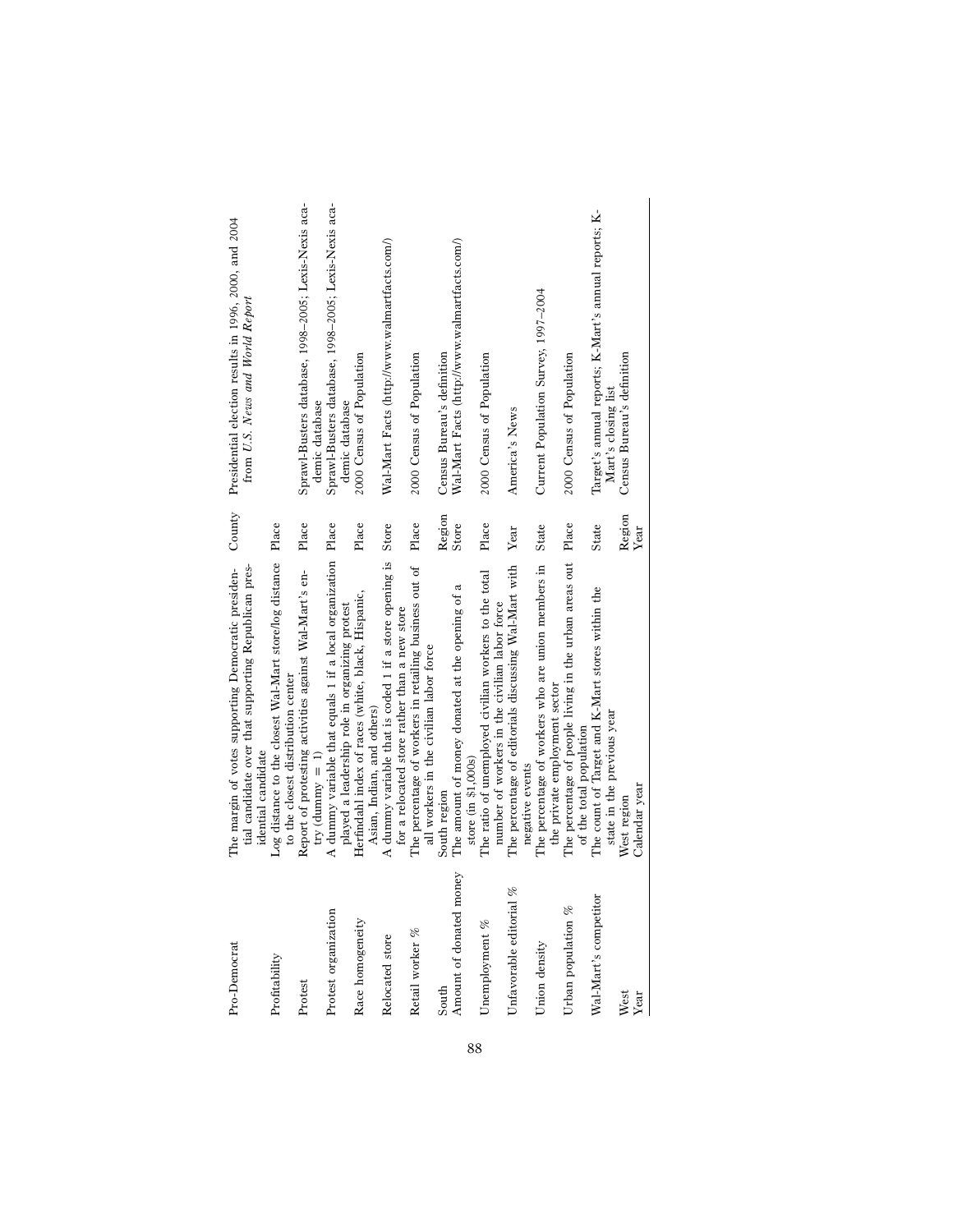#### REFERENCES

- Andrews, Kenneth. 2001. "Social Movements and Policy Implementation: The Mississippi Civil Rights Movement and the War on Poverty, 1965–1971." *American Sociological Review* 66:71–95.
- Angrist, Joshua D., Guido W. Imbens, and Donald B. Rubin. 1996. "Identification of Causal Effects Using Instrumental Variables." *Journal of Econometrics* 71:145–60.
- Armstrong, Elizabeth A., and Mary Bernstein. 2008. "Culture, Power, and Institutions: A Multi-institutional Politics Approach to Social Movements." *Sociological Theory* 26:74–99.
- Azoulay, Pierre, Waverly Ding, and Toby E. Stuart. 2007. "The Determinants of Faculty Patenting Behavior: Demographics or Opportunities?" *Journal of Economic Behavior and Organization* 63:599–623.
- Baron, David P. 2009. "A Positive Theory of Moral Management, Social Pressure, and Corporate Social Performance." *Journal of Economics and Management Strategy*  $18.7 - 43$
- Baron, David P., and Daniel Diermeier. 2007. "Strategic Activism and Nonmarket Strategy." *Journal of Economics and Management Strategy* 16:599–634.
- Basker, Emek. 2005*a*. "Job Creation or Destruction? Labor-Market Effects of Wal-Mart Expansion." *Review of Economics and Statistics* 87:174–83.
- ———. 2005*b*. "Selling a Cheaper Mousetrap: Wal-Mart's Effect on Retail Prices." *Journal of Urban Economics* 58:203–29.
- Belluck, Pam. 2004. "Preservationists Call Vermont Endangered, by Wal-Mart." *New York Times*, May 25.
- Bernstein, M. 1997. "Celebrating and Suppression: The Strategic Uses of Identity by the Lesbian and Gay Movement." *American Journal of Sociology* 103:531–65.
- Blau, Peter M., and W. Richard Scott. 1962. *Formal Organizations: A Comparative Approach*. San Francisco: Chandler.
- Conell, Carol, and Samuel Cohn. 1995. "Learning from Other People's Actions: Environmental Variation and Diffusion in French Coal Mining Strikes, 1890–1935." *American Journal of Sociology* 101:366–403.
- Cress, Daniel, and David A. Snow. 1996. "Mobilization at the Margins: Resources, Benefactors, and the Viability of Homeless Social Movement Organizations." *American Sociological Review* 61:1089–1109.
- Davis, Gerald F., Doug McAdam, W. Richard Scott, and Mayer N. Zald. 2005. *Social Movements and Organization Theory*. New York: Cambridge University Press.
- Diermeier, Daniel. 2003. "Consumer Boycotts." Working paper. Northwestern University.
- Diermeier, Daniel, and J. Van Mieghem. 2008. "Voting with Your Pocket Book: A Stochastic Model of Consumer Boycotts." *Mathematical and Computer Modeling* 48:1497–1509.
- Dube, Arindrajit, Barry Eidlin, and Bill Lester. 2005. "Impact of Wal-Mart Growth on Earnings throughout the Retail Sector in Urban and Rural Counties." Working paper. University of California, Berkeley, Institute of Industrial Relations.
- Elsbach, K. D., and R. I. Sutton. 1992. "Acquiring Organizational Legitimacy through Illegitimate Actions: A Marriage of Institutional and Impression Management Theory." *Academy of Management Journal* 35:699–738.
- Fligstein, Neil. 2001. *The Architecture of Markets: An Economic Sociology of Twenty-First-Century Capitalist Societies*. Princeton, N.J.: Princeton University Press.
- Fombrun, Charles, and Mark Shanley. 1990. "What's in a Name? Reputation Building and Corporate Strategy." *Academy of Management Journal* 33:233–58.
- Goffman, Erving. 1959. *Behavior in Public Places: Notes on the Social Organization of Gatherings*. New York: Free Press.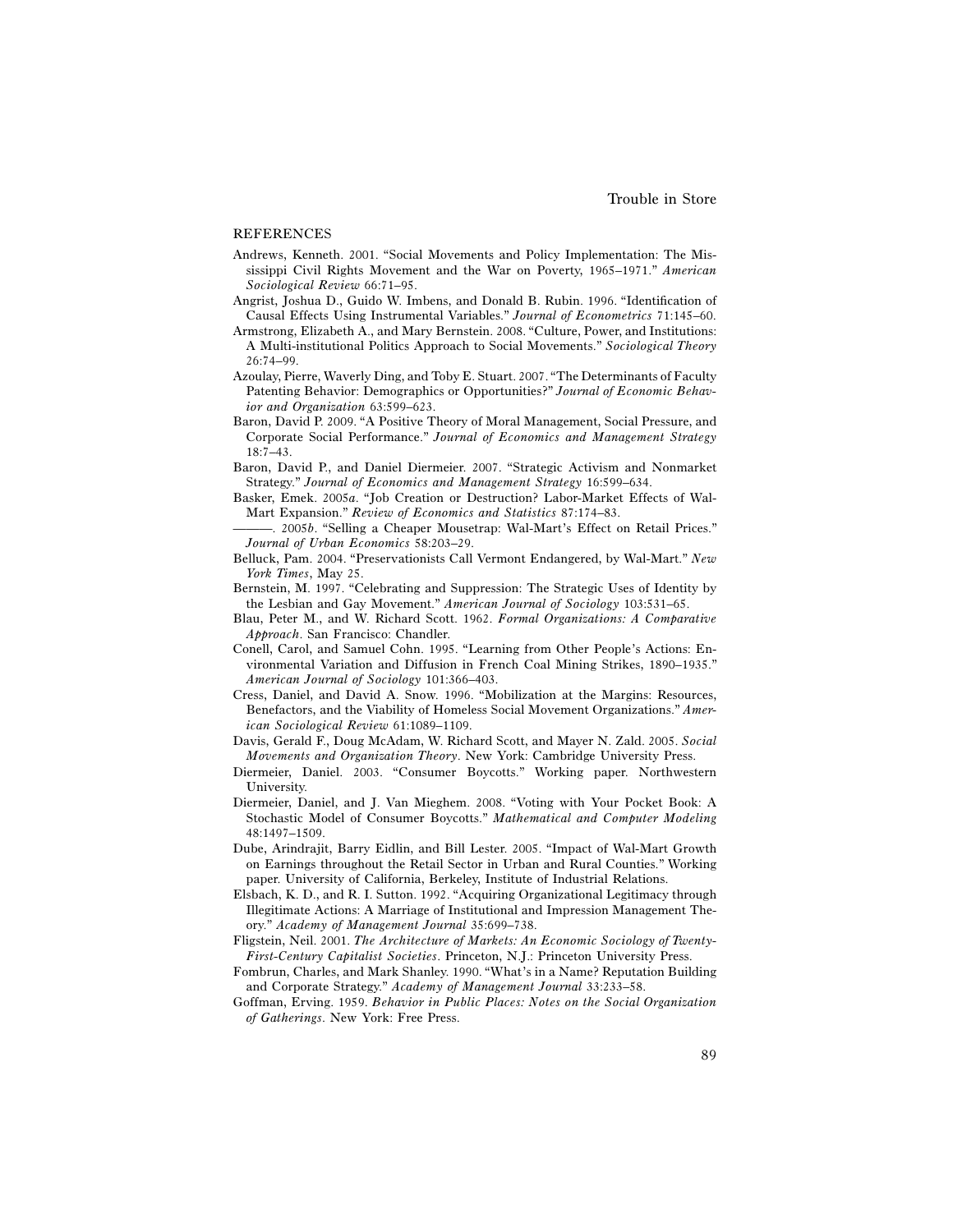Gould, Roger V. 1991. "Multiple Networks and Mobilization in the Paris Commune, 1871." *American Sociological Review* 56:716–29.

———. 1995. *Insurgent Identities: Class, Community, and Protest in Paris from 1848 to the Commune*. Chicago: University of Chicago Press.

- Gozalo, Pedro L., and Susan C. Miller. 2007. "Hospice Enrollment and Evaluation of Its Causal Effect on Hospitalization of Dying Nursing Home Patients." *Health Services Research* 42:587–610.
- Granovetter, Mark. 1978. "Threshold Models of Collective Behavior." *American Journal of Sociology* 83:1420–43.
- Hannan, Michael T., László Pólos, and Glenn R. Carroll. 2007. *Logics of Organization Theory*. Princeton, N.J.: Princeton University Press.
- Hausman, Jerry, and Ephraim Leibtag. 2005. "Consumer Benefits from Increased Competition in Shopping Outlets: Measuring the Effect of Wal-Mart." Working paper no. 11809. National Bureau of Economic Research, Cambridge, Mass.
- Heckman, James J. 1979. "Sample Selection Bias as a Specification Error." *Econometrica* 47:153–61.
- Hedstrom, Peter. 1994. "Contagious Collectivities: On the Spatial Diffusion of Swedish Trade Unions, 1890–1940." *American Journal of Sociology* 99:1157–79.
- Hedstrom, Peter, Rickard Sandell, and Charlotta Stern. 2000. "Meso-Level Networks, and the Diffusion of Social Movements." *American Journal of Sociology* 106:145–72.
- Holmes, Thomas J. 2008. "The Diffusion of Wal-Mart and Economies of Density." Working paper no. 13783. National Bureau of Economic Research, Cambridge, **Mass**
- Ingram, Paul, and Hayagreeva Rao. 2004. "Store Wars: The Enactment and Repeal of Anti-Chain-Store Legislation in America." *American Journal of Sociology* 110: 446–87.
- Irwin, Elena G., and Jill Clark. 2006. "Wall Street vs. Main Street: What Are the Benefits and Costs of Wal-Mart to Local Communities?" *Choices* 21:117–22.
- Jenkins, J. Craig. 1983. "Resource Mobilization Theory and the Study of Social Movements." *Annual Review of Sociology* 9:527–53.
- Jenkins, Stephen P., Lorenzo Cappellari, Peter Lynn, Annette Jäckle, and Emanuela Sala. 2006. "Patterns of Consent: Evidence from a General Household Survey." *Journal of the Royal Statistical Society* 169:701–22.
- King, Brayden G. 2008*a*. "A Political Mediation Model of Corporate Response to Social Movement Activism." *Administrative Science Quarterly* 53:395–421.
- ———. 2008*b*. "A Social Movement Perspective on Stakeholder Collective Action and Influence." *Business Society* 47 (1): 21–49.
- King, Brayden G., and Sarah A. Soule. 2007. "Social Movements as Extra-institutional Entrepreneurs: The Effect of Protests on Stock Price Returns." *Administrative Science Quarterly* 52:413–42.
- Klandermans, Bert. 2002. "How Group Identification Helps to Overcome the Dilemma of Collective Action." *American Behavioral Scientist* 45:887–900.
- Kleine, Peter E., III, Susane S. Kleine, and Jerome B. Kernan. 1993. "Mundane Consumption and the Self: A Social-Identity Perspective." *Journal of Consumer Psychology* 2:209–35.
- Koopmans, R., and S. Olzak. 2004. "Discursive Opportunities and the Evolution of Right-Wing Violence in Germany." *American Journal of Sociology* 110:198–230.
- Kroszner, Randall S., and Philip E. Strahan. 1999. "What Drives Deregulation? Economics and Politics of the Relaxation of Bank Branching Restrictions." *Quarterly Journal of Economics* 114:1437–67.
- Lipset, Seymour M. 1960. *Political Man*. Garden City, N.J.: Anchor.
- Luders, Joseph E. 2006. "The Economics of Movement Success: Business Responses to Civil Rights Mobilization." *American Journal of Sociology* 111:963–98.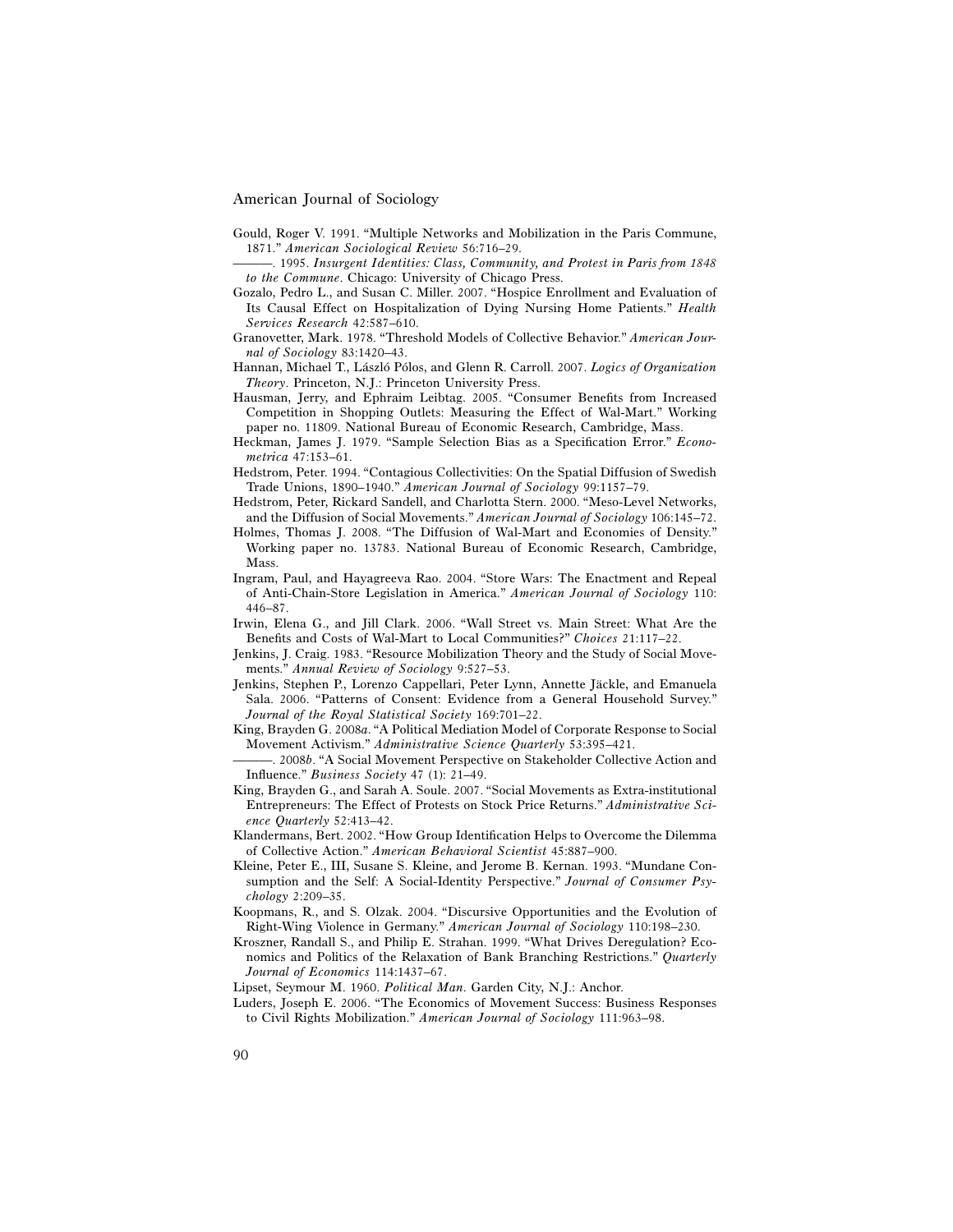- Marrett, Cora Bagley. 1980. "Influences on the Rise of New Organizations: The Formation of Women's Medical Societies." *Administrative Science Quarterly* 25:185–99.
- McAdam, Doug. 1983. "Tactical Innovation and the Pace of Insurgency." *American Sociological Review* 48:735–54.
- ———. 1988. "Recruitment to High-Risk Activism: The Case of Freedom Summer." *American Journal of Sociology* 92:64–90.
- 1995. "'Initiator' and 'Spin-Off' Movements: Diffusion Processes in Protest Cycles." Pp. 217–39 in *Repertoires and Cycles of Collective Action*, edited by M. Traugott. Durham, N.C.: Duke University Press.
- McAdam, Doug, John McCarthy, and Mayer Zald. 1988. "Social Movements." Pp. 695–737 in *Handbook of Sociology*, edited by N. Smelser. Beverly Hills, Calif.: Sage.
- McCarthy, John D., and Mark Wolfson. 1988. "Exploring Sources of Rapid Social Movement Growth: The Role of Organizational Form, Consensus Support, and Elements of the American State." Paper presented at the Workshop on Frontiers in Social Movement Theory, University of Michigan.
- Meyer, David S., and Suzanne Staggenborg. 1996. "Movements, Countermovements, and the Structure of Political Opportunity." *American Journal of Sociology* 101: 1628–60.
- Meyer, John W., and Brian Rowan. 1977. "Institutionalized Organizations: Formal Structure as Myth and Ceremony." *American Journal of Sociology* 83:340–63.
- Minkoff, D. 1997. "The Sequencing of Social Movements." *American Sociological Review* 62:779–99.
- Myers, Daniel J. 1997. "Racial Rioting in the 1960s: An Event History Analysis of Local Conditions." *American Sociological Review* 62:94–112.
- ———. 2000. "The Diffusion of Collective Violence: Infectiousness, Susceptibility, and Mass Media Networks." *American Journal of Sociology* 106:178–208.
- Oliver, Pamela E. 1993. "Formal Models of Collective Action." *Annual Review of Sociology* 19:271–300.
- Oliver, Pamela E., and Gerald Marwell. 1988. "The Paradox of Group Size in Collective Action: A Theory of the Critical Mass. II." *American Sociological Review* 53:1–8.
- Oliver, Pamela E., and Daniel J. Myers. 2003. "Networks, Diffusion, and Cycles of Collective Action." Pp. 173–203 in *Social Movements and Networks: Relational Approaches to Collective Action*, edited by M. Diani and D. McAdam. Oxford: Oxford University Press.
- Olzak, Susan, Suzanne Shanahan, and Elizabeth West. 1994. "School Desegregation, Interracial Exposure, and Antibusing Activity in Contemporary Urban America." *American Journal of Sociology* 100:196–214.
- Raubitschek, Ruth S. 1988. "Hitting the Jackpot: Product Proliferation by Multiproduct Firms under Uncertainty." *International Journal of Industrial Organization* 4: 469–88.
- Robins, James M., Miguel Angel Herman, and Babette Brumback. 2000. "Marginal Structural Models and Causal Inference in Epidemiology." *Epidemiology* 11:550–60.
- Rojas, Fabio. 2006. "Social Movement Tactics, Organizational Change and the Spread of African-American Studies." *Social Forces* 84 (4): 2139–58.
- Roscigno, Vincent H., and William F. Danaher. 2001. "Media and Mobilization: The Case of Radio and Southern Textile Worker Insurgency, 1929 to 1934." *American Sociological Review* 66:21–48.
- Schragger, Richard C. 2005. "The Anti–Chain Store Movement, Localist Ideology, and the Remnants of the Progressive Constitution, 1920–1940." *Iowa Law Review* 90: 101–84.
- Scott, W. R. 2007 *Institutions and Organizations*. Thousand Oaks, Calif.: Sage.
- Soule, Sarah A. 1997. "The Student Divestment Movement in the United States and Tactical Diffusion: The Shantytown Protest." *Social Forces* 75:855–82.
- Soule, Sarah A., and Yvonne Zylan. 1997. "Runaway Train: The Diffusion of State-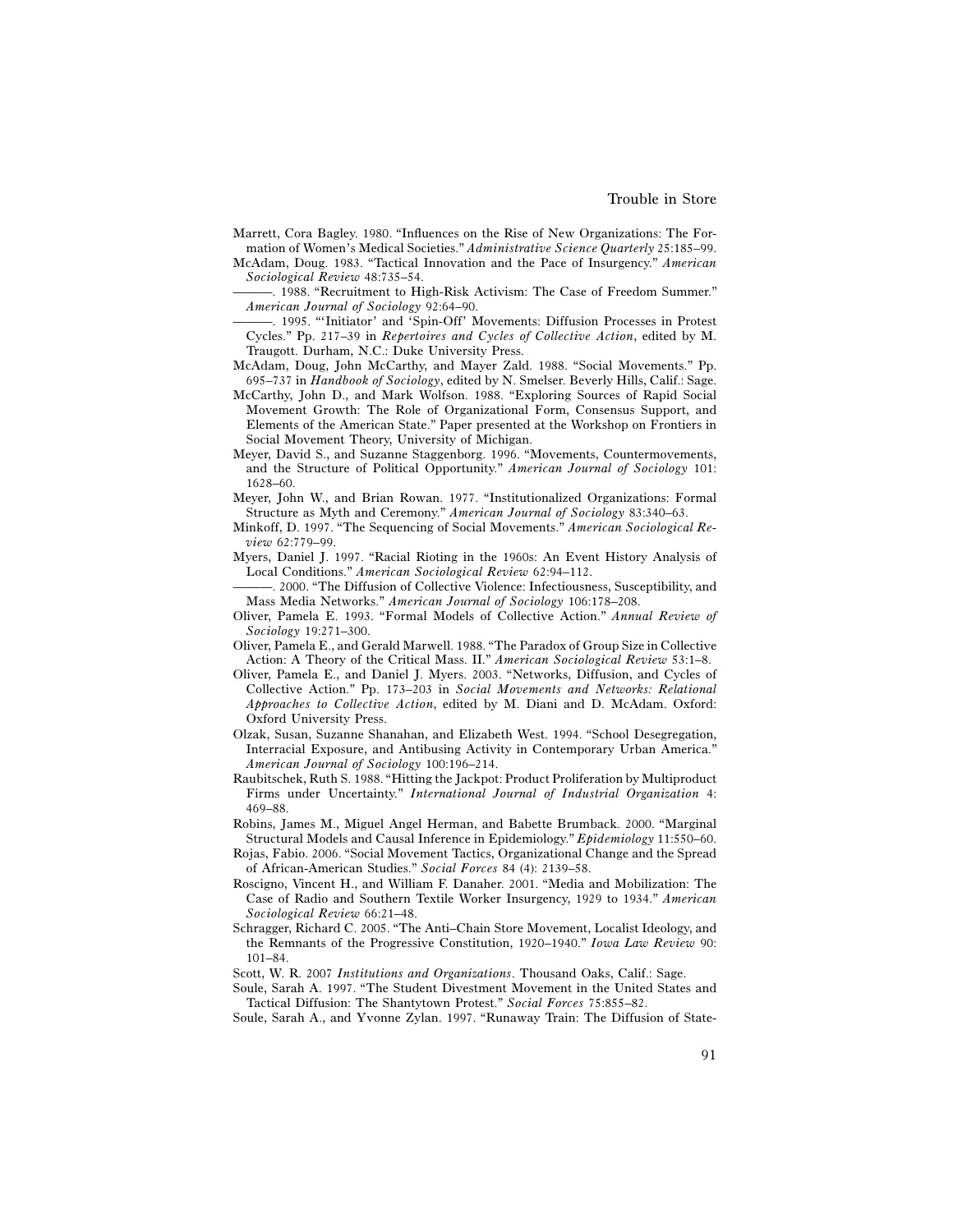Level Reforms in ADC/AFDC Eligibility Requirements." *American Journal of Sociology* 103:733–62.

Spence, Michael. 1973. "Job Market Signaling." *Quarterly Journal of Economics* 87: 355–74.

Sprawl-Busters. 1998. "Wal-Mart 'Not Acceptable.'" November 20. http://www .sprawl-busters.com/search.php?readstory=117.

. 2000. "Wal-Mart Kind of Steps Back." March 11. http://www.sprawlbusters.com/search.php?readstory= $406$ .

———. 2005. "Citizens Force Wal-Mart to Withdraw Plan." August 4. http://www .sprawl-busters.com/search.php?readstory=1946.

- Swaminathan, Anand, and James B. Wade. 2001. "Social Movement Theory and the Evolution of New Organizational Forms." Pp. 286–313 in *The Entrepreneurship Dynamic: Origins of Entrepreneurship and the Evolution of Industries*, edited by C. B. Schoonhoven and E. Romanelli. Stanford, Calif.: Stanford University Press.
- Tedeschi, James T., and Marc Riess. 1981. "Verbal Strategies in Impression Management." Pp. 271–309 in *The Psychology of Everyday Explanations of Social Behavior*, edited by C. Antaki. London: Academic Press.
- Thompson, James D. 1967. *Organizations in Action: Social Science Bases of Administrative Theory*. New York: McGraw-Hill.
- Walker, Edward, Andrew W. Martin, and John D. McCarthy. 2008. "Confronting the State, the Corporation, and the Academy: The Influence of Institutional Targets on Social Movement Repertoires." *American Journal of Sociology* 114:35–76.
- Walker, Jack. 1969. "The Diffusion of Innovation among American States." *American Political Science Review* 63:880–99.
- Weber, Klaus, Hayagreeva Rao, and L. G. Thomas. 2009. "From Streets to Suites: How the Anti-Biotech Movement Affected German Pharmaceutical Firms." *American Sociological Review* 74:106–27.